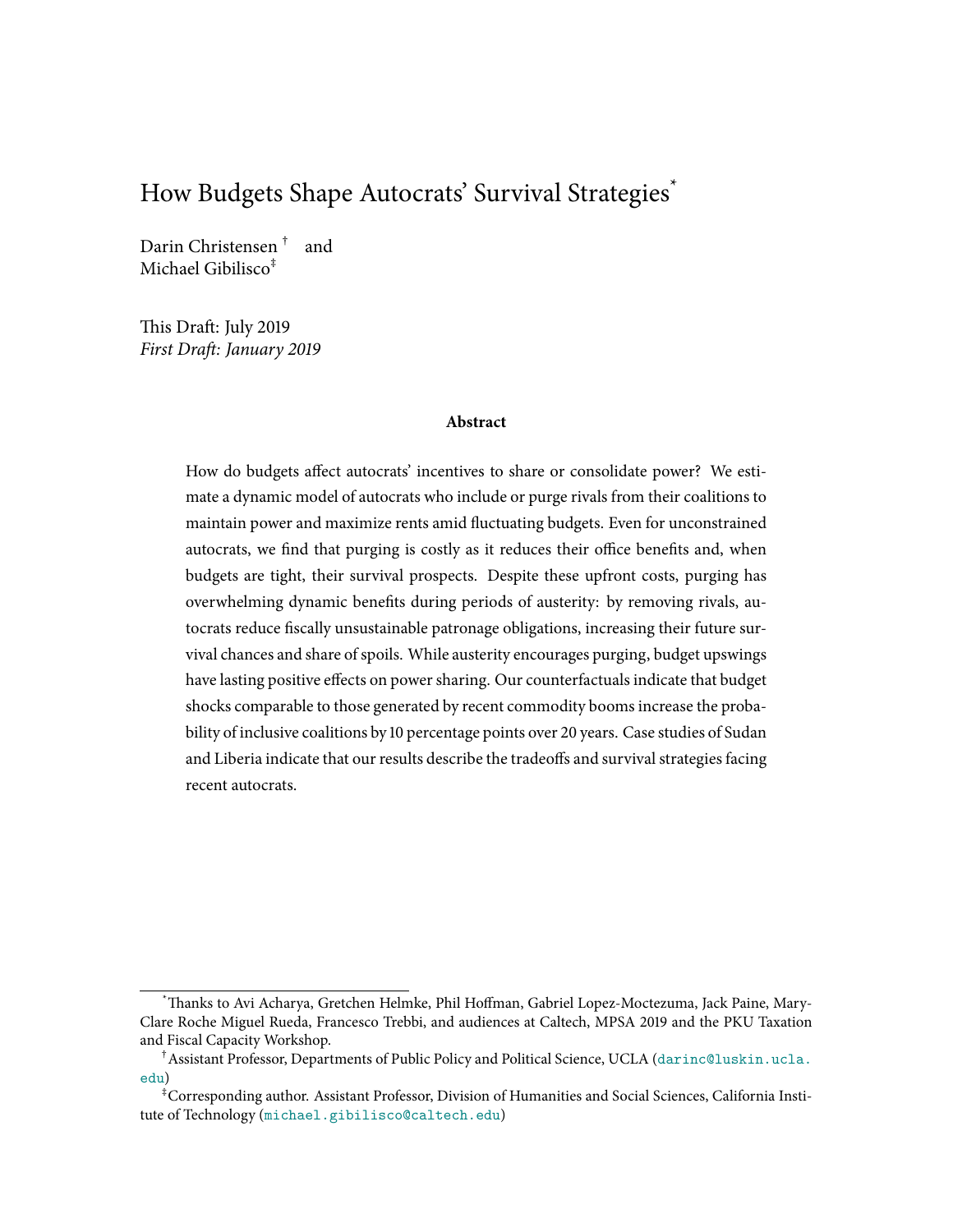# **1. Introduction**

Survival is expensive for autocrats. Patronage and repression, common methods of commanding loyalty, demand resources. Social scientists have thus focused their attention on the budgets that autocrats disburse to hold their grip on power. de [Waal](#page-30-0) [\(2015,](#page-30-0) 25), for example, writes, "the health of the political budget is the indicator of whether a political entrepreneur will thrive or fail, whether a political CEO will sustain his empire, or be plunged into crisis." Past research describes how large flows of unearned income from natural resources or foreign aid provide ample political budgets, allowing autocrats to survive longer in office (e.g., [Smith](#page-32-0) [2004;](#page-32-0) [Morrison](#page-31-0) [2009;](#page-31-0) [Andersen](#page-29-0) and Ross [2013;](#page-29-0) [Wright, Frantz](#page-32-1) and [Geddes](#page-32-1) [2013\)](#page-32-1).

The relationship between budgets and autocrats' incentives to use different survival strategies is not always clear, however. Ambiguities arise because survival strategies not only affect autocrats' rents from office today, but also their likelihood of survival and thus their ability to consume rents tomorrow. For example, suppose we observe autocrats purging rivals from their coalitions following budget downturns. Is this because purging strengthens autocrats' grip on power amid austerity, or because autocrats can, after removing their rivals, consume a larger portion of the smaller pie? Or some combination of the two incentives? Suppose instead that autocrats incorporate rivals in their coalitions when budgets increase and financial constraints loosen. Is this because power sharing promotes autocrats' survival, or because it becomes less imperative to monopolize consumption with added revenue. Without additional theory, we cannot infer autocrats' incentives in either instance.

These ambiguities compound when autocrats are far-sighted and consider how today's decisions can constrain their future choices. In that case, the survival strategies that autocrats adopt will not only reflect today's budget, but also their expectations about future budgets. Picking up on the second example, suppose the budget increases. If autocrats expect this upswing to endure, then expanding their coteries of ministers is fiscally sustainable. Yet, if they anticipate short-lived budget increases, autocrats may want to avoid cutting in coalition members that they will struggle to later pay off when the budget reverts. Instead they may pocket the rents and maximize their current consumption. Different expectations about budget trajectories could lead to divergent survival strategies even with similar budgets.

To elucidate autocrats' incentives, we adopt the structural approach. We write down and estimate a model of autocratic survival in which an autocrat repeatedly decides whether or not to share power with an opposition. The model incorporates three essentials features of autocratic decision making. First, including rivals or purging them from government not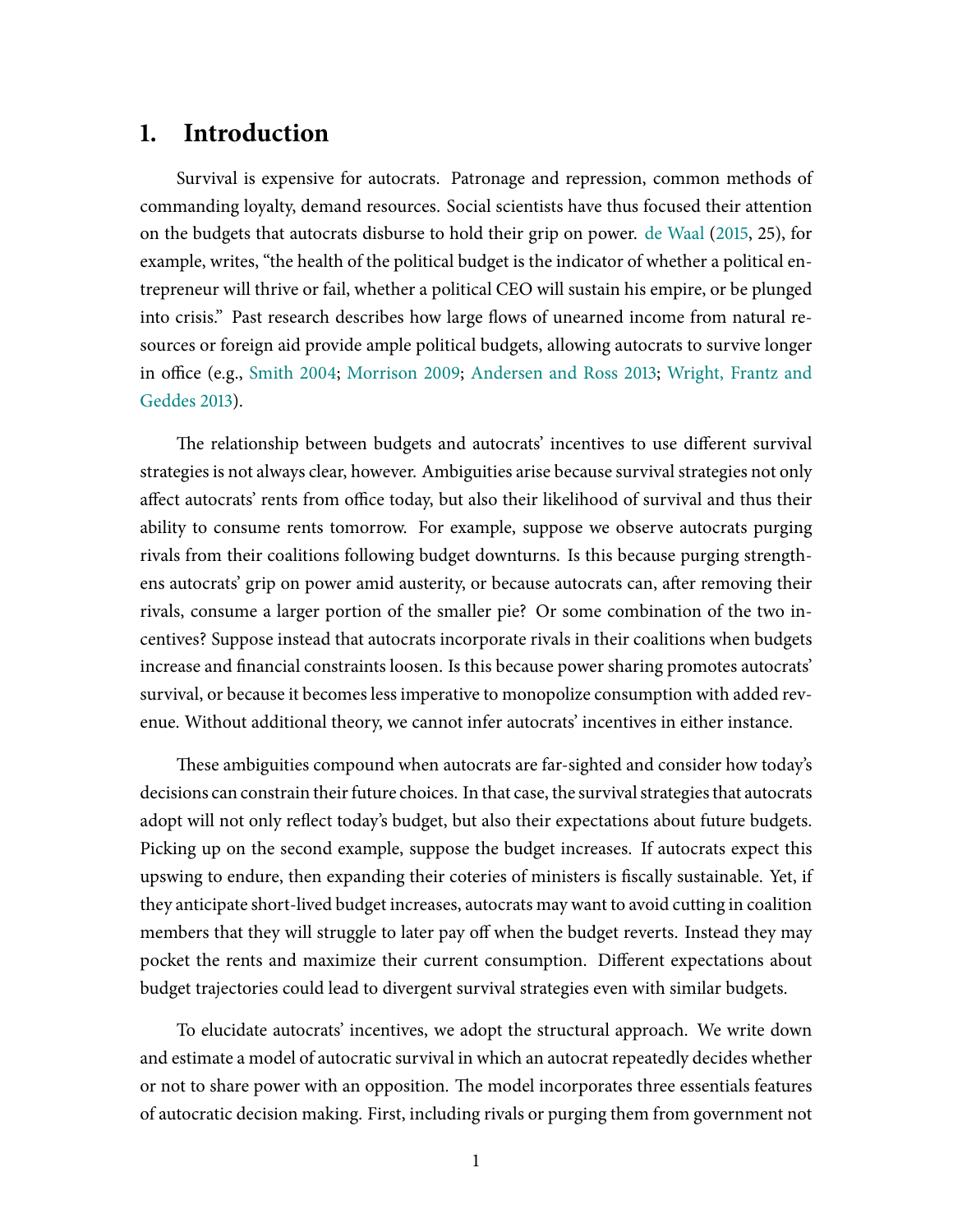only affects the autocrat's office benefits today but also his likelihood of survival and the evolution of tomorrow's budget. Second, the autocrat makes these decisions to maximize long-term expected utility, endeavoring to retain power and maximize rents in the long run. Third, decisions to include the opposition are persistent: an inclusive government remains the status quo until the autocrat purges, a potentially costly action. These components generate a dynamic tension where the autocrat may want to adopt specific power-sharing arrangements today given the current budget but worries that fiscal resources may change tomorrow, making the arrangements untenable.

We fit the model to data that describes the tenures, budgetary resources, and powersharing decisions of autocrats in the post-WWII era. Following [Rust](#page-32-2) [\(1994\)](#page-32-2), we proceed in two steps. First, we estimate the effects of budget levels and power-sharing arrangements on the likelihood of autocratic survival and budget fluctuations. Second, given the effects isolated in step one, we estimate autocrats' office benefits and their costs associated with sharing power and purging rivals. Thus, our structural approach allows us to identify how autocrats balance the effects of power-sharing arrangements on their political survival and office benefits. In doing so, we make three primary contributions.

First, although purging allows autocrats to consume more office rents in the future, it entails substantial upfront expense. We estimate that the cost of purging is an order of magnitude larger than the cost of power sharing. This implies that power sharing cannot be cheaply undone and thus constitutes a meaningful commitment even in contexts where autocrats exercise unconstrained authority. This result confirms a common but untested assertion that cabinet posts represent "credible" promises of future patronage (e.g., [Arriola](#page-29-1) [2009;](#page-29-1) [Paine](#page-31-1) [2018](#page-31-1)b; [Roessler](#page-32-3) [2016\)](#page-32-3). Furthermore, the cost of purging varies in expected ways. Institutionally unconstrained autocrats, those with a military pedigree, and those in oil exporting countries pay a smaller, albeit still substantial, price for purging.

Second, we find that large budgets are necessary for autocrats to share power and maintain inclusive political institutions. By contrast, when ûscal resources are tight, autocrats purge with substantial probability and then maintain exclusive governments. Our analysis uncovers leaders' dynamic incentives to purge with more meager budgets. Autocrats with low budget levels and inclusive coalitions face a dilemma: purging members of the opposition from a weak financial position increases leaders' chances of being immediately ousted by around 30 percentage points. Yet, maintaining their inclusive cabinets amid austerity also leaves them vulnerable; leaders with tight budgets have larger probabilities of removal with inclusive cabinets than with exclusive cabinets, a difference of roughly 5 percentage points. When autocrats expect lean times to persist, they risk purging and paying the upfront costs.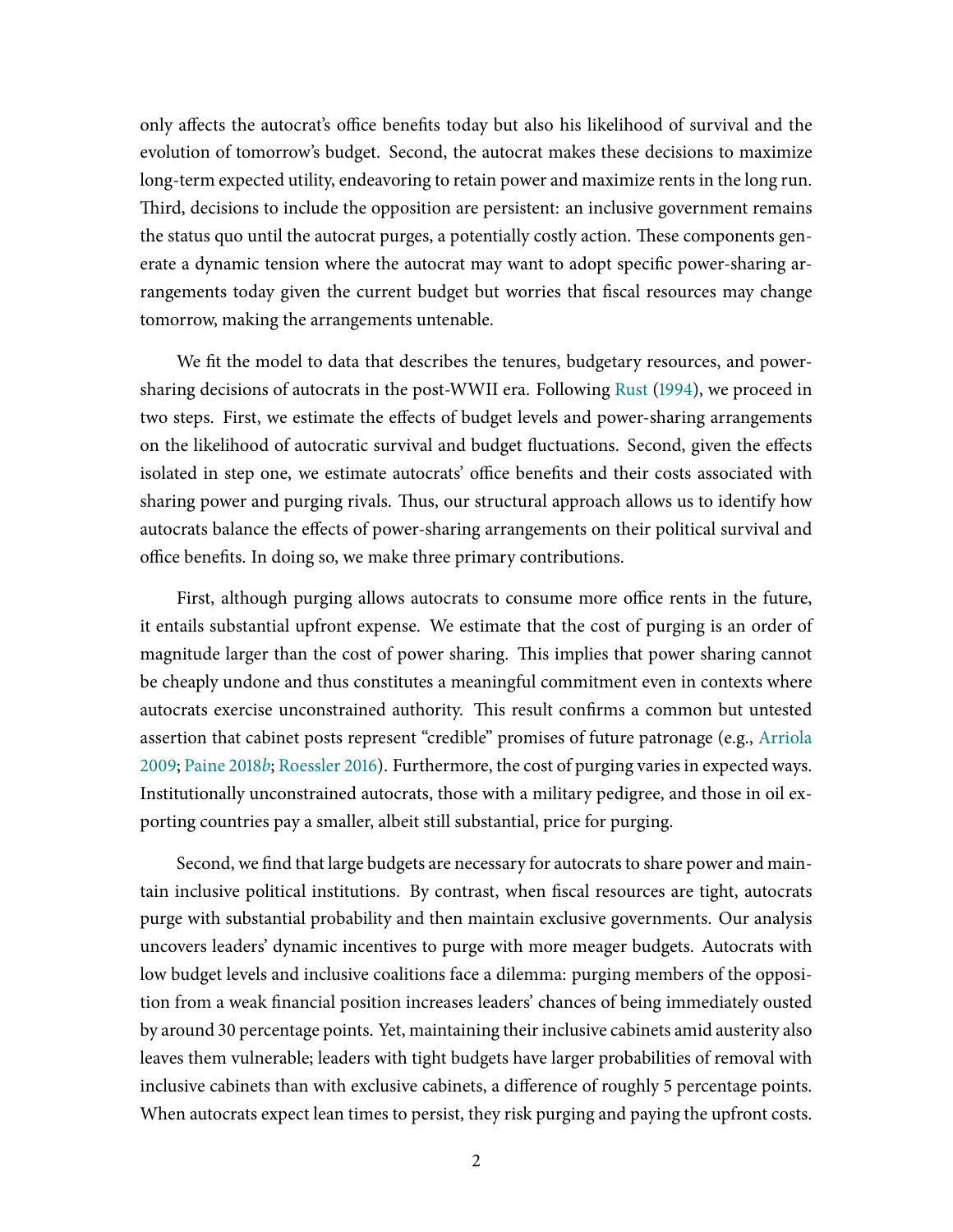Should they survive the tumult that follows, they will have reduced their patronage obligations, increasing their share of the office spoils and likelihood of weathering subsequent low-budget periods. These predictions do not describe some unrecognizable sovereign; our in-sample predictions match de [Waal's](#page-30-0) [\(2015\)](#page-30-0) case study of Sudanese politics and help to explain the downfall of Samuel Doe in Liberia.

Third, we analyze the evolution of power-sharing institutions in response to budget shocks and find that budgetary expansions on the scale of recent commodity booms in Africa generate lasting changes in the likelihood that rulers include opposition groups in their ruling coalitions. After twenty years (and despite intervening budget volatility), the autocrat that starts from the more auspicious fiscal position is ten percentage points more likely to include other groups in their cabinet. This difference shrinks with time but remains of similar magnitudes even after fifty years.<sup>1</sup> These findings have implications for how we expect autocrats to respond to sanctions or aid conditionality — the economic sticks and carrots of foreign policy. Denying autocrats aid until they liberalize could be counter-productive, because leaders have little incentive to incorporate rivals without first having a flow of funds to buy their loyalty.

Our theoretical framework is essential for these conclusions. With a one-shot interaction, there would be few incentives for autocrats with tight fiscal constraints to purge, as purging under these conditions merely increases the autocrats per-period chances of removal and carries substantial cost. Thus, a dynamic model is necessary to explain the incidence of purging with smaller budgets given the upfront cost. In addition, our counterfactuals contrast with more recent work which, in pursuit of credible causal identification, focuses on short-term responses to as-if random budget fluctuations (e.g., Bazzi [and Blattman](#page-29-2) [2014;](#page-29-2) [Caselli](#page-29-3) and Tesei [2016\)](#page-29-3). Our analysis, in fact, suggests that random and fleeting blips in the budget may not have a large impact on power sharing if autocrats do not expect these shocks to generate a persistent change in their fiscal resources (see [Ross](#page-32-4) [2015,](#page-32-4) for a related discussion).

Our unified theoretical and empirical model distinguishes this paper from other polit-ical economy research analyzing the effects of budgets on leaders' decision-making [\(Robin](#page-32-5)son, Torvik and [Verdier](#page-32-5) [2014;](#page-32-5) [Paine](#page-31-2) [2018](#page-31-2)a; [Dunning](#page-30-1) [2005;](#page-30-1) Bueno de [Mesquita and](#page-29-4) Smith [2017\)](#page-29-4). Our model is most similar to [Caselli](#page-29-3) and Tesei [\(2016\)](#page-29-3), and besides the structural approach, we build upon their work in two directions. Theoretically, we incorporate a novel

<sup>&</sup>lt;sup>1</sup>While a recent literature in political economy documents the long-run effects of endowments or insti-tutions (see [Nunn](#page-31-3) [2009,](#page-31-3) for a review), these papers sometimes struggle to explain why differences persist or whether we should expect the initial variation to be amplified or erode in the intervening centuries or decades.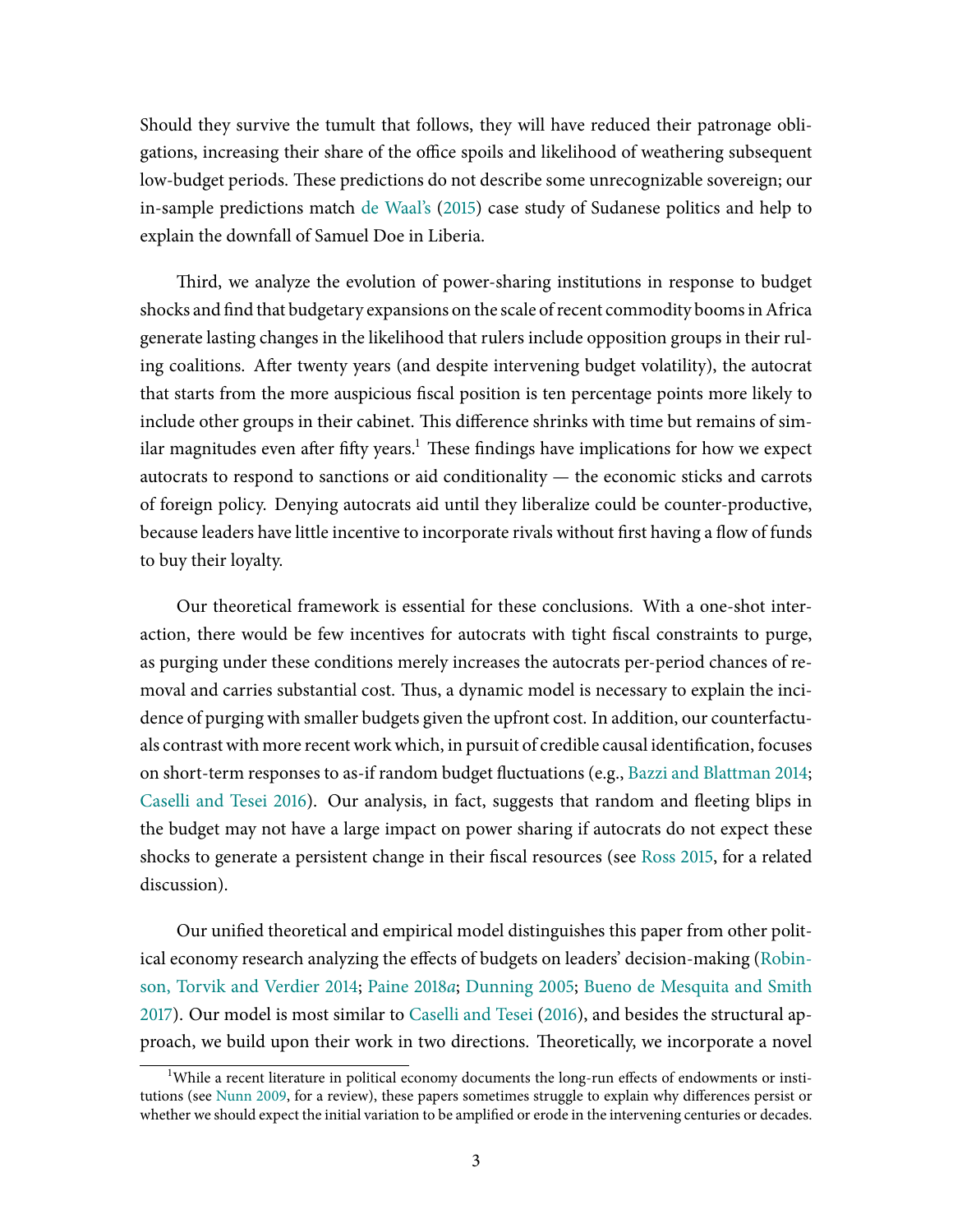dynamic tension where power-sharing is persistent unless the autocrat purges, a potentially costly action. Empirically, we more directly measure leaders' survival tactics using the inclusion of rival groups rather than relying on Polity scores that aggregate decisions and institutions outside of leaders' purview. Using this more direct measure, we find that leaders undertake costly actions to purge expansive coalitions in response to budget shortfalls.

We also contribute to a literature that describes how leaders dole out patronage and cabinet positions to their ethnic kin and elites from other groups to maintain power [\(Bratton](#page-29-5) and van de [Walle](#page-29-5) [1994;](#page-29-5) Fearon, [Kasara and](#page-30-2) Laitin [2007;](#page-30-2) [Arriola](#page-29-1) [2009;](#page-29-1) [Roessler](#page-32-6) [2011\)](#page-32-6).<sup>2</sup> Most notably, [Francois,](#page-30-3) Rainer and Trebbi [\(2015\)](#page-30-3) also undertake a structural exercise to explain cabinets' ethnic composition in African countries. Like these papers, we study whether or not a leader accommodates or excludes potential rivals when constituting a ruling coalition. Unlike past work, we illustrate how budget projections shape those decisions. Specifically, we conceive of budget levels as a state variable in a dynamic model that determines the effectiveness of different tactics on the leader's survival. As such, our contribution is to study leaders' forward-looking survival strategies — how decisions to payoff or purge elites today reflects the leader's expectations and uncertainty about their future survival and budget.

# **2. Model Rationale**

### **2.1 Goals**

"Survival is the primary objective of political leaders" (Bueno de [Mesquita and](#page-29-6) Smith [2010,](#page-29-6) 936). "Leaders," according to De [Mesquita and](#page-30-4) Smith [\(2015,](#page-30-4) 708), "overwhelmingly act as if they want to hold on to power as long as they possibly can."<sup>3</sup> This is true of both democrats and autocrats; yet, the latter face fewer constrains in how they dole out punishment and patronage to maintain their grip on power [\(Gehlbach,](#page-31-4) Sonin and Svolik [2015\)](#page-31-4).

Autocrats also share an interest in maximizing rents — the economic perks from holding office. This is commonly assumed in models of authoritarian decision-making, even those which acknowledge that autocrats may also have policy preferences (e.g., [Gandhi](#page-30-5) and [Przeworski](#page-30-5) [2006;](#page-30-5) Bueno de [Mesquita et](#page-29-7) al. [2005\)](#page-29-7). In a succinct but exemplary statement, [Magaloni](#page-31-5) [\(2008,](#page-31-5) 717) writes "In my account, all dictators are presumed to be motivated by the same goal  $-$  survive in office while maximizing rents."

<sup>&</sup>lt;sup>2</sup> Relatedly, other scholars study how legislatures in autocracies help leaders maintain power by overcoming informational problems and incredible commitments (Gandhi and [Przeworski](#page-30-6) [2007;](#page-30-6) [Wright](#page-32-7) [2008;](#page-32-7) [Boix](#page-29-8) and [Svolik](#page-29-8) [2013;](#page-29-8) [Blaydes](#page-29-9) [2010\)](#page-29-9).

 $3$ [Geddes](#page-30-7) [\(2003,](#page-30-7) 49) argues that military officers may sometimes "return voluntarily to the barracks" to maintain the cohesiveness of the armed forces.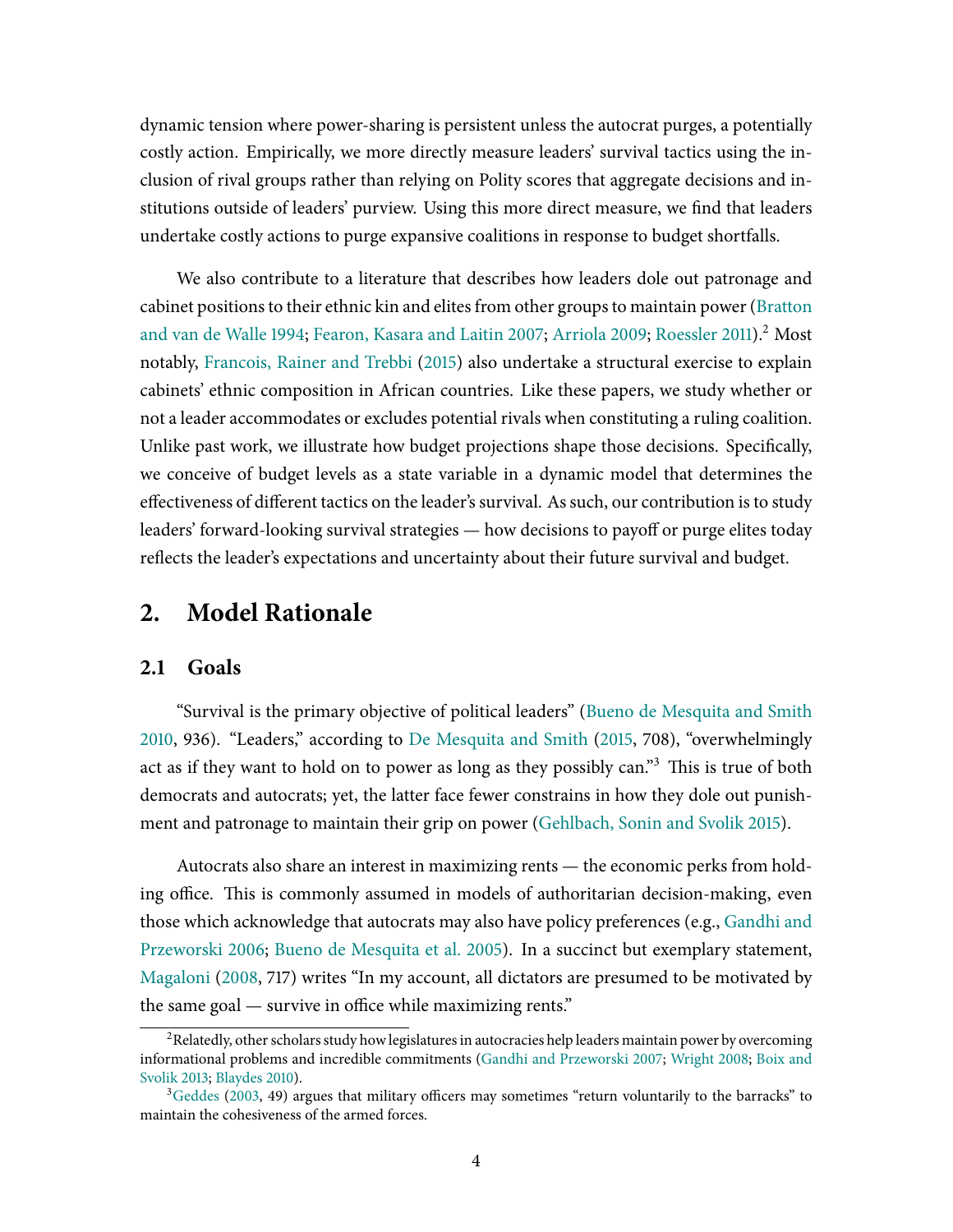An autocrat's survival and access to these rents are most immediately challenged by rival elites that also aspire to lead. [Svolik](#page-32-8) [\(2009\)](#page-32-8) shows that among 303 dictators from 1945 to 2002, over two thirds (205) were removed by government insiders. Although autocrats are also threatened by agitation by the masses (as in [Acemoglu](#page-29-10) and Robinson [2006\)](#page-29-10), only 10 percent lost power in a popular uprising during the post-WWII era. The most immediate challenge facing far-sighted autocrats is how to manage elite rivals. [Roessler](#page-32-6) [\(2011,](#page-32-6) 308) writes, "the imminence, proximity, and the secrecy of the threat, coupled with its incredibly high costs, have forced rulers to be on the defensive at all times and adopt a set of 'coup proofing' techniques."

#### **2.2 Survival Strategies**

Past work focuses on one of two strategies autocrats employ: repression or patronage [\(Wintrobe](#page-32-9) [1990,](#page-32-9) 854). Both strategies affect the leader's office benefits and survival prospects. First, leaders can use coercion to reduce the opposition's capacity or to extract a larger share of government revenue. Repression of elities usually takes the form of purging potential rivals from government, e.g., Stalin's gutting of the Communist Party. <sup>4</sup> Although purges allow the leader to extract larger rents, they can have positive and negative consequences for survival. In seminal work, [Skocpol](#page-32-10) [\(1979\)](#page-32-10) argues that governments with effective security forces can fend off challenges. Examining the Middle East and North Africa, [Bellin](#page-29-11) [\(2004,](#page-29-11) 143) observes "Democratic transitions can be carried out successfully only when the state's coercive apparatus lacks the will or capacity to crush it." However, purging is not without costs or risks. Maintaining a cohesive security apparatus is costly [\(Wright, Frantz](#page-32-1) and Ged[des](#page-32-1) [2013\)](#page-32-1). Moreover, obvious attempts to exclude rivals could invite countercoups [\(Sudduth](#page-32-11) [2017\)](#page-32-11).

Second, leaders can also buy off potential challengers with concessions. [Gandhi](#page-30-6) and [Przeworski](#page-30-6) [\(2007,](#page-30-6) 1281-2) note that "the use of force is costly and may not always be effective ... The instruments by which nondemocratic rulers solicit cooperation and thwart rebellion include policy concessions and distribution of spoils." Inclusion in the ruling coalition represents an important type of patronage. [Arriola](#page-29-1) [\(2009,](#page-29-1) 1340-1) argues that "leaders use high-level government appointments to make credible their promises to distribute patron-age among political elites and the constituencies whom they represent." Likewise, [Kramon](#page-31-6)

<sup>&</sup>lt;sup>4</sup>We focus on elite [interactions. Others](#page-31-6) illustrate the tactics leaders use to diffuse revolutionary threats (see [Gehlbach,](#page-31-4) Sonin and Svolik [2015,](#page-31-4) for a review). Selectorate theory, for [example, considers](#page-31-6) how leaders allocate public goods to appease the masses (De [Mesquita and](#page-31-6) Smith [2010\)](#page-30-8). [Egorov,](#page-30-9) Guriev and Sonin [\(2009\)](#page-30-9) argue that dictators deploy censorship to avoid mass [mobilization, and](#page-31-6) [Blaydes](#page-29-9) [\(2010\)](#page-29-9) suggests that autocrats encourage [vote buying in legislative elections to purchase](#page-31-6) public support.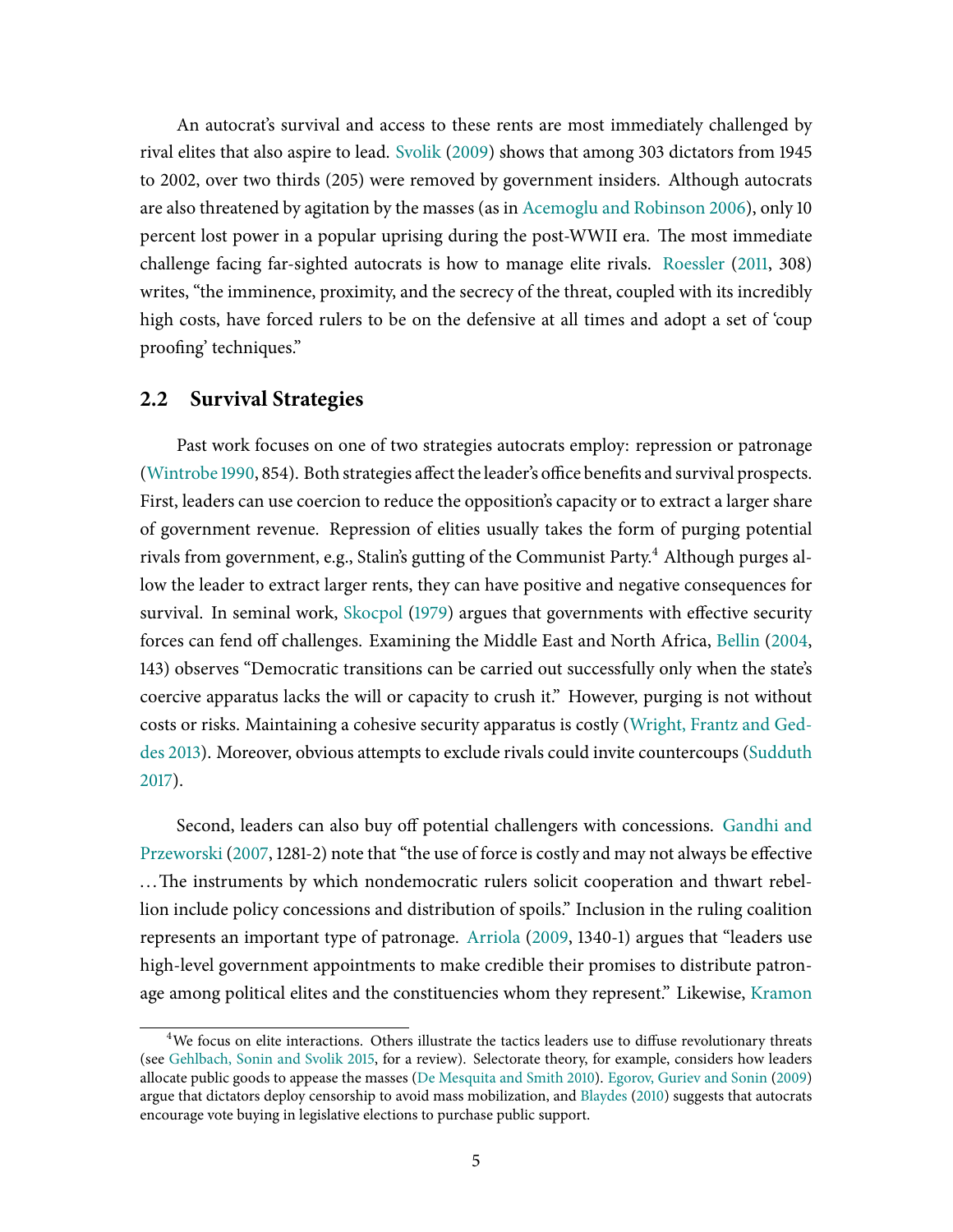and [Posner](#page-31-6) [\(2016,](#page-31-6) 27) contend that "the [implicit understanding is that](#page-31-6) holders of these cabinet seats will enrich themselves, distribute resources to their clients, and support the incumbent from whom their benefits flow. The common use of elite inclusion indicates its perceived efficacy. More systematically, [Arriola](#page-29-1) [\(2009,](#page-29-1) 1355) estimates that "each additional cabinet minister lowers the coup hazard by 23 to 25 percent.<sup>55</sup> The costs associated with this approach are obvious: resources expended on patronage cannot be consumed by the leader. In addition, larger ruling coalitions increase the number of insiders that might mount a coup [\(Roessler](#page-32-6) [2011\)](#page-32-6), and they make it more difficult for leaders to use particularistic transfers to secure power (Bueno de [Mesquita and](#page-29-6) Smith [2010\)](#page-29-6).

### **2.3 Budget constraints**

A number of studies in political science find that leaders more often succeed in retaining power when they control large flows of unearned income, such as royalties from natural resources or foreign aid [\(Smith](#page-32-0) [2004;](#page-32-0) [Morrison](#page-31-0) [2009;](#page-31-0) Bueno de [Mesquita and](#page-29-6) Smith [2010\)](#page-29-6). Even studies focused on regime type (rather than survival) often argue that states with abundant natural resources (particularly oil) tend to be less democratic, because resource-rich autocrats endure while resource-poor leaders give way to democratic pressures (see [Ahmadov](#page-29-12) [\(2014\)](#page-29-12) for a meta-analysis; [Ross](#page-32-4) [\(2015\)](#page-32-4), for a broader review).<sup>6</sup>

Leaders flush with resource revenues survive longer because they can afford to deploy repression and dole out patronage.<sup>7</sup> For purging, coercive capacity is essential, and [Cotet](#page-30-10) and [Tsui](#page-30-10) [\(2013\)](#page-32-1) and [Wright, Frantz](#page-32-1) and Geddes (2013) find that oil discoveries and wealth, respectively, increase military expenditure in autocracies. [Reno](#page-32-12) [\(1999\)](#page-32-12) traces the downfall of Liberia's Samuel Doe back to his attempts to consolidate power and sideline Americo-Liberian elites during a period of depressed government revenue. In terms of patronage, Jensen and [Wantchekon](#page-31-7) [\(2004,](#page-31-7) 820) relay stories about bloated roles of public employees in mineral-rich Botswana and Guinea; [Clark](#page-30-11) [\(2002\)](#page-30-11) estimates that oil-rich Congo-Brazzaville had the most civil servants per capita in Africa in the early 1990s. On the flip side, resourcestarved leaders lack the funds required to buy elites' continued loyalty. "Reform and economic austerity can be imposed on the general population," observes van de [Walle](#page-32-13) [\(1993,](#page-32-13)

 $5$ Although their focus is on institutional concessions, Gandhi and [Przeworski](#page-30-6) [\(2007,](#page-30-6) 16) find that the average tenure of autocrats is three years longer when one or more parties are allowed to influence policy.

 $6$ [Caselli](#page-29-3) and Tesei [\(2016\)](#page-29-3) find that the survival strategies of autocratic rulers are particularly sensitive to budget shocks relative to their democratic counterparts.

 $\tilde{7}$ Some authors (e.g., Gandhi and [Przeworski](#page-30-6) [2007;](#page-30-6) Bueno de [Mesquita and](#page-29-6) Smith [2010;](#page-29-6) Besley and [Persson](#page-29-13) [2011\)](#page-29-13) have argued that resource-rich leaders not only have more income at their disposal, but also that this income does not depend on encouraging private investment through investments in public goods.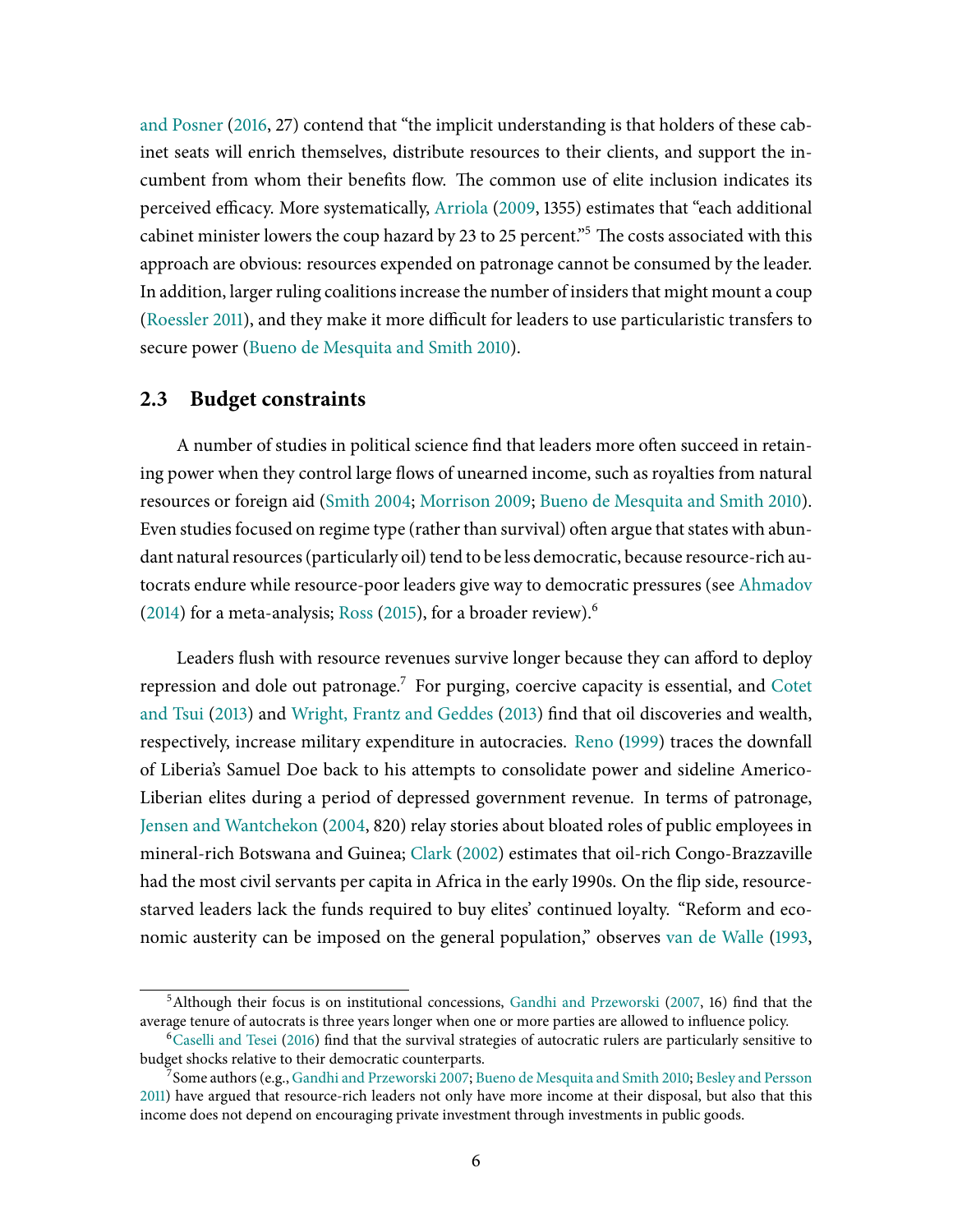398) in his study of Cameroon. "It is the state elite that will not tolerate the end of a system of prerogatives and privilege that is the glue that keeps the system together.<sup>"8</sup>

## **3. Model**

We model autocratic survival as a Markov decision process that builds off features emphasized by prior research. A farsighted and potentially long-lived autocrat repeatedly decides whether or not to share power by including the opposition in government. These decisions (potentially) affect the consumption, survival prospects, and future budget levels of the autocrat. Autocrats make decisions optimally to maximize their discounted expected utility. Finally, estimation of the model is our end goal, so we include unobserved action-specific shocks and allow the leader's payoffs and survival chances to also depend on observed covariates that can vary across leaders.

### **3.1 Primitives**

We consider autocrats  $\{1, \ldots, L\}$ , where l denotes the model parameterized for a specific leader. Autocrat  $l$  struggles to maintain power in each of a countably infinite number of periods  $t \in \{1, 2, \ldots\}$ . If l is in power in period t, then he first observes two state variables  $s_l^t$  and  $\varepsilon_l^t$ . The variable  $s_l^t\,=\, (B_l^t, C_l^t)\,\in\,\mathcal{S}$  is two dimensional and is observed by the analyst. The first dimension,  $B_l^t \in \mathcal{B}$ , denotes the leader's budget in period t, where  $\mathcal{B} = \{b_1, \ldots, b_J\}$  is the set of budget levels. The second variable,  $C_l^t \in \{0, 1\}$ , indicates whether the opposition is included in the government ( $C_l^t = 1$ ) or not ( $C_l^t = 0$ ) at the beginning of the period. The remaining state variable,  $\varepsilon_l^t \in \mathbb{R}^2$ , represents action-specific payoff shocks and is unobserved by the analyst.

After observing  $s^t_l$  and  $\varepsilon^t_l$ , the leader then chooses whether or not to exclude the opposition from the government. If  $C_l^t=0$ , then period begins with an excluded opposition, and the leader decides whether or not to include them. If  $C_l^t=1$ , then the period begins with an inclusive government, and the leader decides whether or not to purge the opposition. Formally, l chooses an action  $a_l^t \in A(C_l^t)$ , where

$$
A(C_l^t) = \begin{cases} {\{\varnothing, i\}} & \text{if } C_l^t = 0\\ {\{\varnothing, p\}} & \text{if } C_l^t = 1, \end{cases}
$$
 (1)

 $8$ While we focus here on how leaders manage coerce or co-opt other elites, a large strand of this literature argues that leaders also use resource revenues to assuage the masses by providing social services without demanding tax payments in return [\(Mahdavy](#page-31-8) [1970;](#page-31-8) [Shambayati](#page-32-14) [1994;](#page-32-14) [Anderson](#page-29-14) [1995;](#page-29-14) [Ross](#page-32-15) [2001;](#page-32-15) [McGuirk](#page-31-9) [2011;](#page-31-9) [Paler](#page-31-10) [2013\)](#page-31-10).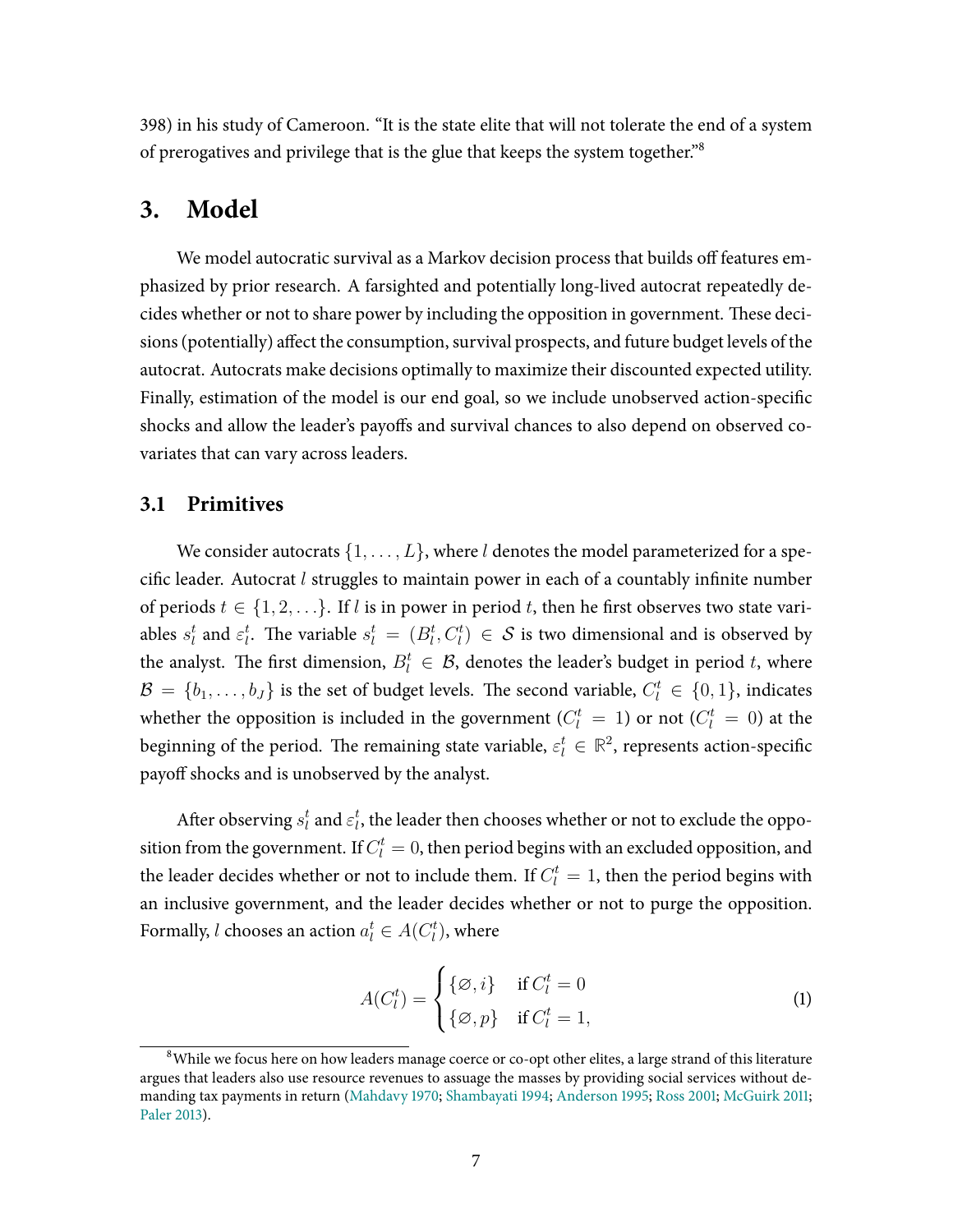$a_l^t = i$  denotes including the opposition,  $a_l^t = p$  purging, and  $a_l^t = \varnothing$  maintaining the status quo.

After the leader chooses action  $a^t_l$  in states  $s^t_l$  and  $\varepsilon^t_l$ , he accrues payoffs, which take the form

<span id="page-8-0"></span>
$$
u_l(a_l^t, s_l^t; \theta) + \varepsilon_l^t(a_l^t). \tag{2}
$$

The function  $u_l(a^t,s^t;\theta)$  captures the deterministic component of the leader's utility and is parameterized by the to-be-estimated vector  $\theta$ . The value  $\varepsilon^t(a^t)$  captures the unobservable, stochastic component.

We endow  $u_l$  with the following form:

Office benefits/costs  
\n
$$
u_l(a_l^t, s_l^t; \theta) = B_l^t + \overbrace{x_l \cdot \beta}^{D \text{tfices}} + \underbrace{\rho \cdot \mathbf{I}(a_l^t, C_l^t)}_{\text{Cost of inclusion}} + \underbrace{\mathbf{P}(a_l^t)x_l \cdot \kappa}_{\text{Cost of purging}}
$$
\n(3)

where  $\theta = (\beta, \kappa, \rho)$ ,  $\mathbf{P}(a_l^t)$  is an indicator function denoting whether or not the leader purged, and  ${\bf I}(a_l^t, C_l^t)$  is an indicator function denoting whether or not the opposition is included in the government given  $(a_l^t,s_l^t)\rlap{.}^9$  The payoffs in Equation [3](#page-8-0) have an intuitive interpretation. First, the leader receives the government revenue  $B_l^t$ , and this revenue is offset by an additional cost or benefit  $x_l \cdot \beta$ . The adjustment  $x_l \cdot \beta$  could be positive if governing entails additional benefits beyond observed revenue, and it could be negative if the leader cannot consume the entire government budget. These additional office benefits or costs could vary with observables.<sup>10</sup> Second, the coefficient  $\rho$  captures the degree to which including the opposition diminishes or increases the autocrat's office benefit. Thus,  $\rho$  includes both the monetary resources extracted by the opposition *and* any ideological or policy payoffs that autocrat may receive by including the opposition. Finally, the value  $x_l \cdot \kappa$  represents the cost of purging the opposition from government. These payoffs from of inclusion or purging are separate from the effects that these actions have on the leader's survival probability, which we explicitly model below. If the autocrat can easily eliminate an opposition, then  $\kappa \approx 0$ , a case which is subsumed by the model.

<sup>&</sup>lt;sup>9</sup>Specifically,  $I(a_l^t, C_l^t) = 1$  if and only if  $(a_l^t, C_l^t) \in \{(i, 0), (\emptyset, 1)\}.$ 

<sup>&</sup>lt;sup>10</sup>The covariates  $x_l$  are not indexed by t, i.e., they do not vary over time. If they did, then they would need to be incorporated into additional dimensions of the state space,  $S$ , and doing so would introduce two complexities: (a) exponentially increasing the size of the state space and the resources needed to solve the autocrat's optimal decision and (b) introducing uncertainty as their law of motion would be need be estimated. Because budget levels and power-sharing rules are our main variables of interest, we adopt the more parsimonious specification and discuss robustness checks below.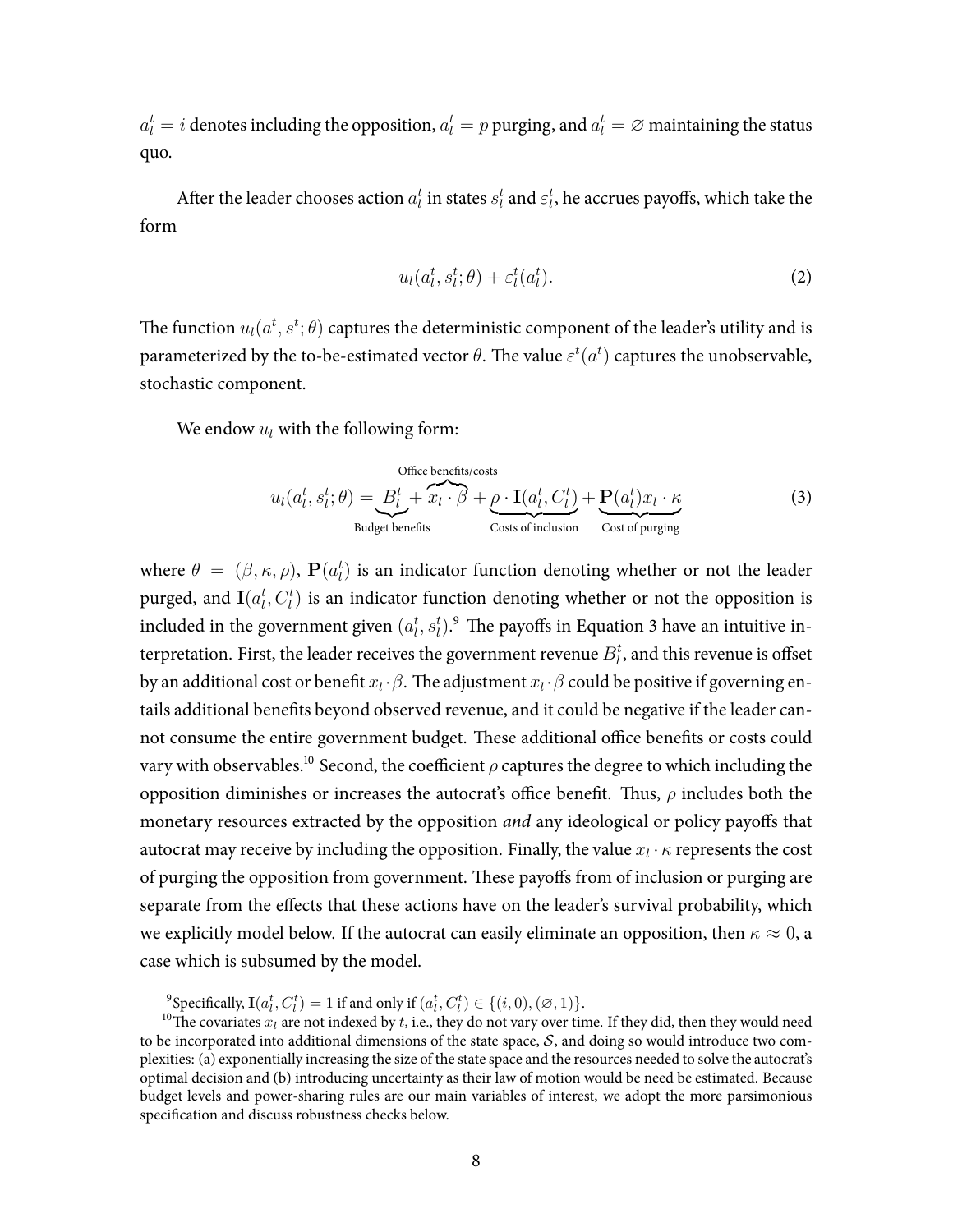After the leader accrues payoffs, he may lose power either due to death or forcible removal. This occurs with probability  $1-g_l(a_l^t,s_l^t,\gamma)$ , where  $g_l$  is a function parameterized by  $\gamma$  that explicitly depends on the current state and endogenous actions chosen by the leader. This framework allows the leader's actions to affect his probability of being overthrown and the future budget level: power sharing affects not only *l*'s payoffs from holding office but also *l*'s likelihood of maintaining a grip on power.<sup>11</sup> For example leaders who purge may face a relatively larger probability of removal than those that maintain power-sharing arrangements.

If the leader exits office, then his decision process ends, and his payoff in all future periods is  $0.12$  If the leader remains in office, then he enters period  $t + 1$ , in which case, the state variables  $s_l^t$  and  $\varepsilon_l^t$  evolve as follows. First,  $\varepsilon_l^{t+1}$  $l_l^{t+1}$  is drawn from a type one extreme value distribution and is independent across states, actions, and time periods, a standard assumption in these types of models. Second, the power-sharing variable is fully endogenous. If the opposition is included in the government at the end of period  $t$ , then the next period begins with inclusion, i.e.,  $C_l^{t+1} = \mathbf{I}(a_l^t, C_l^t).$  Third, the budget evolves according to a Markov process conditional on observed actions and states. That is,  $f_l(B_l^{t+1})$  $l_t^{t+1}; a_l^t, s_l^t, \phi)$  is a probability function, parameterized by  $\phi$ , denoting the probability that  $B^{t+1}_l$  $l_l^{t+1}$  is next period's budget given actions  $a_l^t$  and the current state  $s_l^t = (B_l^t, C_l^t).$  We calibrate  $g_l$  and  $f_l$  to match the empirical analyses common in the autocratic survival literature, an exercise described in greater detail below.

The leader chooses optimally to maximize the expected sum of his discounted utility. Given a sequence of actions, states, and shocks,  $\{(a^t,s^t,\varepsilon^t)\}_{t=1}^T$ , these payoffs take the form

$$
\sum_{t=1}^{T} \delta^{t-1} \left[ u_l(a_l^t, s_l^t; \theta) + \varepsilon^t(a_l^t) \right], \tag{4}
$$

where  $T \in \mathbb{N} \cup \{\infty\}$  and  $\delta \in (0, 1)$ .<sup>13</sup> As is standard in dynamic optimization, the leader's optimal choice is Markovian and unique. In Section [A.1,](#page-34-0) we characterize the leader's optimal choice as a vector of continuation values via the Bellman Equation. Specifically, Equation [9](#page-34-1) characterizes the probability with which the leader purges and includes rivals which we use to fit the model to data via maximum likelihood estimation.

<sup>&</sup>lt;sup>11</sup>Without further assumptions, the model is agnostic to the size and direction of power-sharing's effect on the autocrat's survival probability.

 $12$ In our data, leaders rarely exit and then return to office, an event that occurs in only 2% of leaders (6 out of 303). When this occurs, we treat them as separate autocrats.

<sup>&</sup>lt;sup>13</sup>Note that that  $\delta$  is not a parameter to be estimated which is standard in the structural literature as it can be difficult to identify with finite samples. Throughout estimation, we fix  $\delta = 0.9$ .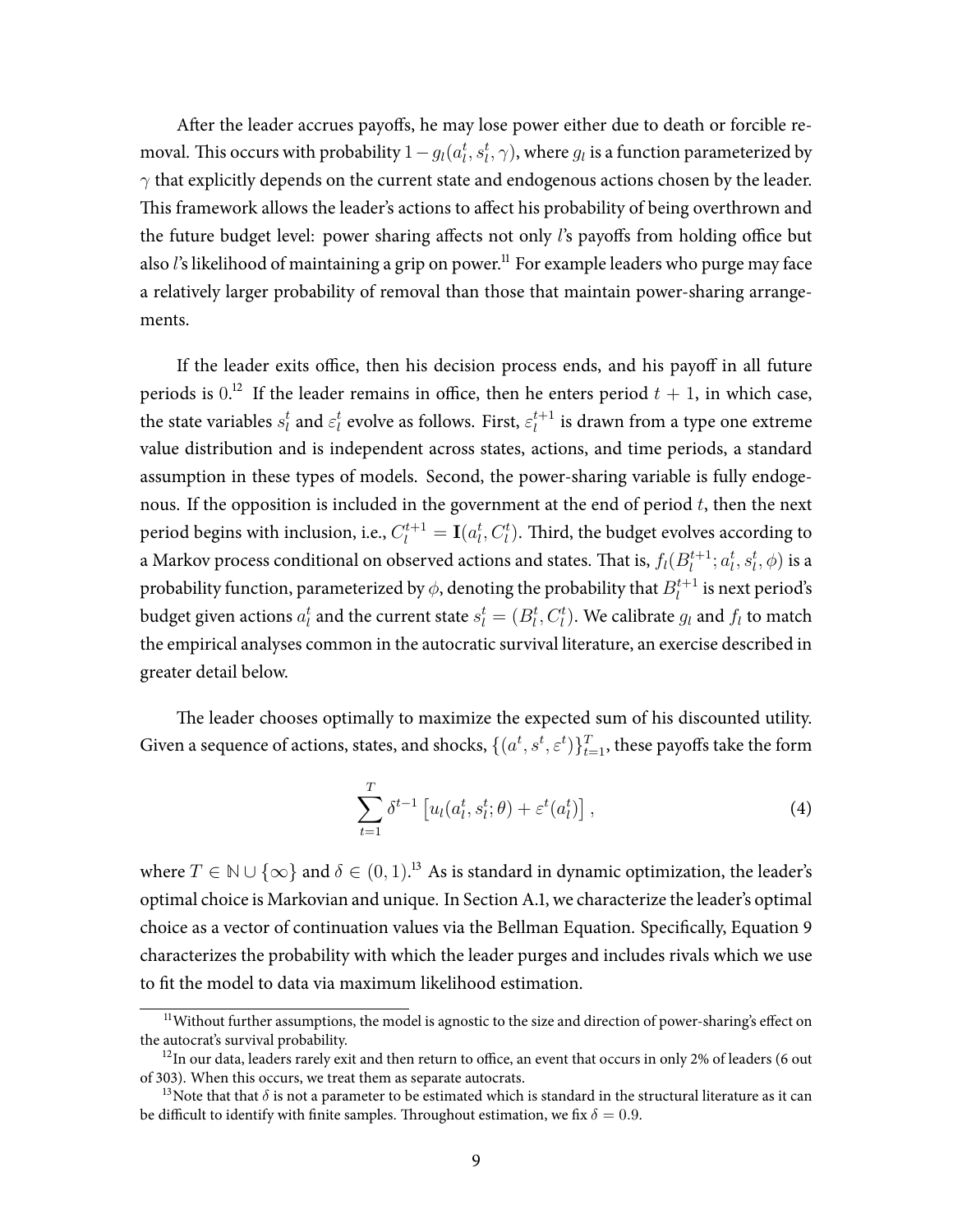Before proceeding, it isimportant to acknowledge a modeling choice that deviatesfrom other formal work on autocratic survival: the autocrat is the only strategic actor in our model. While potential challengers play an important role, their machinations are captured in the survival function  $g_l$ . This function describes how the leader's prospects of remaining in office change as a consequence of their budget, survival strategies, and other covariates identified in the empirical literature on authoritarian survival. Our forward-looking autocrat thus "responds" to would-be challengers by taking decisions that incorporate the empirical associations — estimated here and explored in previous literature — between today's state and actions and tomorrow's survival.

This modeling choice is particularly appropriate in our sample of autocracies, where, beyond survival threats, leaders face few (institutional) constraints. It also allows us to avoid imposing additional modeling assumptions on the interaction between autocrats and potential challengers. It also enables us to make empirical progress as we do not require information on would-be challengers' characteristics, which affect their returns to seizing power and holding office. $^{14}$ 

### **3.2 Numerical Example**

We present a numerical example to illustrate how the model captures important tradeoffs. We consider two budget levels, large and small, where  $\mathcal{B} = \{0, 5\}$ . In addition, we pa-rameterize the leader's payoffs using Equation [3](#page-8-0) with modest office-holding benefits,  $x_l = 1$ and  $\beta = 1$ , and more substantial costs of inclusion and purging,  $\rho = -2$  and  $\kappa = -2.5$ . For the state transitions, we specify the probability of leader survival as

<span id="page-10-0"></span>
$$
g_l(a_l, s_l) = 0.85 - 0.05 \mathbf{I}(a_l, C_l) - 0.2 \mathbf{P}(a_l) - 0.03 B_l + 0.06 \mathbf{I}(a_l, C_l) \times B_l + 0.05 \mathbf{P}(a_l) \times B_l,
$$
\n(5)

which is an equivalent to the representation in Table [1.](#page-11-0) Notice that the functional form of  $q_l$  explicitly models the effects of purging and inclusion as a function of the current budget level, and both actions are more detrimental to the leader's survival in lowbudget periods. As for fiscal resources, the budget in period t remains the budget in period  $t+1$  with probability  $\phi \in (0, 1)$ , where we set  $\phi = 0.75$  as the persistence of the budget in the example.

 $14$ An additional concern arises because the leader's optimal choices may not be unique if the model incorporates a strategic challenger as multiple equilibria may exist. Following the procedure in [Crisman-Cox](#page-30-12) and [Gibilisco](#page-30-12) [\(2018\)](#page-30-12), we would need to estimate an additional  $4 \cdot L \cdot \# S$  parameters in order to pin down correct equilibrium choice probabilities if we were to add a strategic challenger.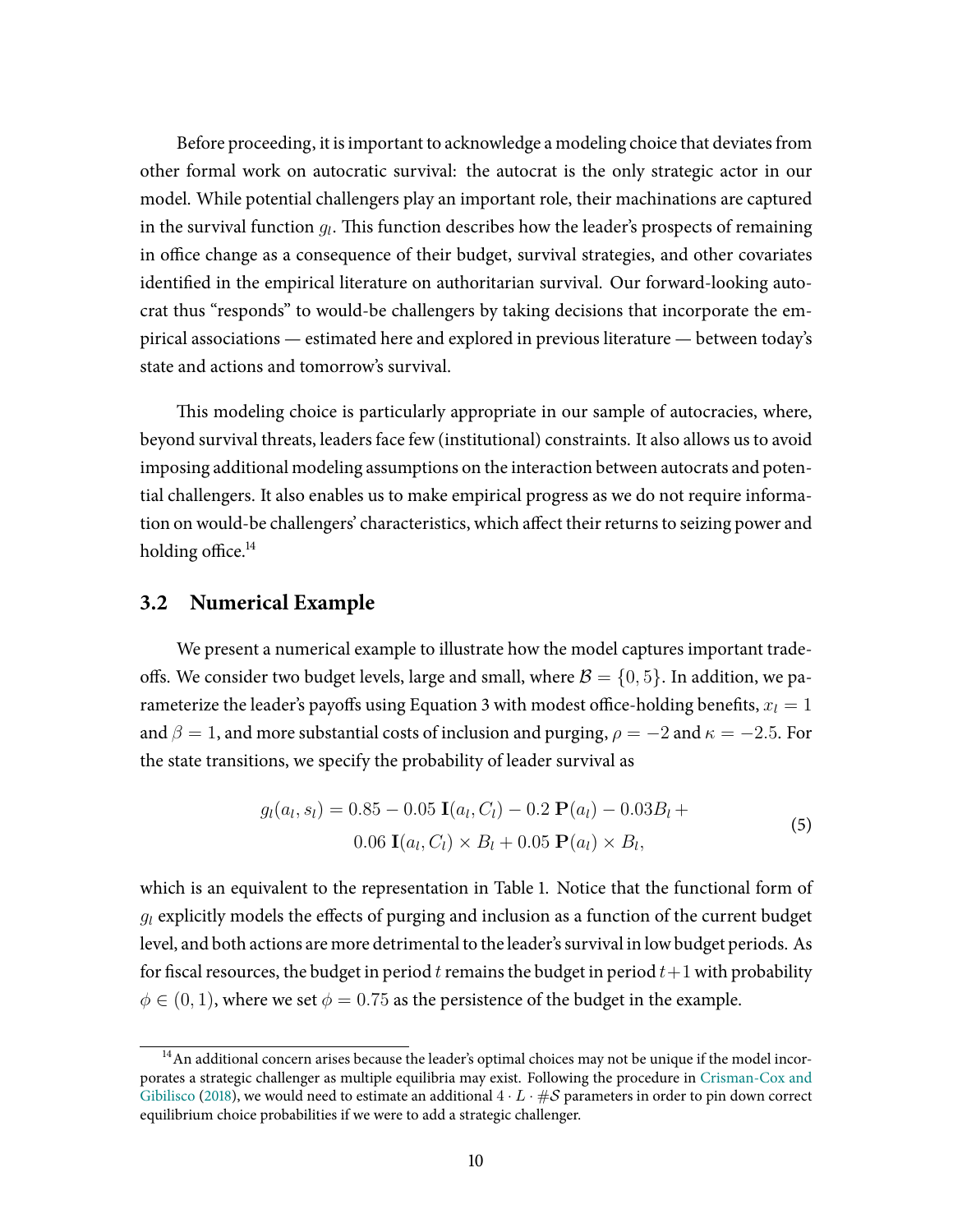<span id="page-11-0"></span>

| State $(s_l)$  |                 |                            |                        |
|----------------|-----------------|----------------------------|------------------------|
| Budget $(B_l)$ | Cabinet $(C_l)$ | Action $(a_l)$             | Survival Prob. $(q_l)$ |
| Low(0)         | Exclusive $(0)$ | Status Quo $(\varnothing)$ | 0.85                   |
| Low(0)         | Exclusive (0)   | Inclusion $(i)$            | 0.80                   |
| High(5)        | Exclusive (0)   | Status Quo $(\varnothing)$ | 0.70                   |
| High(5)        | Exclusive (0)   | Inclusion $(i)$            | 0.95                   |
| Low(0)         | Inclusive (1)   | Status Quo $(\varnothing)$ | 0.80                   |
| Low(0)         | Inclusive (1)   | Purge $(p)$                | 0.65                   |
| High(5)        | Inclusive (1)   | Status Quo $(\varnothing)$ | 0.95                   |
| High(5)        | Inclusive (1)   | Purge $(p)$                | 0.75                   |

**Table 1:** Example of leader's survival transition probabilities.

We choose this specification because it matches several patterns in the data and reveals real tradeoffs. Excluding the opposition in high budget periods imperils the leader's survival as maintaining an exclusive cabinet with a high budget reduces the survival probability by 25 percentage points. This is consistent with comparative politics research on neopatrimonial regimes, which argues that opposition elites may be inclined to depose the leader if denied some share of the spoils [\(Kramon](#page-31-6) and Posner [2016,](#page-31-6) 27). Yet inclusion is not always recommended, and not just because it is costly to dole out patronage. If the budget falls, then the leader, with an inclusive cabinet, faces a dilemma: if he maintains the status quo, his survival probability is 0.80, and if he purges his survival probability is 0.65. Both of these are smaller than the survival probability in a low budget state in an exclusive cabinet of  $0.85$ . Thus, even though purging reduces his survival probability by 15 points, the leader may be better off excluding his opponents if he expects the lean times to persist. Our leader's dilemma — not wanting to alienate the opposition during a recession, all the while recognizing that their inclusion is unsustainable amid ongoing scarcity  $-$  is a tradeoff apparent in this example and one that emerges in the data.

**Table 2:** Optimal choice quantities.

<span id="page-11-1"></span>

| <b>State</b>       | <b>Continuation Value</b> | Pr(Changing Status Quo)            |
|--------------------|---------------------------|------------------------------------|
| $s_l = (B_l, C_l)$ | $V_l(s_l)$                | $Pr(a_l \neq \emptyset; s_l, V_l)$ |
| (0,0)              | 11.45                     | 0.01                               |
| (0,1)              | 7.12                      | 0.61                               |
| (5,0)              | 17.24                     | 0.51                               |
| (5,1)              | 16.72                     | 0.14                               |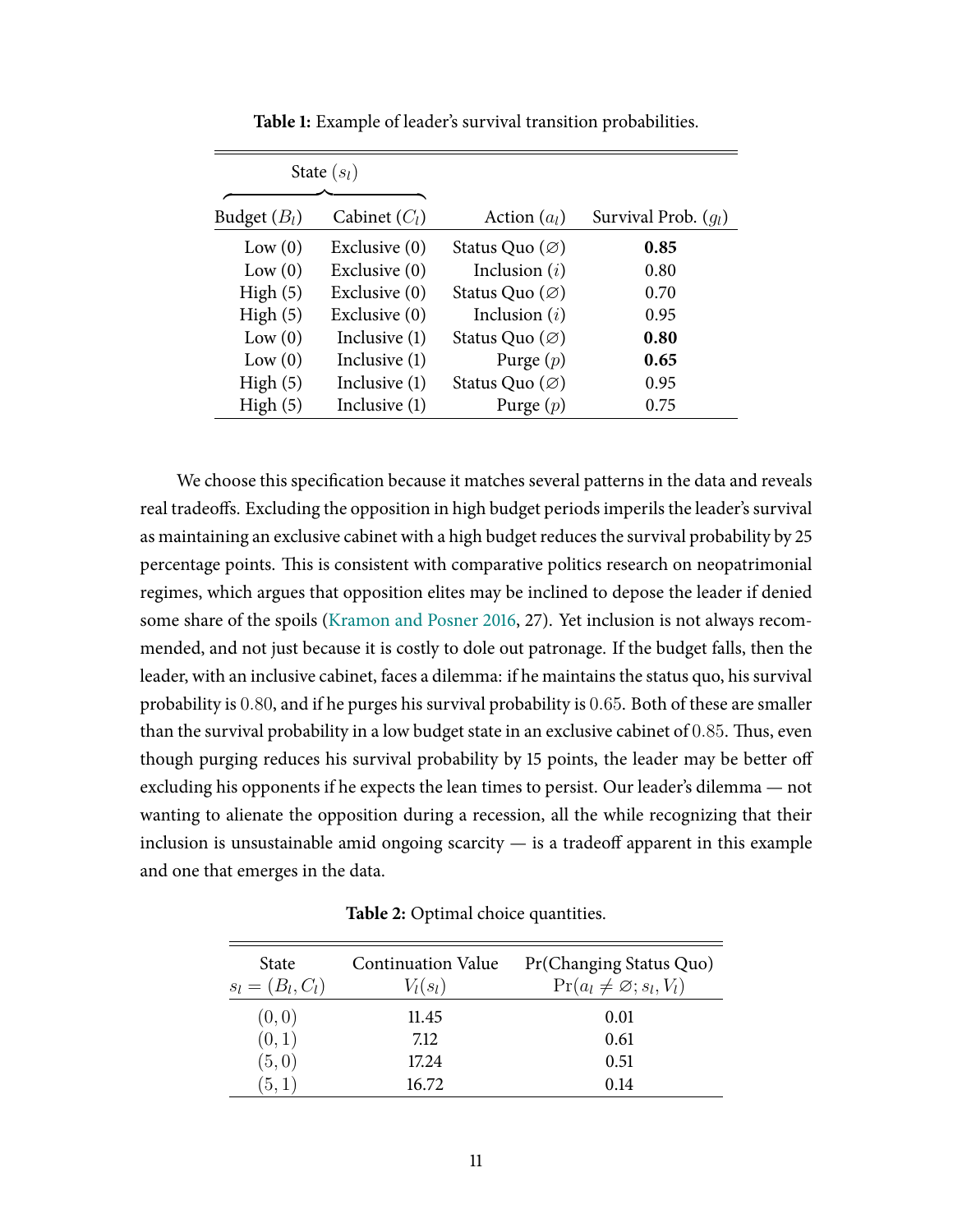Given this parameterization, Table [2](#page-11-1) reports the quantities describing the leader's optimal choice and associated expected payoffs. The first column lists the four states in this example, i.e, all possible  $(B_l, C_l)$  pairs, and the second column provides the associated continuation values, where the leader has larger expected utilities in large budget states. The third column reveals how our hypothetical leader's survival strategies change across different states of the world. When budgets are tight, the leader wants to maintain an exclusive cabinet. He almost never adopts inclusive governments when the opposition is currently excluded. If necessary, he's inclined (with probability 0.61) to purge the opposition to consolidate power. Though it initially reduces his survival prospects, he prefers to purge given the persistence of the current, low budget. In high-budget periods, the leader generally maintains inclusive cabinets. He purges the opposition when the government currently shares power only with probability 0.14. In addition, with probability 0.51 he opts to adopt inclusive power sharing structures when the opposition is currently excluded. On the one hand, adopting an inclusive cabinet in this state guarantees the leader a large likelihood of remaining in power tomorrow (with probability 0.95), but on the other hand, it also entails substantial costs ( $\rho = -2$ ).

Thus, large budgets encourage power sharing, and small budgets encourage exclusivity in this example (and in the data below). This relationship may seem surprising at first, because large budgets are often conflated with political power, and why would powerful leaders share power? Yet, having enough resources to buy loyalty (a large budget) is not the same as commanding deference under any circumstances (raw power). A key feature of the example and our data is that most leaders do not have enough raw power to guarantee their survival. If they did and they were powerful enough to survive in every period regardless of their actions —  $g_l(a_l, s_l) = 1$  for all  $(a_l, s_l)$  — then there would, of course, be little incentive to share power. In this example, the probability of inclusion given a large budget would drop to 0.04 compared to 0.61 in Table [2.](#page-11-1) But survival is almost never assured even when budgets are large, so forward-looking, rich leaders opt for inclusion, trading off consumption for improved survival prospects.

### **3.3 Transitions**

Our model is flexible enough to incorporate a variety of transition probabilities that capture the effects of the leader's actions on his survival or the evolution of the budget,  $q_l$ and  $f_l$ . A benefit of this approach is that we can specify these probabilities to match the empirical analyses common in the comparative politics literature.<sup>15</sup> subject to a specification

<sup>&</sup>lt;sup>15</sup> For examples, see Bueno de [Mesquita and](#page-29-6) Smith [\(2010\)](#page-29-6), Gandhi and [Przeworski](#page-30-6) [\(2007\)](#page-30-6), and [Wright,](#page-32-1) Frantz and [Geddes](#page-32-1) [\(2013\)](#page-32-1).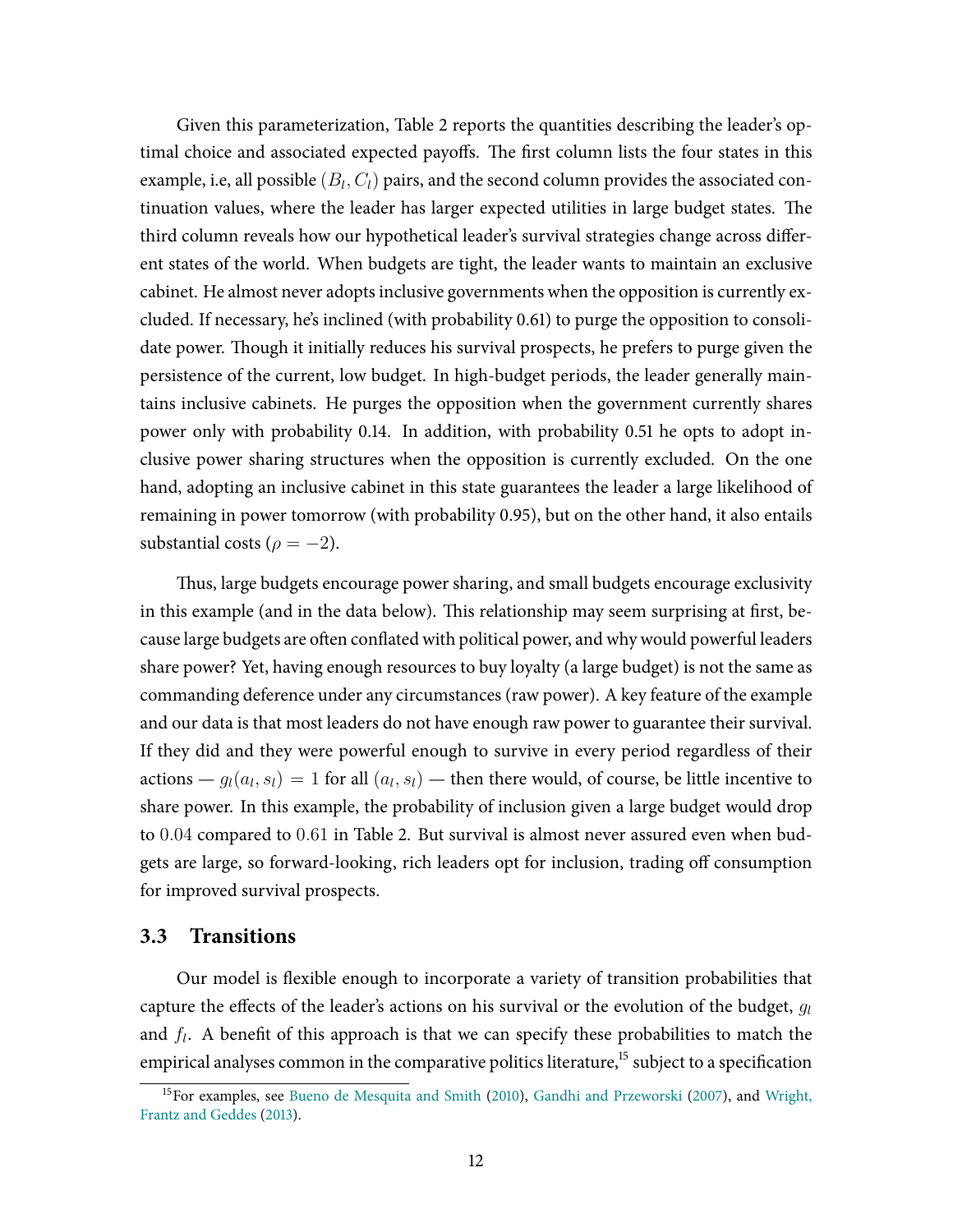that preserves the model's stationarity. Following existing work allows the model to better illustrate how leaders optimally expand and purge their cabinets given the effects highlighted in the empirical literature on leader survival.<sup>16</sup>

Section [C](#page-38-0) details the statistical models that relate the action  $a_l^t$  chosen in state  $s_l^t$  and period  $t$  to (a) leader  $l$ 's survival probability at the end of period  $t$  and (b) the future budget  $B^{t+1}$ . Throughout we maintain three goals. First, the effects of inclusion or purging on the leader's survival (or tomorrow's budget) depend on the current budget level — as in Equation [5](#page-10-0) from the numerical example. It could be the case that, in large budget periods, adopting an inclusive cabinet successfully deters coups, but not in low budget periods as the autocrat has less resources to redistribute. Likewise, a higher budget may enhance the ability of an autocrat to successfully purge members of the ruling coalition, but purges could result in countercoups in leaner times. Second, there could be other factors that determine leader survival or future budget levels, so we include additional leader-specific information  $z_l$  such as his start age, military background, whether his administration produces oil, etc. Finally, we include country-specific fixed effects to alleviate concerns about omitted variable bias that arise from time-invariant characteristics of states (e.g., geography, colonial origin).

# **4. Data**

### **4.1 Sample**

We restrict attention to autocratic regimes that impose few or no constraints on leaders, settings where, as in our model, leaders' survival tactics are not limited by other political actors. Our sample constitutes administrations that score five or below on the Polity scale; are classified as non-democracies; and have, at most, limited constraints on executive authority, as measured by Polity.<sup>17</sup> As our measurement of leaders' actions (discussed below) relies on the inclusion or exclusion of different ethnic or racial groups, we drop all countries with a single group in the Ethnic Power Relations (EPR) data. This leaves us an unbalanced panel of 303 administrations from 88 countries over 54 years. In Table [A.2,](#page-36-0) we show how listwise deletion due to missing covariates affects our sample of unconstrained autocrats.<sup>18</sup>

<sup>&</sup>lt;sup>16</sup>Without data constraints, we could pursue a nonparametric approach. For example, if we observed enough data from autocrat  $l$  over time, then we could estimate these transitions using frequency estimators. In the data, however, the median length of autocratic tenure is six years, making the approach infeasible.

 $17$ Our theory focuses on the actions of unchecked autocrats; hence, these sample restrictions. As a robustness check, we relax these sample filters and estimate  $g_l$  on the expanded sample. Our coefficient estimates remain consistent (see Figure [A.1\)](#page-46-0).

 $18$ While we find no evidence that region, oil production, or the number of EPR groups affect sample inclusion, our estimation sample scores slightly lower on the polity scale and is less likely to include administrations that begin after 2010.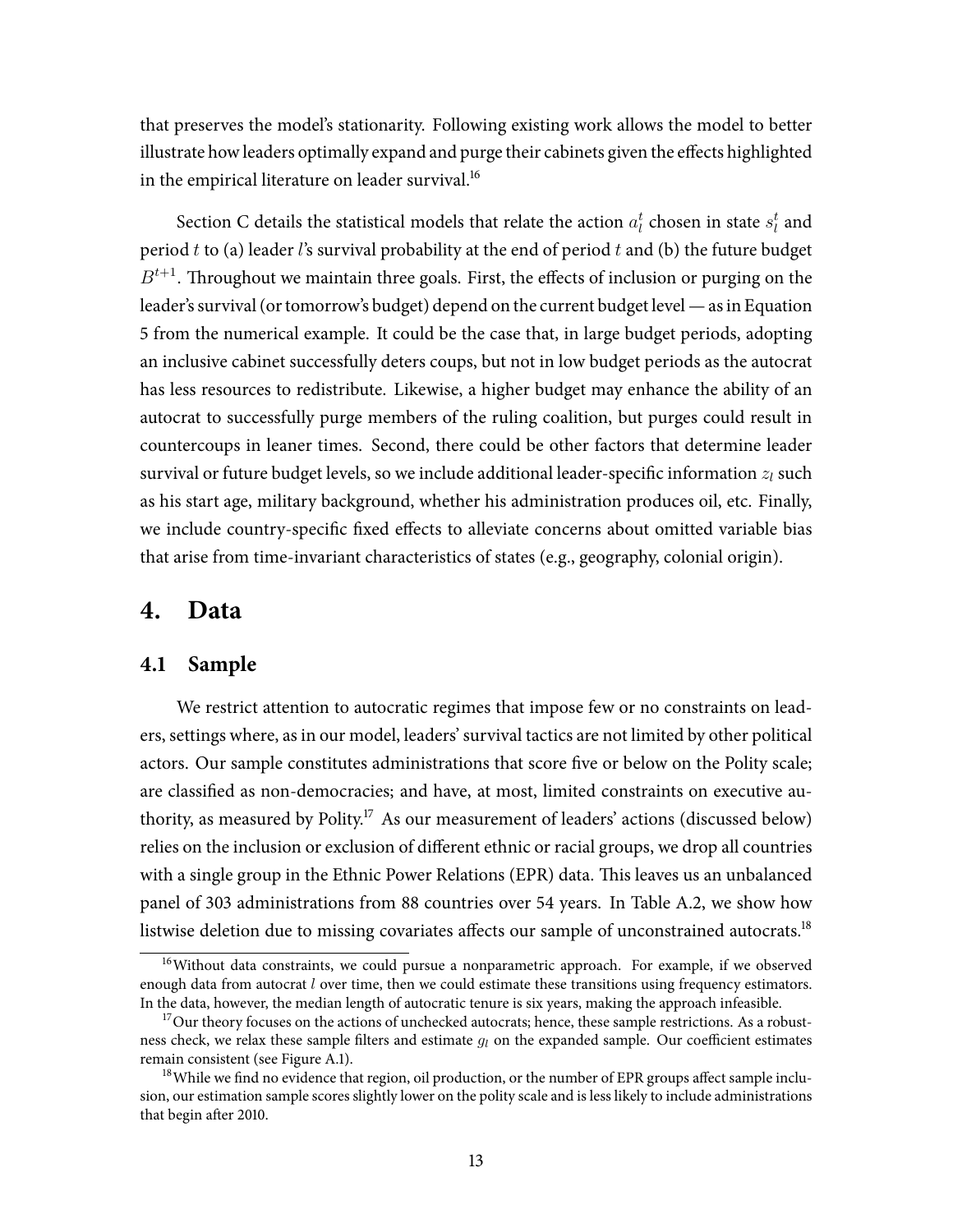We measure explanatory variables at the time the leader assumes power, thereby ensuring that sample selection is not an outcome of leaders' decisions in office.

## **4.2 Budget**

We compile data on government budgets from the Penn World Tables (PWT), Cross-National Time-Series Archive (CNTS), and International Centre for Tax and Development (ICTD) [\(Feenstra,](#page-30-13) Inklaar and Timmer [2015;](#page-30-13) Banks and [Wilson](#page-29-15) [2014;](#page-29-15) [ICTD/UNU-WIDER](#page-31-11) [N.d.\)](#page-31-11). While the sources employ different definitions of government revenue, the pairwise correlations across the series (see Table [A.1\)](#page-35-0) are very high (above 0.9). Given this correlation, we use the PWT in our analysis because it provides better coverage. Among the unconstrained autocracies in our sample, the PWT covers 90 percent of country-years. By contrast, the CNTS covers 65 percent of this sample; the ICTD, less than half.

In more democratic settings, one might worry that government expenditure includes allocations beyond the leader's control (e.g., debt servicing). Thus, our measure could overstate the resources at these leaders' disposal. This is less of a concern in our sample, which is limited to autocrats that face few or no constraints on their authority. In unconstrained autocracies, we can more safely assume expenditure is discretionary and line items are a reflection of the leaders' priorities, not their constraints. Furthermore, our model reflects the possibility that autocrats cannot control the every penny of the government budget. The office adjustment,  $x_l \cdot \beta$ , could be negative, indicating that (certain) leaders' utilities are less than what government consumption implies.

## **4.3 Leader's Actions**

We use the EPR data to code whether leaders include or exclude rival groups [\(Ceder-](#page-30-14)man, Min and [Wimmer](#page-30-14) [2012\)](#page-30-14). The EPR "identifies all politically relevant ethnic groups and their access to state power in every country of the world from 1946 to 2013." Ethnicity here is defined broadly, incorporating groups defined by a common language, race, or religion. The EPR considers a group to be "politically relevant if either at least one significant political actor claims to represent the interests of that group in the national political arena or if group members are systematically discriminated against in the domain of public policies."

An administration starts as exclusive ( $C^t_l\,=\,0$ ) if it is initially dominated by a single group and inclusive otherwise. We then define inclusion  $(a_l^t = i)$  as adding another group as a junior or senior partner in government. This addition would change the subsequent state to inclusive ( $C_l^t = 1$ ). If an administration is in an inclusive state, it can purge by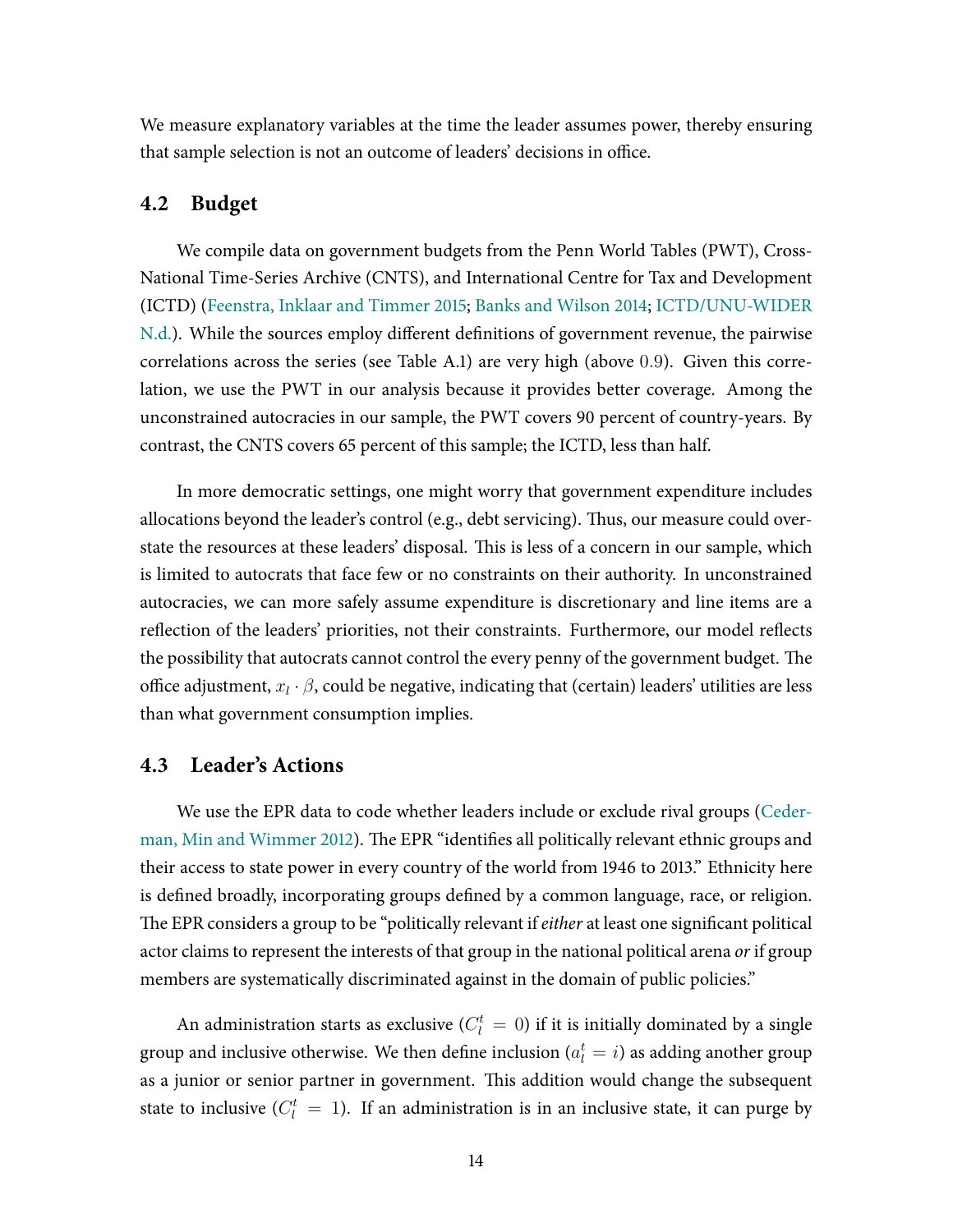reducing the number of groups in government ( $a_l^t=p$ ), changing the state in the next year to exclusive. While very rare, adding groups from an already inclusive state or subtracting groups from an exclusive state are considered as maintenance of the status-quo ( $a_l^t=0$ ). $^{\rm 19}$ 

This operationalization implies that the leader views elites from other politically relevant ethnic, linguistic, or religious groups as potential rivals — an assumption consistent with past research. [Roessler](#page-32-6) [\(2011,](#page-32-6) 324), for example, finds that "two-thirds of groups involved in successful coups [in Africa] are different from the ruler's ethnic group." His analysis also suggests that the ruler's co-ethnics are less likely to stage a rebellion. More broadly, the literature on neopatrimonialism views the inclusion of elites from other ethnic, linguistic, or religious groups as an effort to buy their otherwise wavering loyalty [\(Bratton](#page-29-5) and van de [Walle](#page-29-5) [1994;](#page-29-5) [Kramon](#page-31-6) and Posner [2016\)](#page-31-6). Our use of the EPR data and coding scheme capture a common way of identifying autocrats that do and do not permit power sharing [\(Francois,](#page-30-3) [Rainer](#page-30-3) and Trebbi [2015\)](#page-30-3).<sup>20</sup>

### **4.4 Survival Data**

The Archigos data record the tenure of primary rulers for every independent state until 2015 (Goemans, Gleditsch [and Chiozza](#page-31-12) [2009\)](#page-31-12). This enables us to code when an administration starts and ends. Archigos also includes information on how each leader lost power. Of particular interest for us is when leaders die or are removed through "irregular means" — "when the leader was removed in contravention of explicit rules and established conventions." The Archigos codebook notes, "Most Irregular removals from office are done by domestic forces. Irregular removal from office is overwhelmingly the result of the threat or use of force as exemplified in coups, (popular) revolts and assassinations" (3). While multiple administrations can pass in a single country-year, our other variables are measured at the country-year level. We collapse Archigos to the country-year level by retaining the leader that serves the most months in a given year. We include country fixed effects and additional covariates when estimating the transition probabilities — see Section [C](#page-38-0) for a longer description of these data.

<sup>&</sup>lt;sup>19</sup>In Section [B.3,](#page-37-0) we consider two alternative codings. The first measure permits failed purges if reducing the number of partners in government does not concentrate power to a single group. The second uses changes in whether or not there is a dominant group in government to code both the action and the state variable. In Tables [A.6](#page-43-0) and [A.7,](#page-44-0) we show our first-stage results for these different codings; in Table [A.11,](#page-52-0) we show that our estimates of the leader's payoffs are largely unchanged.

<sup>&</sup>lt;sup>20</sup>We recognize that other forms of power sharing exist, e.g., granting monopolies or decentralization. We focus here on inclusion in the ruling coalition, as this has been a focus of past research and panel data exist that enables our empirical analysis.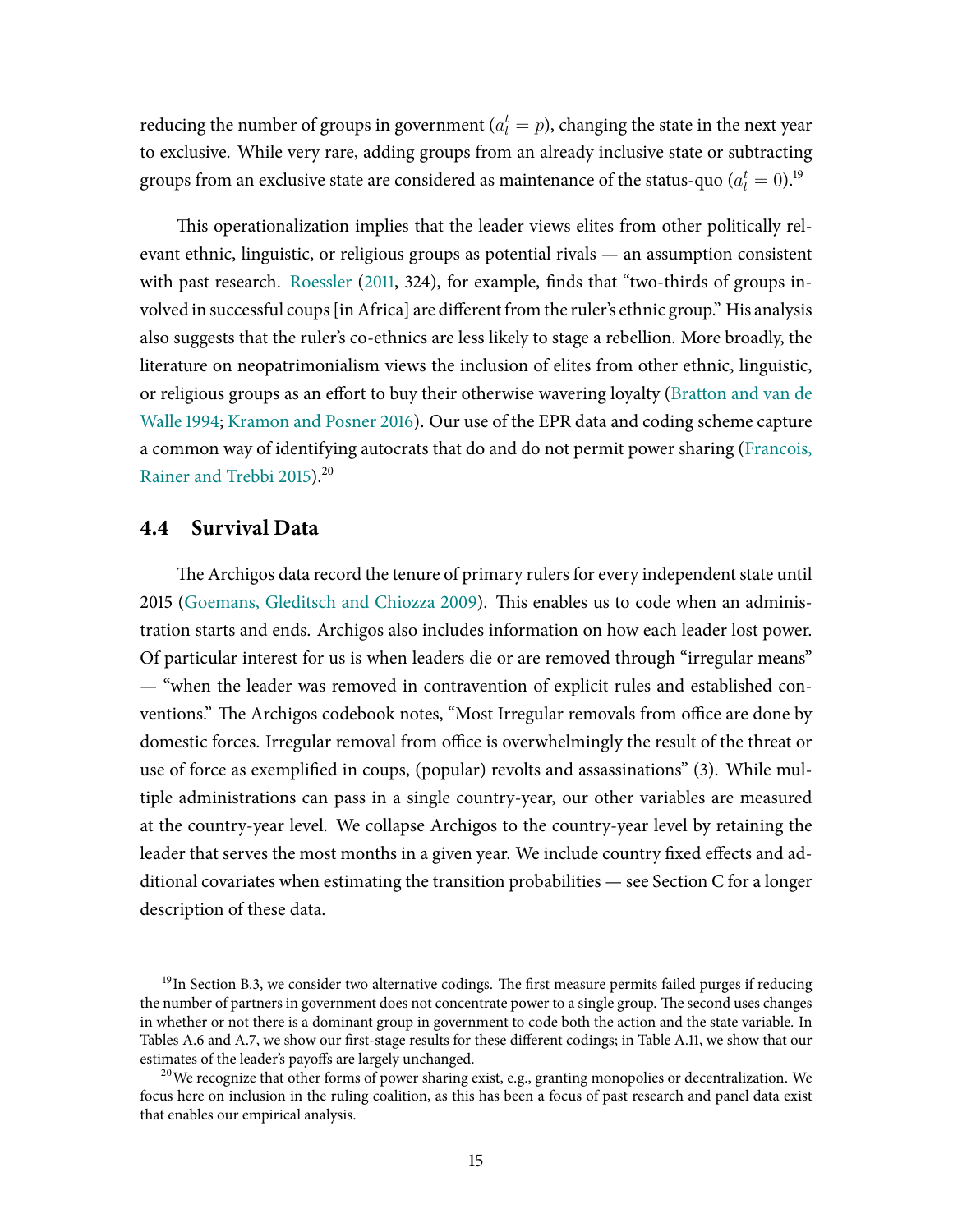## **4.5 Payoff Covariates**

We specify covariates in  $x_l$  that are common in studies of autocratic politics, focusing on those that affect leaders' office benefits and costs of purging. Using Polity's executive constraints measure, we code an indicator for whether or not the autocrat has unlimited authority. Leaders who are not accountable to other branches of government will have an easier time exacting office benefits or purging rivals. We also add an indicator for whether or not the leader has a military background (Ellis, [Horowitz](#page-30-15) and Stam [2015\)](#page-30-15), as military leaders are thought to generate less rents(Besley, Montalvo and [Reynal-Querol](#page-29-16) [2011;](#page-29-16) Yu and [Jong-A-Pin](#page-32-16) [2016\)](#page-32-16). Because oil-flushed dictators may find it easier to suppress opposition members without harming economic performance [\(Wright, Frantz](#page-32-1) and Geddes [2013;](#page-32-1) Bueno de [Mesquita](#page-29-6) and [Smith](#page-29-6) [2010\)](#page-29-6), we add an indicator for oil producing countries using data from [\(Ross](#page-32-17) and [Mahdavi](#page-32-17) [2015\)](#page-32-17). Following [Collier](#page-30-16) et al. [\(2003\)](#page-30-16), we include the cumulative number of civil wars  $-$  defined by the Correlates of War  $-$  in the leader's country. Finally, because trade may mitigate the incentivesleaders have for using repression (Gandhi and [Przeworski](#page-30-6) [2007\)](#page-30-6), we have exports as a percent of GDP from PWT. As described above, all covariates are measured during the year the leader takes office. In addition, we standardize the continuous covariates to have a zero mean and a standard deviation of one.

## **5. Results**

### **5.1 Transition Probabilities**

Our model implies stationary and Markovian transition probabilities that are functions of the budget, the leader's actions, and leader-specific covariates. (See Section [C](#page-38-0) for more information.) To do this, we estimate

<span id="page-16-0"></span>
$$
Y_{lc,t+1} = \alpha_c + \gamma_1 \mathbf{I}_{lct} + \gamma_2 \mathbf{P}_{lct} + \gamma_3 B_{lct} + \gamma_4 \mathbf{I}_{lct} \times B_{lct} + \gamma_5 \mathbf{P}_{lct} \times B_{lct} + \omega \mathbf{Z}_{lc} + \varepsilon_{lc,t+1}
$$
\n(6)

for three outcomes of interest: irregular leadership transition, natural death, and govern-ment consumption. In Equation [6,](#page-16-0)  $l$  indexes administrations;  $c$ , countries; and  $t$ , years. Our right-hand-side variables lag our outcome measures by one year, and our budget variable  $B_{lct}$  is in logs. Notice we include interaction terms between the current budget level  $(B_{lct})$ and the decisions of the leader to purge or include their rivals ( $P_{lct}$  and  $I_{lct}$ ). We also include country fixed effects ( $\alpha_c$ ) and leader-specific covariates  $\mathbf{Z}_{lc}$ . We present the full regression results when the dependent variable is irregular transitions in Table [A.3.](#page-40-0) Our coefficients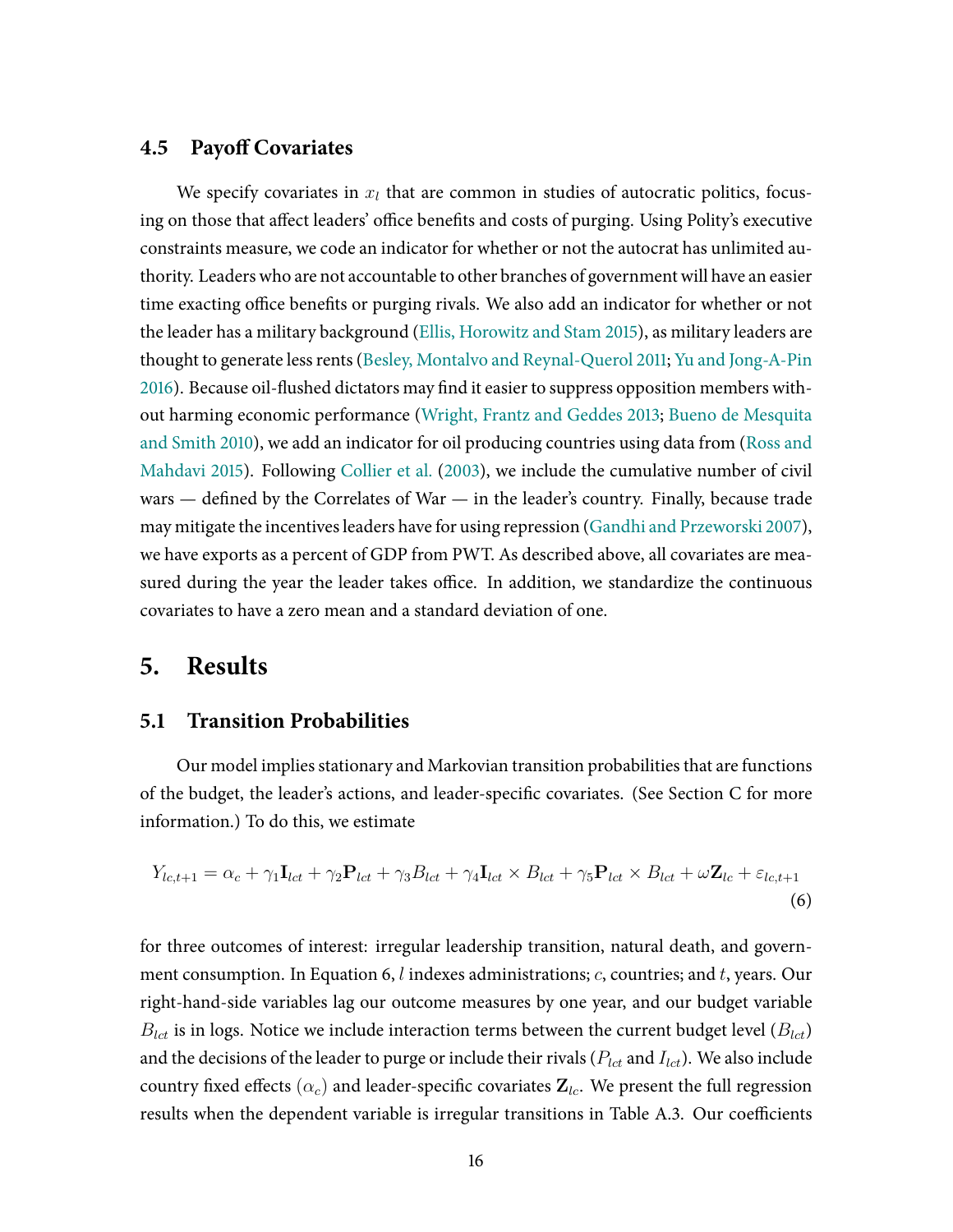<span id="page-17-0"></span>**Figure 1:** Marginal effect of leader's actions on Pr(irregular transition)



Marginal effects (and confidence intervals for  $\alpha = 0.1$ ) of including an excluded group or purging an included group on the probability of an irregular leadership transition when the budget (logged) is at its mean or  $\pm 2$ pooled standard deviations. These predictions use estimates from model 5 in Table [A.3.](#page-40-0)

remain consistent in magnitude across specifications; the inclusion of additional covariates improves precision. In all models, we cluster our standard errors on administration.

To aid in interpretation, we present the marginal effects of inclusion or purging when the budget is two (pooled) standard deviations above and below its mean in Figure [1.](#page-17-0) This plot is based on estimates from Model 5 in Table [A.3,](#page-40-0) which includes all of our leader-specific covariates. The figure clearly demonstrates one aspect of the tradeoff leaders face. When budgets are tight, changing the composition of government increases the likelihood of an irregular transition. Yet, when times are good, leaders can increase their survival prospects by purging or, to a lesser extent, including rival groups. Similarly, the marginal effect of the budget on irregular removal is positive with exclusive coalitions, but the effect is essentially zero when the leader adopts inclusive coalitions. Overall, the survival strategies of purging and inclusion become more effective as the budget increases.

To keep our formal model tractable, we restrict the state space to the budget and cabinet composition. As a consequence, Equation [6](#page-16-0) does not include other covariates that change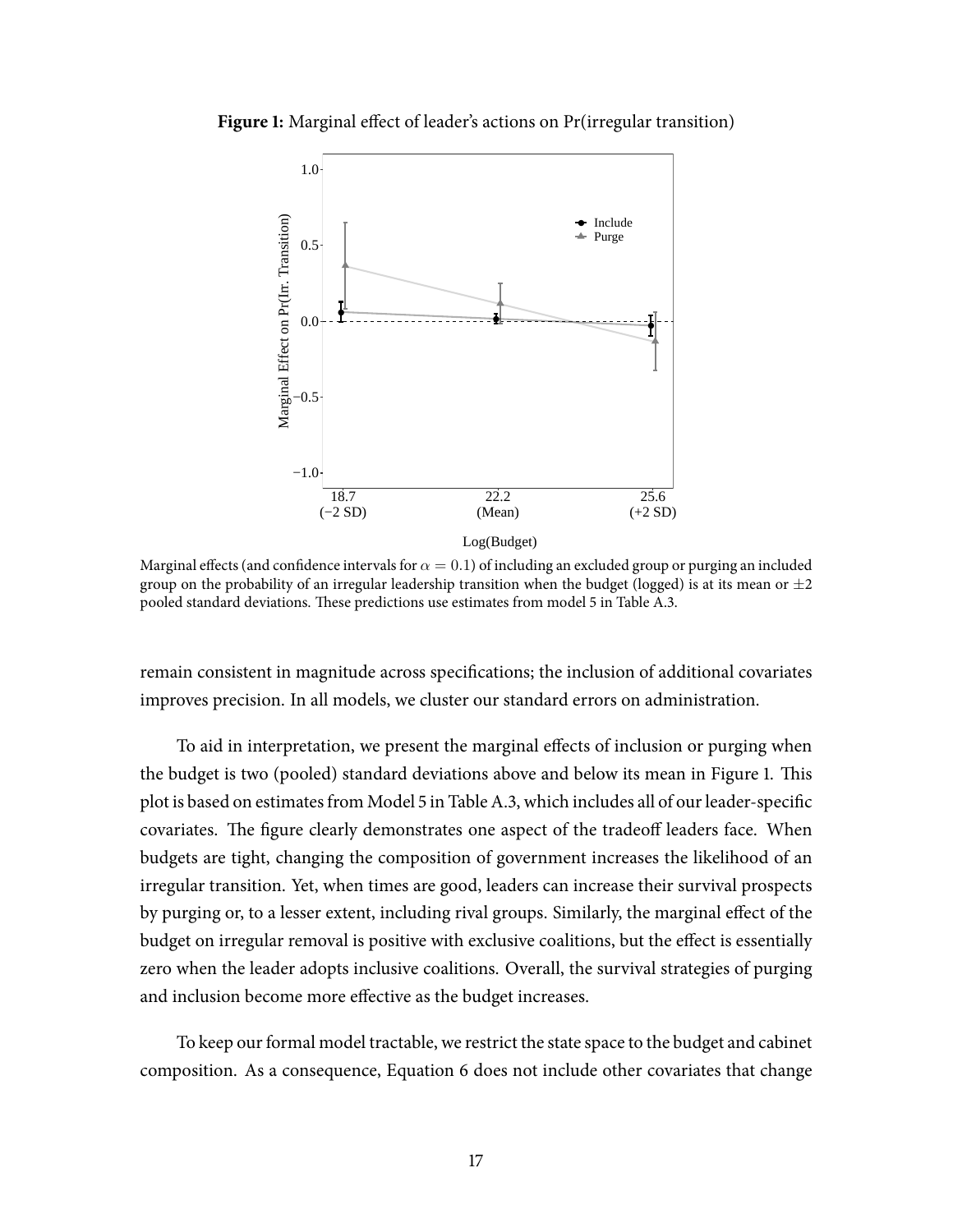over a leader's term.<sup>21</sup> As a robustness check, we relax this assumption and permit  $Z$  to vary within administrations over time. In these models, we also include year or continent-byyear fixed effects to account for global or continent-specific trends. The marginal effects of purging or inclusion at different budget levels are qualitatively unchanged (see Table [A.8\)](#page-45-0). This should alleviate concern that our estimation of  $g_l$  — the autocrat's survival function depends on a particular empirical specification.

To further validate these results, we leverage exogenous variation in government bud-gets using the timing of giant oilfield discoveries as in Lei and [Michaels](#page-31-13)  $(2014).^{22}$  $(2014).^{22}$  We use their identification strategy and replication data but restrict attention to the administrations that overlap with our sample. Such giant oilûeld discoveries increase budgets by 15 to 20 percent—see Table [A.9.](#page-47-0) Furthermore, we estimate the reduced-form relationship between giant oilfield discoveries and irregular leadership transition by re-estimating Equation [6](#page-16-0) but substituting an indicator for recent discoveries for our budget measure  $B$ . In Figure [A.2,](#page-48-0) we reproduce Figure [1](#page-17-0) (left) and then show the marginal effects of purging and inclusion for leaders who do and do not enjoy a recent giant oilfield discovery (right). We again find that purging and inclusion detract from the leader's survival absent the windfall; however, inclusion weakly and, to a far greater extent, purging actually improve the leader's survival prospects following a giant oilfield discovery.

The appendix contains our other results describing leader death and the transition of the budget. Table [A.4](#page-41-0) reports models of leader death. Reassuringly, we find that young leaders or those who began their tenure more recently are less likely to die from natural causes while in office. Table [A.5](#page-42-0) reports models of the budget transitions. We find evidence of strong budget persistence as the coefficient associated with a lagged budget level is roughly 0.94. In addition, we reject the the null hypothesis that the autoregressive process has a unit root at the  $\alpha < 0.001$  level in all specifications. Finally, purging does not relate to tomorrow's budget levels; however, we find suggestive evidence that inclusion, particularly at higher budget levels, is associated with budget increases in the next year.

## **5.2** Leader's Payoff Parameters

Table [3](#page-19-0) presents our estimates of leaders' payoff parameters — how the benefits of holding office or payoffs from purging vary across leaders with different characteristics. We restrict the coefficient on the budget  $(B_l^t)$  to one, lending the other estimates a straightforward

<sup>&</sup>lt;sup>21</sup>That is, **Z** is not indexed by t. For any covariate in **Z**, we use the first value that it takes in the administration's term to avoid endogeneity issues.

 $22$ Giant oilfields encompass 500 million barrels of ultimate recoverable reserves, and Lei and [Michaels](#page-31-13) [\(2014\)](#page-31-13) demonstrate that their timing is plausibly exogenous in the short and medium term.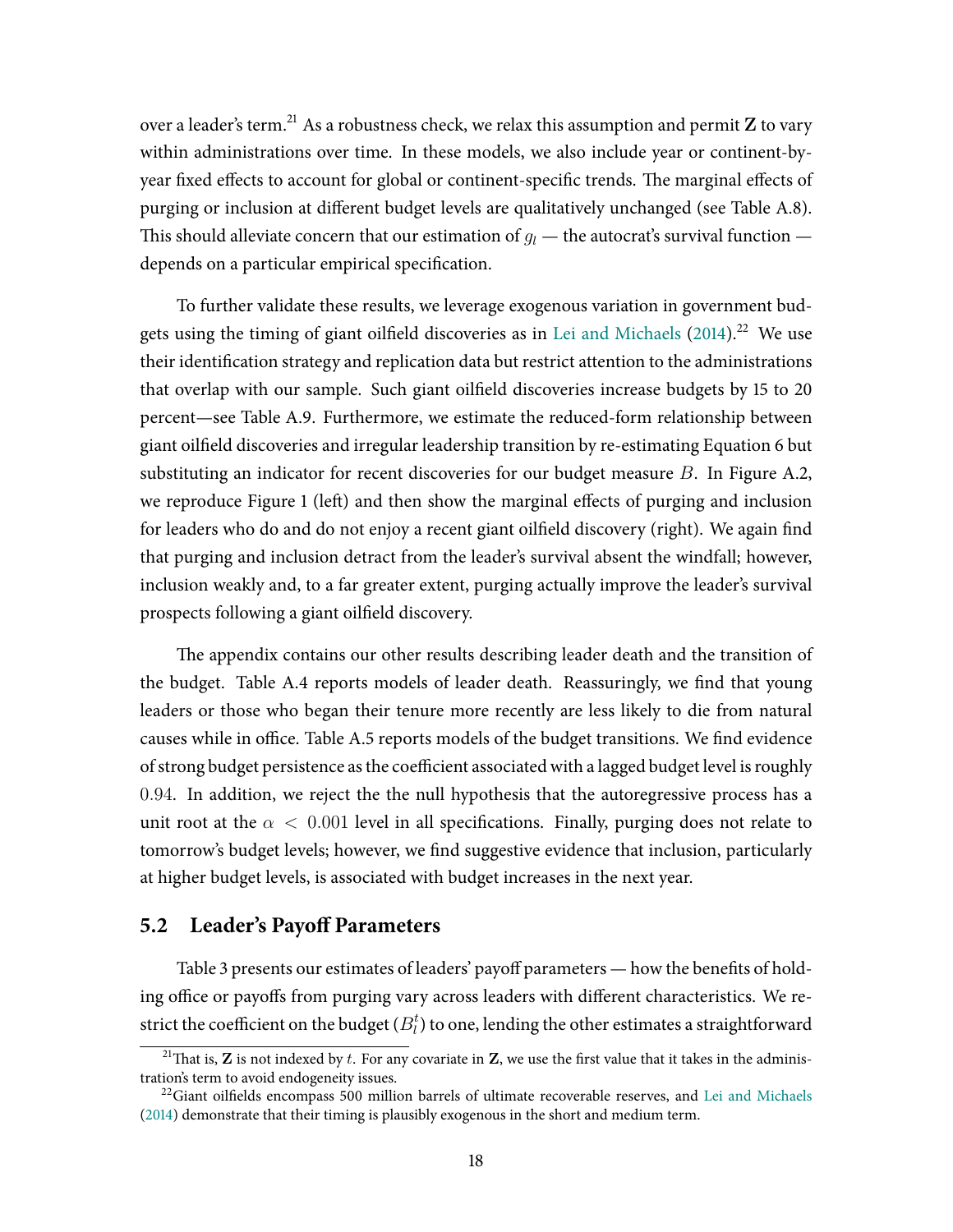interpretation: these marginal effects are relative to a one log point increase in the budget. Notice that we report two coefficient estimates for each variable, one describing how the variable affects the leader's office benefits,  $\beta$ , and one describing how it affects costs of purging,  $\kappa$ <sup>2[3](#page-19-0)</sup> These would be aggregated in a standard reduced-form regressions. Table 3 also includes two sets of standard errors, a conventional estimate based on the outer-product of gradients and a second computed by a jackknife procedure that re-estimates both the transition probabilities and payoff parameters excluding one country at a time. The jackknife generates larger standard errors as it also incorporates uncertainty in our estimates of the transition probabilities.

<span id="page-19-0"></span>

|                           | Leader's Utility: $u_l(a_l^t, s_l^t; \theta) = B_l^t + x_l \cdot \beta + \rho I(a_l^t, C_l^t) + P(a_l^t) x_l \cdot \kappa$ |                   |                        |                                   |
|---------------------------|----------------------------------------------------------------------------------------------------------------------------|-------------------|------------------------|-----------------------------------|
|                           |                                                                                                                            | Point<br>Estimate | Outer<br>Product       | Jackknife<br>Countries            |
|                           | Constant                                                                                                                   | $-3.61$           | $(0.03)$ ***           | $(0.32)$ ***                      |
|                           | Unconstrained                                                                                                              | 0.45              | $(0.05)$ ***           | (0.41)                            |
| Office<br><b>Benefits</b> | Military Leader                                                                                                            | $-1.64$           | $(0.05)$ ***           | $(0.36)$ ***                      |
| $(\beta)$                 | Oil Producer                                                                                                               | $-0.85$           | $(0.05)$ ***           | (0.56)                            |
|                           | Cum. Civil Wars                                                                                                            | $-0.77$           | $(0.02)$ ***           | $(0.09)$ ***                      |
|                           | Exports                                                                                                                    | $-0.07$           | $(0.02)$ ***           | (0.16)                            |
| Inclusion Cost $(\rho)$   |                                                                                                                            | $-1.15$           | $(0.00)$ ***           | $(0.05)$ ***                      |
|                           | Constant                                                                                                                   | $-11.23$          | $(0.26)$ ***           | $(0.48)$ ***                      |
|                           | Unconstrained                                                                                                              | 1.54              | $(0.28)$ ***           | $(0.30)$ ***                      |
| Purging<br>Payoff         | Military Leader                                                                                                            | 0.59              | $(0.28)$ <sup>**</sup> | $(0.23)$ **                       |
| $(\kappa)$                | Oil Producer                                                                                                               | 0.66              | $(0.20)$ ***           | $(0.26)$ **                       |
|                           | Cum. Civil Wars                                                                                                            | $-0.01$           | (0.09)                 | (0.09)                            |
|                           | Exports                                                                                                                    | $-0.16$           | (0.13)                 | (0.10)                            |
|                           | Log Likelihood                                                                                                             | 209.74            |                        |                                   |
|                           | Administrations                                                                                                            | 303               |                        |                                   |
| Note:                     |                                                                                                                            |                   |                        | $*p<0.1$ ; $*p<0.05$ ; $**p<0.01$ |

**Table 3:** Estimates of leaders' payoff parameters.

Starting with our office-benefit estimates, leaders with a military pedigree or ruling states with a history of civil wars gain less from holding executive office. This aligns with seminal work on autocracies, which argues that military leaders often assume power reluctantly, staging a coup only to maintain order or the cohesiveness of the military [\(Geddes](#page-30-7)

<sup>&</sup>lt;sup>23</sup> Section [D.2](#page-50-0) describes the moments in the data used to separately estimate these different coefficients.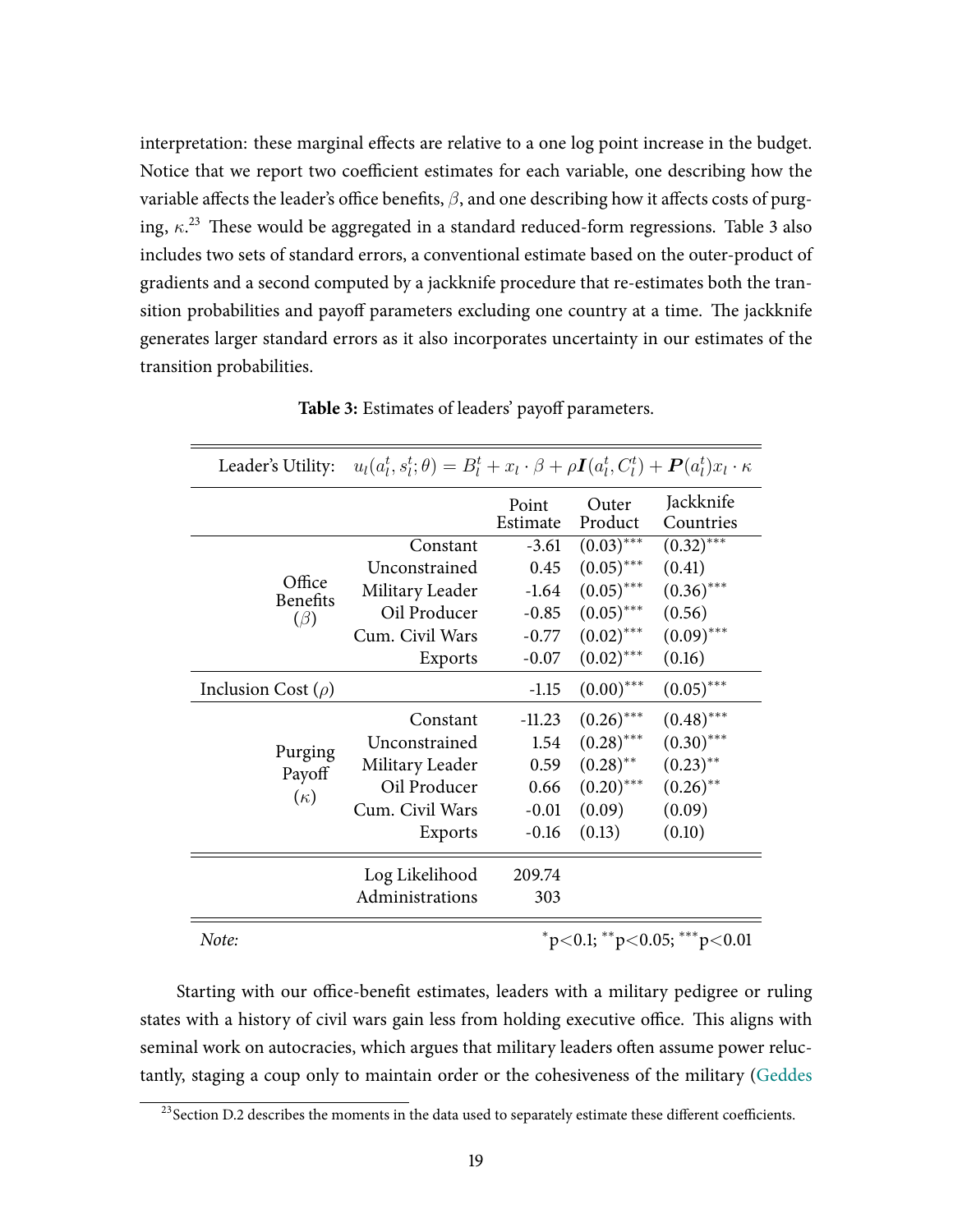[2003\)](#page-30-7). We also find, unsurprisingly, that a history of repeated civil wars reduces the benefits from holding office. Conflict can destroy the tax base, deter investment, and force leaders to divert revenues to fighting rebellion. The remaining variables have estimates that are not significant at conventional levels when using our more conservative standard errors.

Recall that the parameter  $\rho$  captures the payoff a leader receives from including another ethnic group in their government. Our negative estimate suggests this action is costly for rulers. While some ministers may hold peripheral portfolios (e.g., over sports or vocational training), rulers pay a cost to increasing the number of groups represented in their cabinets. This finding is consistent with our earlier argument and the literature on power sharing through cabinet appointments. The magnitude indicates that inclusive governments cost the leader roughly one logged unit of government revenue. If autocrats could be assured of their continued rule, they would prefer an administration composed of their own ruling group. Yet, as we described above, adopting inclusive cabinets allow leaders to extend their expected tenure in office.

Finally, we estimate the payoff to repression among different types of leaders  $(\kappa)$ . In these rows of Table [3,](#page-19-0) negative values indicate variables that move the leader's payoffs toward  $-\infty$ , i.e., increase the overall costs of repression. First, we note that the constant is large and negative, implying that purging is costly absent other information. This estimate provides a rationale for [Arriola's](#page-29-1) [\(2009\)](#page-29-1) claim that cabinet positions represent a credible promise of future spoils: the cost autocrats pay to purge provides their ministers with some assurance that they will not be sacked on a whim. Some leaders take a smaller hit for purging their opposition. The costs are roughly ten percent lower for unconstrained executives or leaders with a military background. While we do not know of past work that estimates leaders' costs of purging, these ûndings are easy to rationalize using folk theories of autocracy. Leaders who are not accountable to citizens or other branches of government should find it less costly to purge. Those with prior ties to the security forces likely find it easier to threaten or deploy coercive force to remove a rival.

## **5.3 Optimal Choice of Power Sharing or Purging**

The previous subsections demonstrate that purging and adopting inclusive governments affect both autocrats' survival prospects and office benefits. When budgets are small, reshuffling the ruling coalition — either including opponents or attempting to purge them — reduces the leader's likelihood of keeping office. When resources are ample, both tactics can enhance survival prospects. As for office benefits, we find that both purging and inclusion are costly, but the costs of purging are an order of magnitude larger. Given the tradeoffs implied by our structural estimates, when should leaders purge or share power?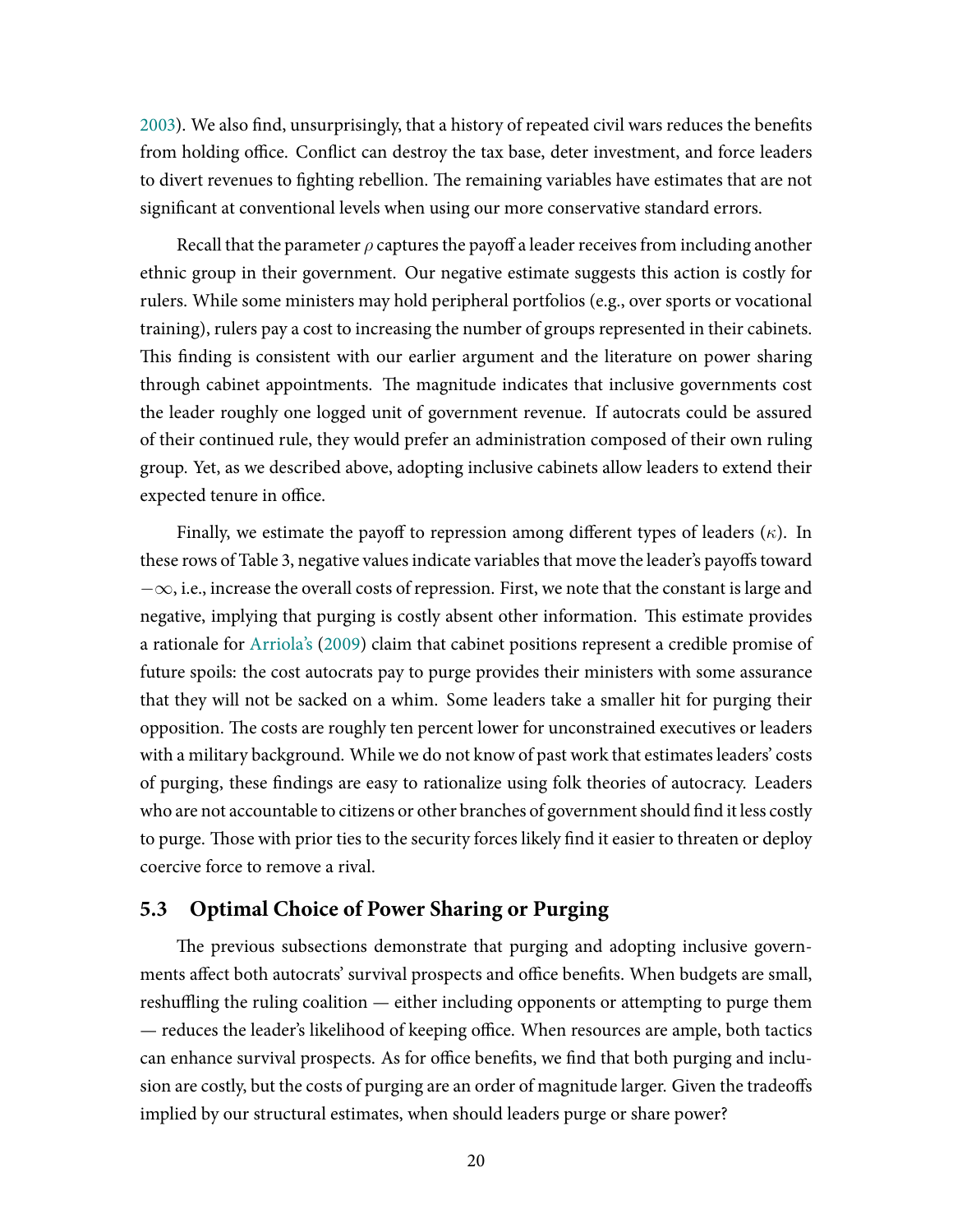To answer this question we consider a hypothetical autocrat who takes on median values of the observed covariates  $x_l$  and  $z_l$ . This leader is unconstrained, has a military background, and entered office in the mid-1970s at the age of 45. In addition, his country does not have oil and has had no civil wars. $^{24}$  Fixing the coefficient estimates to those in Table [3,](#page-19-0) we can compute the autocrat's optimal probabilities of purging and including using Equations [8](#page-34-2) and [9.](#page-34-1)

<span id="page-21-0"></span>



Predicted probability that the leader chooses to include an excluded group in their cabinet (left) and of choosing to purge an included group (**right**). All variables,  $z_l$  and  $x_l$ , are held at their sample medians; the conditional volatility of the budget is set at the median,  $\sigma_l = 0.117$ . The shaded area denotes confidence intervals  $(\alpha = 0.1)$ . Standard errors computed using a jackknifing procedure that drops each country in the sample.

Figure [2](#page-21-0) presents the optimal choice probabilities. The left-hand panel graphs the probability that the leader includes the opposition  $(a<sub>l</sub> = i)$  given that they are currently excluded  $(C_l = 0)$ , and the right-hand graphs the probability that the leader purges  $(a_l = p)$  given  $C = 1$ ). Two immediate patterns emerge. First, given an exclusive cabinet, the autocrat only broadens his coalition when the budget is large. At the average budget (logged) in the data ( $B_l = 22.2$ ), the autocrat almost never includes other groups, but this probability in-

<sup>&</sup>lt;sup>24</sup>We include country fixed effects in the transition models of leader survival, death, and budget evolution. We set these values to be the average over all countries in the data for the analysis below. We fix the conditional variance of the budget to  $\sigma_l = 0.117$ , the median in the sample.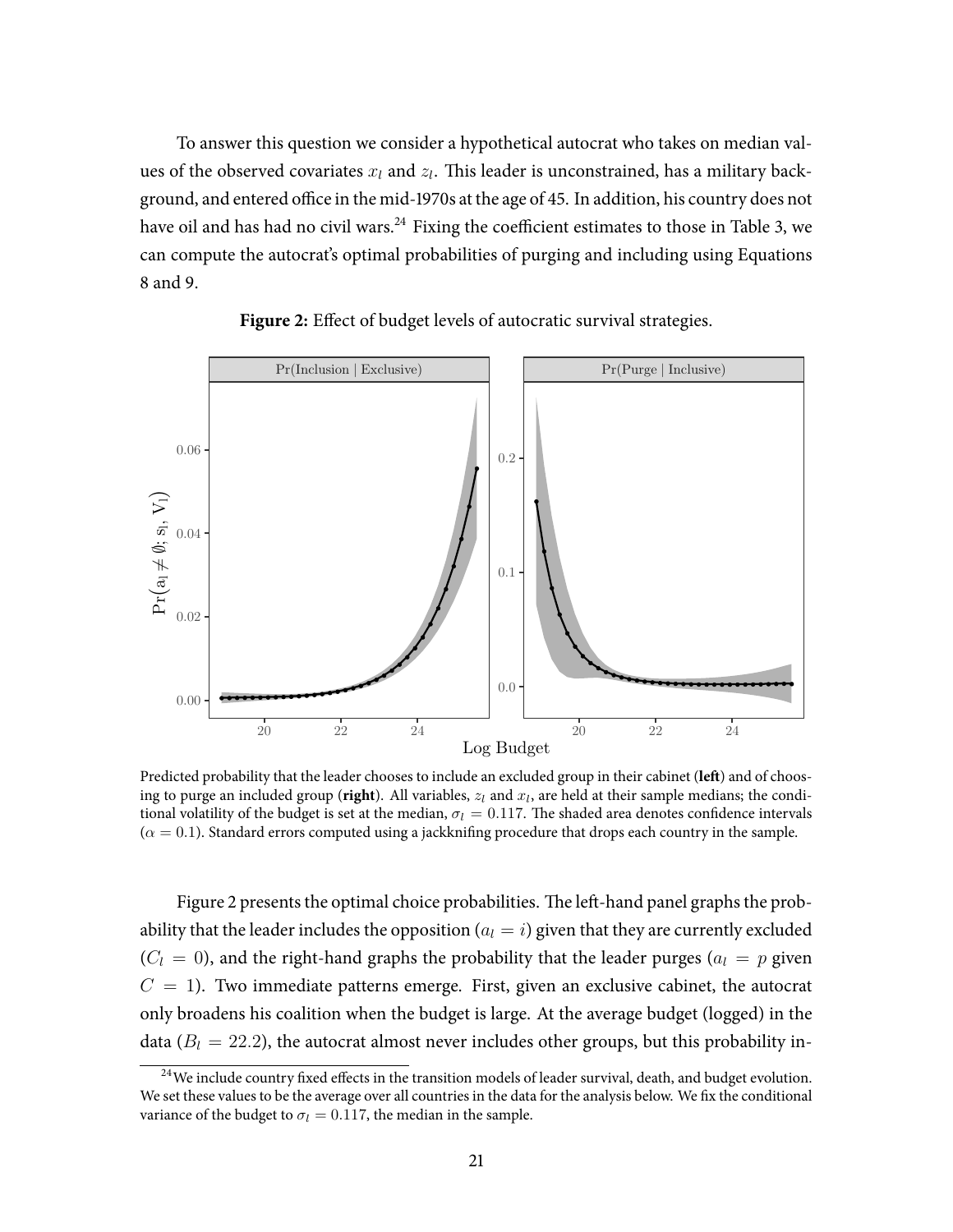creases to approximately seven percent at the upper end of the range ( $B<sub>l</sub> \approx 25$ ). This is consistent with [Caselli](#page-29-3) and Tesei [\(2016\)](#page-29-3) who find that resource booms encourage autocrats to engage in activities that promote their survival. Second, purges are most likely at small budget levels, occurring with over 15 percent probability in the extreme. Leaders almost never purge at higher budget levels.<sup>25</sup>

Figure [1](#page-17-0) and Table [A.5](#page-42-0) indicate that, when budgets are high, inclusion can both improve an autocrat's survival prospects and their budget outlook. The latter finding — that inclusion can bolster future revenues — is consistent with past work arguing that autocrats can benefit economically by sharing power and, thus, mitigating the moral hazard problem (e.g., [Gandhi](#page-30-5) and [Przeworski](#page-30-5) [2006\)](#page-30-5). Given the relatively high costs of purging, we see autocrats opting for power sharing at high budget levels.

However, Figure [1](#page-17-0) also indicates that purging is a risky action when budgets are low. Why then do we see budget-starved autocrats opting to push out the opposition? First, they expect budgets to remain low because budget levels are relatively persistent (see Table [A.5\)](#page-42-0). And at low budget levels, the autocrats' survival probabilities are greatest when they can simply maintain an exclusive coalition without purging (i.e.,  $C_l = 0$ , and  $a_l = \emptyset$ ). Anticipating future lean periods, autocrats then risk purging to reach this preferred state. Should they survive the backlash, they then enjoy the full spoils of office and a higher likelihood of remaining in power in subsequent lean periods. Despite the short-run risks, there are substantial long-term benefits to purging inclusive governments given that autocrats expect budgets to remain low. To illustrate the size of these dynamic benefits, Figure [A.3](#page-53-0) graphs the difference in expected utilities between periods with exclusive and inclusive cabinets for a fixed budget,  $V_l(B_l, C_l = 0) - V_l(B_l, C_l = 1)$ . Because we estimate a relatively large cost to adopting an inclusive coalition, this difference is always positive. Yet the long-term benefits of purging depend on the current budget level: when budgets are tighter autocrats have a larger incentive to purge and switch from an inclusive to an exclusive coalition (or simply maintain the latter).

Overall, our findings echo de [Waal's](#page-30-0) [\(2015,](#page-30-0) 70) account of power-sharing decisions in the Horn of Africa. He concludes:

The essential precondition for a peace agreement is an expanding budget, with most of it under the ruler's discretionary control. The key to a workable peace deal is an allocation of resources to the adversary sufficient for him to join the government.

 $^{25}$ This result differs from [Caselli](#page-29-3) and Tesei [\(2016\)](#page-29-3); we find that leaders do expend resources at low budget levels, but these are to purge the opposition, not create inclusive political institutions.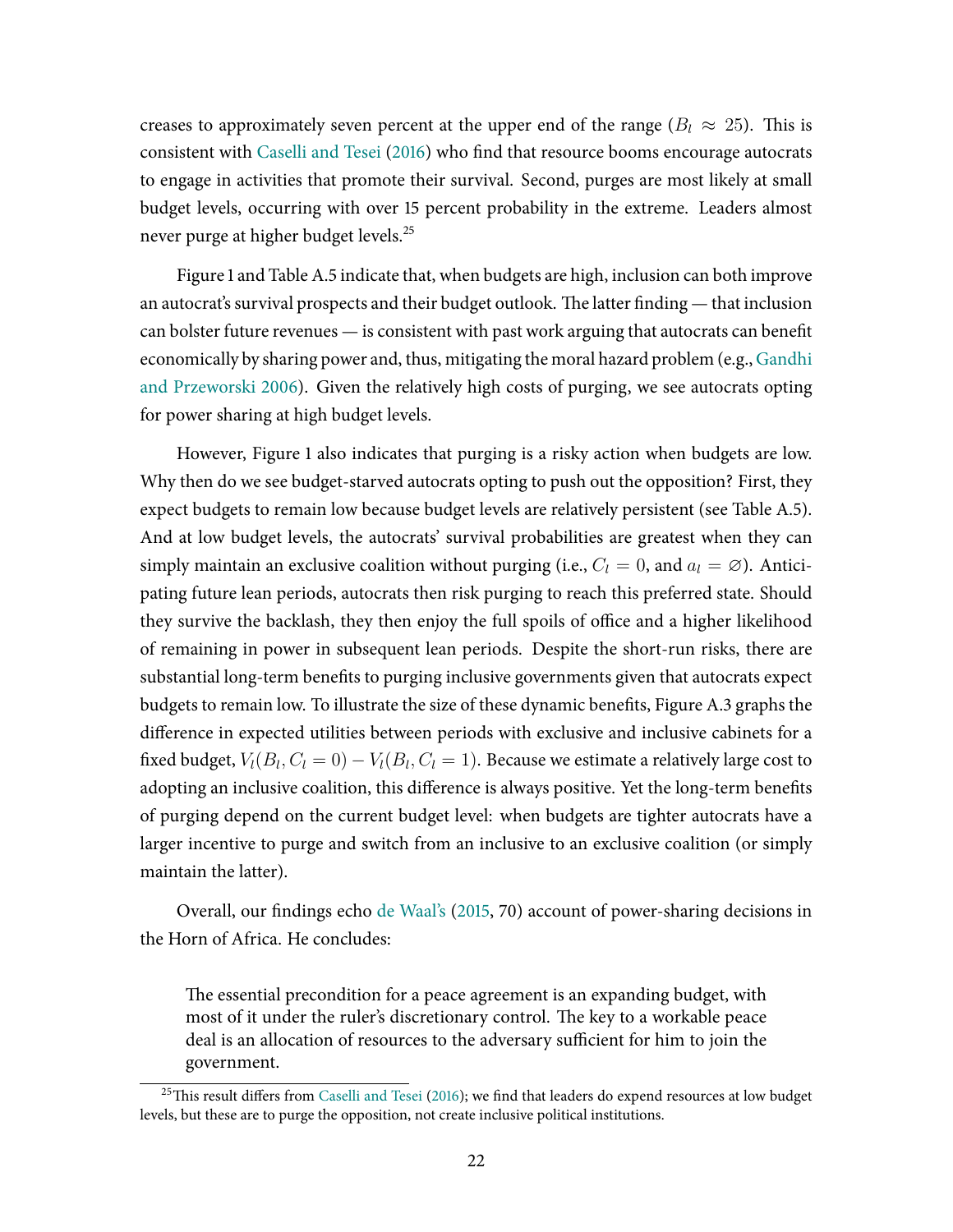By contrast, when budgets are tight, any allocation to the opposition cuts into the leader's meager rents. Furthermore, if lean budgets persist, the leader jeopardizes their survival by inviting in opponents and creating unaffordable future obligations. Thus, they adopt and maintain more exclusive coalitions.

# **6. Budget Levels and Power Sharing**

Figure [2](#page-21-0) demonstrates that large budgets tend to increase the per-period probability of inclusion and decrease the probability of purges. The effects are significant at conventional levels and of plausible magnitudes: shiing from an inclusive to exclusive coalition (or vice-versa) is a major and infrequent reform, and these per-period (i.e., annual) predicted probabilities reflect that. However, our estimates indicate that budgets are relatively persistent and, thus, that autocrats at high or low budgets repeatedly face these hazards. To better demonstrate the medium- and long-run effects, we use the estimated model to predict the evolution of power sharing when the identical autocrat is endowed with different initial budgets. In Figure [3,](#page-24-0) we endow our hypothetical leader with different initial budgets, where 22.14 is the mean and 23.97 and 20.3 are plus and minus one pooled standard deviation, respectively. We then compute the probability that the leader includes the opposition in their coalition as years pass.

Consistent with the logic sketched above, larger budgets promote power sharing. Suppose the autocrats start with an exclusive cabinet (left panel). Initially, the autocrats are quite similar; after one year there is less than 1 percent probability that any autocrat has an inclusive government. The differences grow over time, however. After ten years, the probability of including the opposition is four times higher when the autocrat begins with the largest versus the middle budget level. They remain substantial over the long-term. Twenty years out, the probability of including the opposition is roughly 20 percent when the autocrat starts with the above average budget, but less than 7 percent when they start with the mean budget. 26

If instead the autocrat starts with an inclusive coalition (right panel), he is least likely maintain the power-sharing arrangement when he starts at the smallest budget level rather than the others. After ten years, the probability of an inclusive cabinet is 10 percentage points greaterwhen the autocrat startswith a budget at the mean rather than one standard deviation below the mean. This difference remains fairly large in the medium term even after 40 years.

<sup>&</sup>lt;sup>26</sup>The model is stationary, however, so initial differences disappear over the very long term.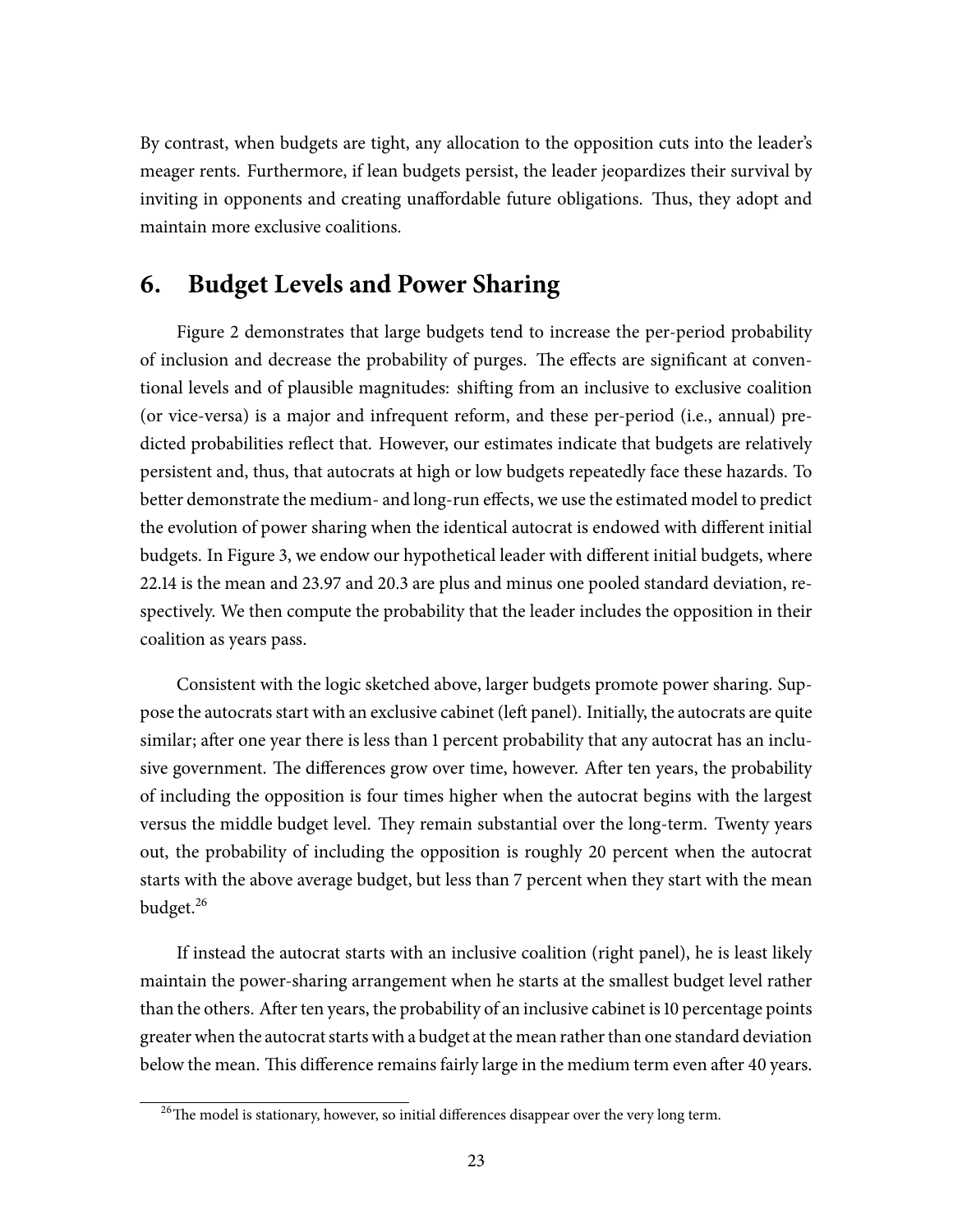<span id="page-24-0"></span>

**Figure 3:** Budgets and the probability of inclusion over time.

Predicted probability that a leader has an inclusive coalition after starting in an exclusive (left) or inclusive state (**right**). Line colors represent the leader's initial budget level; chosen values correspond to the sample mean and  $\pm 1$  pooled standard deviation. All variables,  $z_l$  and  $x_l$ , are held at their sample medians; the conditional volatility of the budget is set at the median,  $\sigma_l = 0.117$ .

### **6.1 Illustrative Cases**

These counterfactuals illuminate the political consequences of large historical shocks to government budgets. To take a recent example, a dramatic increase in world commodity prices between 2000 and 2012 expanded government budgets across a number of mineralrich countries in Africa [\(Humphreys](#page-31-14) [2015\)](#page-31-14). Between 2000 and 2012, 14 mineral producing African countries saw budget increases of more than one log point; eight experienced in-creases of more than 1.8 log points, roughly a standard deviation in our data (see Figure [A.4\)](#page-54-0). These positive fiscal shocks ought, by our model, to have promoted power sharing. And over this same period, the probability of an inclusive cabinet in this sample increased by 12 percentage points from 0.75 to 0.87. While we do not regard this as a test of our model, it suggests that real leaders facing budget shocks respond in ways that resemble the hypothetical autocrat whose behavior is dictated by our structural estimates.

Sudan was among the states that saw a major windfall during this period due to rising oil prices (see left panel of Figure [4\)](#page-26-0). Before the boom, in the mid 1990s, Sudan became the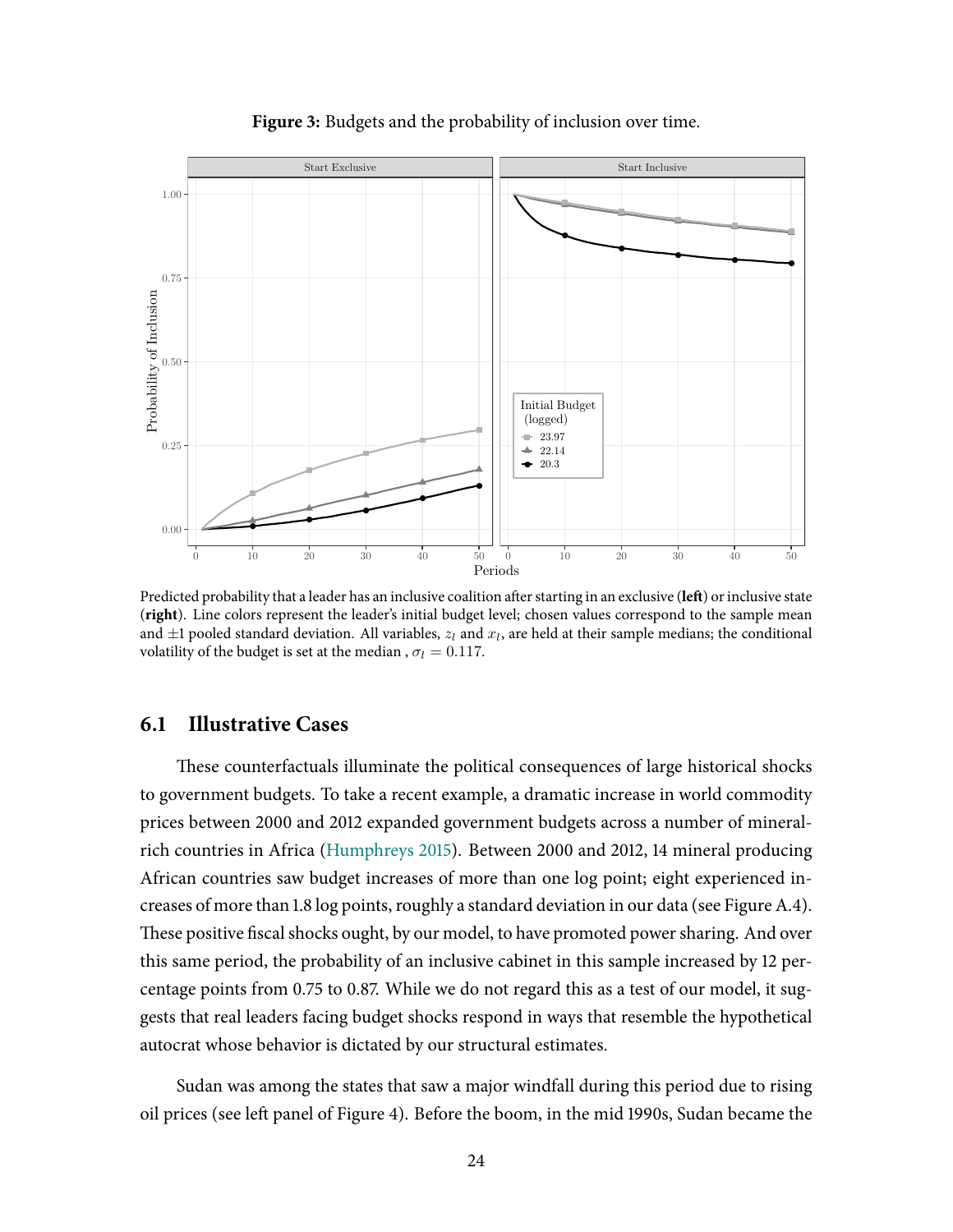largest debtor to the World Bank and International Monetary Fund, resulting in the suspensions of ongoing loans and financial aid. Amid this austerity, Sudan's president Omar al-Bashir declared a state of emergency and jailed Hassan al-Tarubi who was the speaker of the National Assembly and leader of the Islamist faction, the government's main opposition. As oil production and prices rose between 1999 and 2008, government spending increased by an order of magnitude. de [Waal](#page-30-0) [\(2015,](#page-30-0) 82-4) argues that this budgetary expansion facilitated power-sharing agreements  $-$  a "rentier peace." The timing of peace agreements between the northern government in Khartoum and the South coincided with a major upswing in government revenue, because the 2005 Comprehensive Peace Agreement (CPA) was primarily a rent allocation formula meant to buy the loyalty of elites from both regions. "The arithmetic," de [Waal](#page-30-0) [\(2015,](#page-30-0) 84) argues, "was possible because the fast-expanding budget meant that Khartoum's ruling cartel could offer a generous incentive without hardship to itself."

To use the terminology of our model, at smaller budget levels in the mid to late 1990s, the leader had incentives to purge rivals from the government. As the budget increased, the leader could afford to cut in rivals without sacrificing his own survival or stream of rents. Figure [4](#page-26-0) presents our in-sample predictions for Sudan. Consistent with de [Waal's](#page-30-0)  $(2015)$  narrative, as oil prices rise the likelihood of inclusion increases (top right panel) heightened oil prices permit a "rentier peace" — and the probability of purging falls (bottom right panel).

Budget shortfalls have proven fatal for other autocrats.<sup>27</sup> Liberia's Samuel Doe faced the dilemma formalized earlier: "How was Doe to manage the urgent task of asserting his political authority over strongmen (not to mention satisfying his expensive person tastes)?" [\(Reno](#page-32-12) [1999,](#page-32-12) 87). Doe's survival strategies during his tenure illustrate our findings. Upon assuming power and prior to the country's economic collapse, Doe opted for inclusion. While he publicly executed top officials from the overthrown Tolbert government, he also appointed many as ministers: "Doe's first cabinet included four ministers from Tolbert's era, and others from that era were promoted into the top ranks of the civil service. Of twenty-two cabinet ministers listed in 1985, at least half had held bureaucratic positions in pre-Doe governments" [\(Reno](#page-32-12) [1999,](#page-32-12) 82). Charles Taylor, who would later mount a rebellion against Doe's government, returned to Liberia in 1980 to serve in Doe's cabinet. According to [Reno](#page-32-12) [\(1999,](#page-32-12) 85), Doe "found that any long-term strategy for consolidating power included buying off his opposition."

<sup>&</sup>lt;sup>27</sup>de [Waal](#page-30-0) [\(2015,](#page-30-0) 74-5) argues that Colonel Jaafar Nimeiri's dictatorship in Sudan collapsed amid austerity.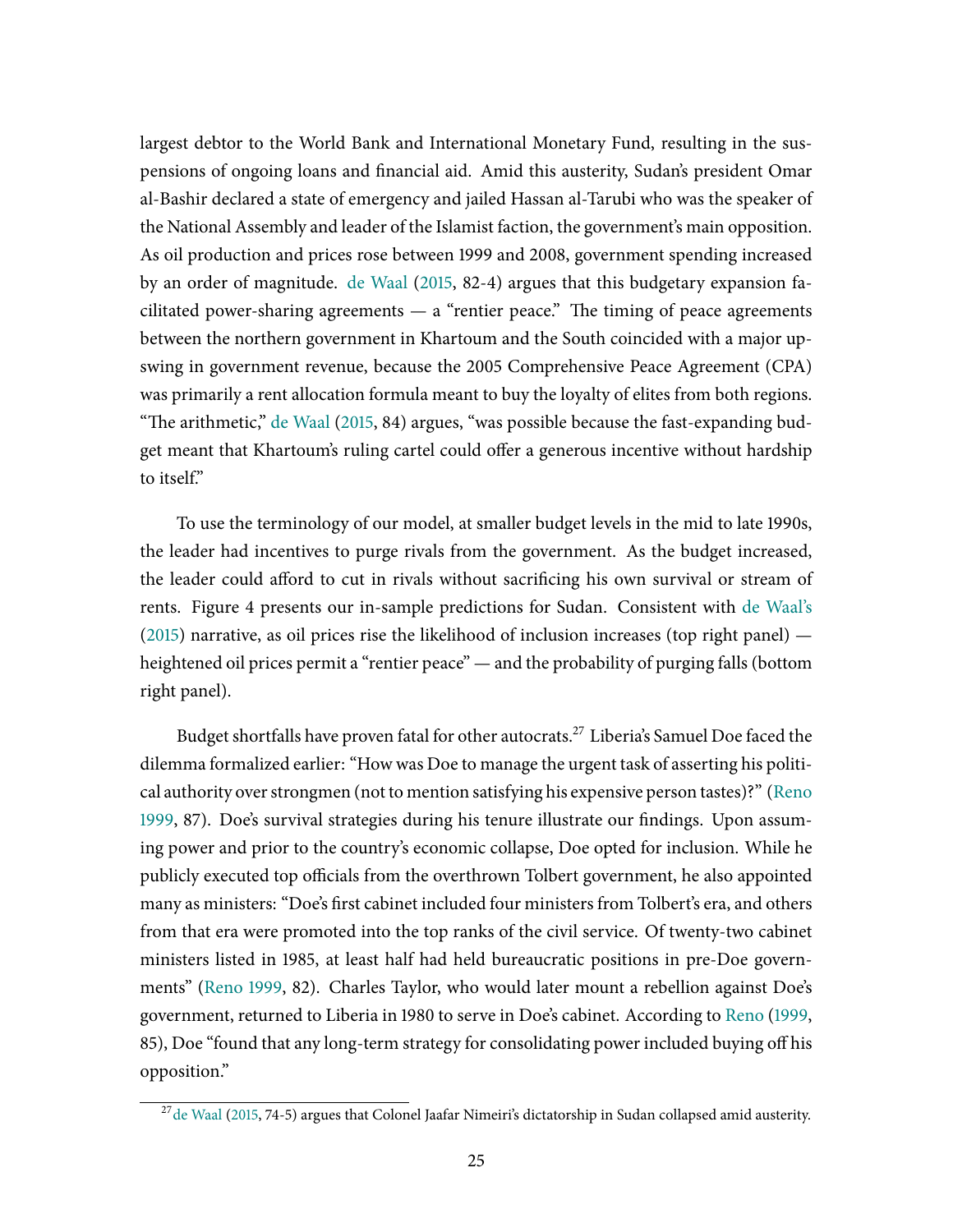

<span id="page-26-0"></span>

Global price of Brent Crude in USD/barrel from the St. Louis Federal Reserve (left). Predicted probability (**right**) that a leader chooses to include an excluded group (top) or purge an included group (bottom). All variables,  $x_l$  and  $z_l$ , are set using values from Sudan from 1990 to 2010. The shaded area denotes the confidence intervals ( $\alpha = 0.1$ ).

Yet, this strategy proved untenable amid austerity. After years of economic decline and the loss of US and international aid in the late 1980s, Doe was left "manag[ing] a burdensome patron-client network on an empty treasury." A declassified assessment from the US Central Intelligence Agency concludes that "Doe has no better than an even chance of coping with Liberia's problems for the next several years" (Directorate of [Intelligence](#page-30-17) [1983,](#page-30-17) iii). "Doe's vulnerability lay in his incapacity to wield resources to counterbalance those controlled by Liberian strongmen or to finance patronage obligations to Liberia's state bureaucrats" [\(Reno](#page-32-12) [1999,](#page-32-12) 88). Per our model, he looked to consolidate power amid contraction but feared he could not weather the backlash that would follow a purge. Doe lost power and was executed in 1990 as Liberia descended into civil war.

# **7. Discussion**

In addition to illuminating the consequences of natural resource booms and busts, our findings help to reconcile claims about the effects of economic sanctions on authoritarian breakdowns and consolidation. International relations scholars have found that sanctions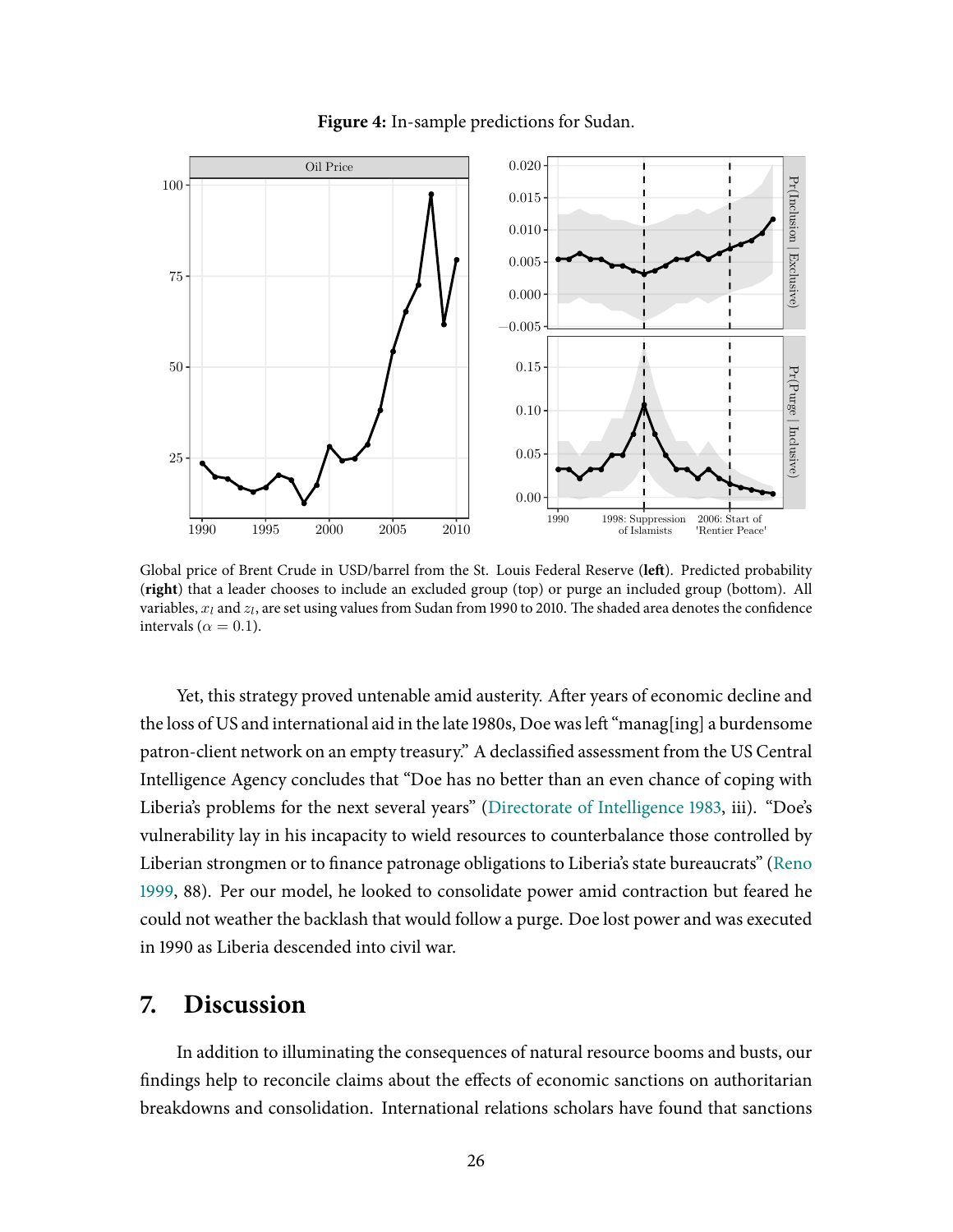often fail to improve governance and may even be counterproductive. [Wood](#page-32-18) [\(2008\)](#page-32-18) finds that US economic sanctions are associated with greater state-sponsored repression, arguing "repression results from incumbent efforts to prevent the defection of core supporters and to stifle dissent in the face of declining economic conditions" (509). [Peksen](#page-31-15) [\(2010\)](#page-31-15) similarly finds that economic sanctions are associated with reductions in press freedom. This research contributes to a prevailing view that sanctions do not encourage political liberalization. Krasner and [Weinstein](#page-31-16) [\(2014,](#page-31-16) 129) summarize that "the conventional wisdom on sanctions ... was that sections are ineffective."

[Marinov](#page-31-17) [\(2005,](#page-31-17) 564), however, questions this pessimism, showing "economic sanctions" work in at least one respect: they destabilize the leaders they target." Folch and [Wright](#page-30-18) [\(2010\)](#page-30-18) also find that sanctions imperil the survival of personalist dictators and monarchs. "If sanctions are to be effective at destabilizing dictators," the authors conclude, "they should strike at revenue sources the dictator needs to stay in power" (355).

While some view these results as at odds, both consequences of sanctions — increased repression and instability — are implied by our results. If sanctions reduce an autocrat's budget, this pushes them to purge, excluding the opposition from government, which often takes the form of repressing elite rivals. This is a risky gambit because, reconfiguring their coalition amid financial distress, the autocrat increases their risk of an irregular transition (see Figure [1\)](#page-17-0).<sup>28</sup> These empirical results are not contradictory but rather fully consistent with an autocrat attempting to concentrate power from a weak financial position.<sup>29</sup>

For policymakers inclined to use carrots rather than sticks, our results speak to the use of positive democratic conditionality when disbursing foreign aid, e.g., rewarding autocrats with assistance if they permit greater voice to the opposition. We are not the first to question the effectiveness of such conditionality; others have noted that conditions are inadequate or unequally enforced (see [Carnegie and](#page-29-17) Marinov [2017,](#page-29-17) for a more optimistic take). Our point is that the sequencing may be backwards: asking autocrats to invite in their rivals without first having the funds to purchase their loyalty runs contrary to autocrats' strong instincts for self-preservation.

These policy implications also raise additional questions and extensions of our work. First, future work could extend our model to incorporate additional survival strategies. For

 $^{28}$  Even if the autocrat does not purge, he still faces diminished survival prospects, as it is difficult to maintain an inclusive and obedient cabinet on a tighter budget.

<sup>29</sup> Folch and [Wright](#page-30-18) [\(2010,](#page-30-18) 336) write, "although personalist rulers can and do increase repression in response to sanctions, this is a risky and potentially counterproductive strategy that can further destabilize the regime."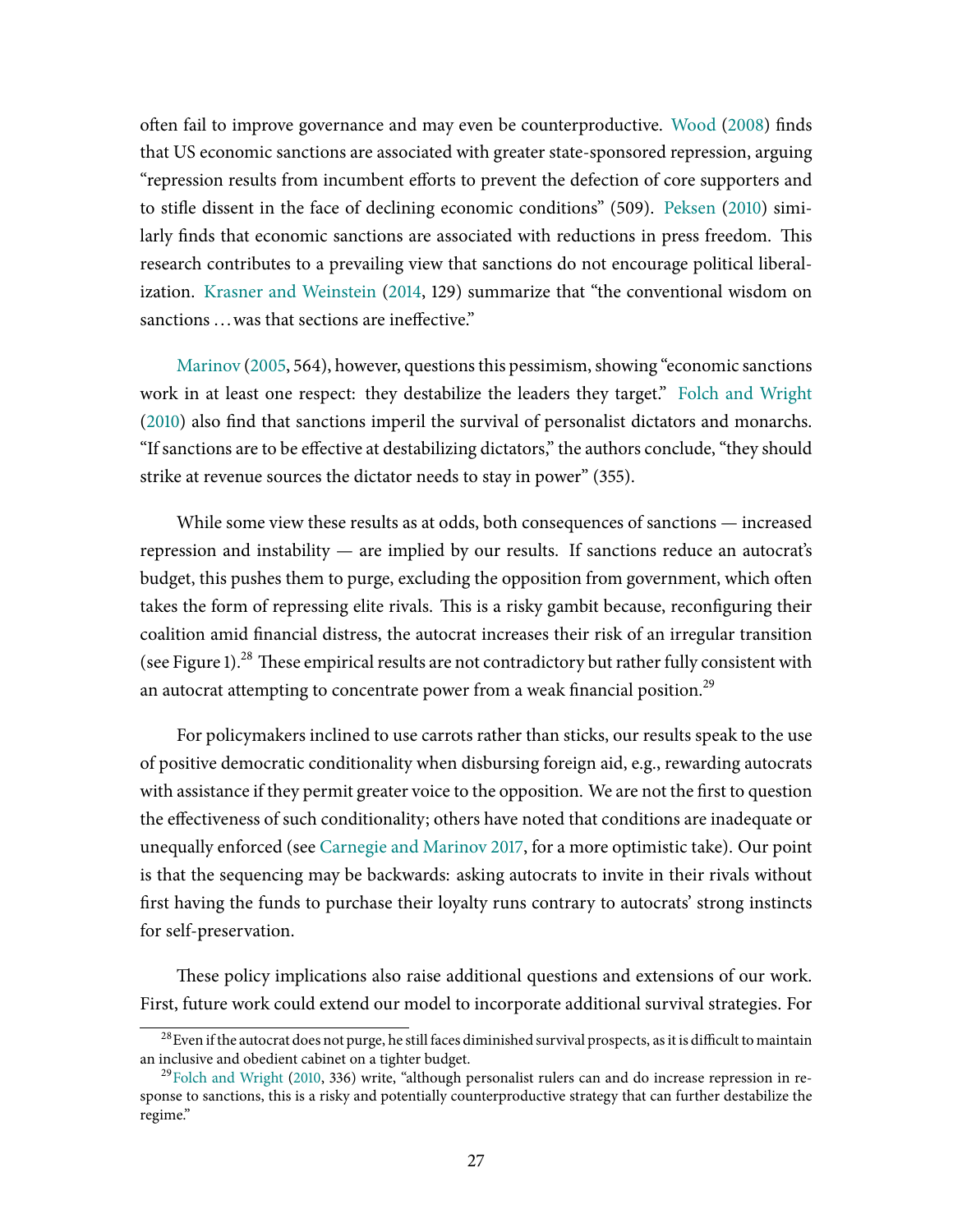example, scholars and policy practitioners are not only concerned about power sharing among elites but also about treatment of the masses in terms of repression, free press, or human rights abuses. These types of survival strategies are currently absent from our model due to the focus on elite inclusion and purges. Second, future work could also examine more nuanced counterfactuals that better mimic conditions on international aid or sanctions. Our counterfactuals examine how leader's immediate and long-term policies change according to different budget levels or shocks. While aid and sanctions affect an autocrat's fiscal resources in this manner, their conditions are complicated, potentially affecting the autocrat's expectations about future budgets in more nuanced ways.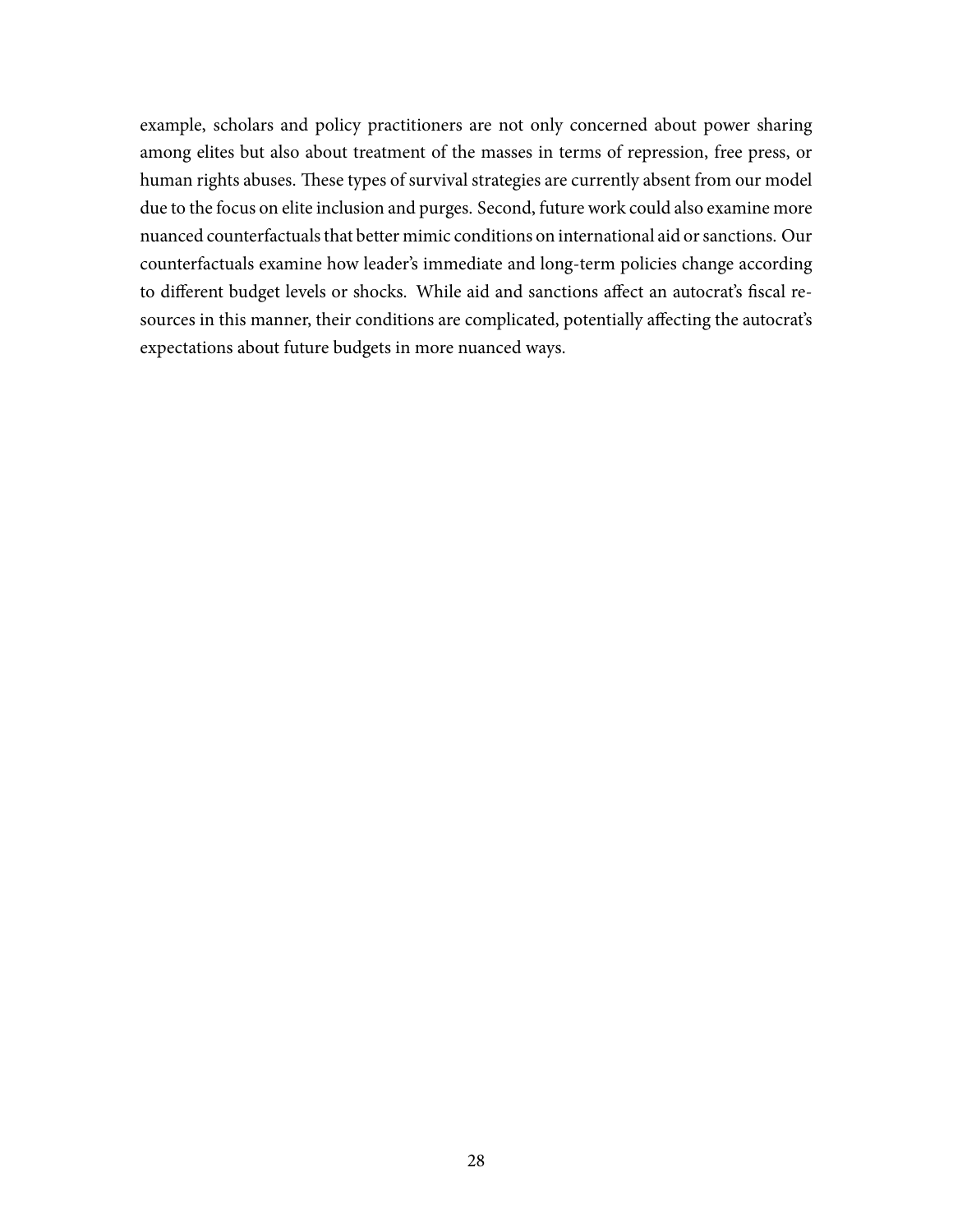# **References**

- <span id="page-29-10"></span>Acemoglu, Daron and James A. Robinson. 2006. Economic Origins of Dictatorship and Democracy. Cambridge University Press.
- <span id="page-29-12"></span>Ahmadov, Anar K. 2014. "Oil, Democracy, and Context: A Meta-Analysis." Comparative Political Studies 47(9):1238–1267.
- <span id="page-29-0"></span>Andersen, Jørgen J and Michael L Ross. 2013. "The Big Oil Change: A Closer Look at the Haber–Menaldo Analysis." Comparative Political Studies 47(7):993–1021.
- <span id="page-29-14"></span>Anderson, Lisa. 1995. "Peace and Democracy in the Middle East: The Constraints of Soft Budgets." Journal of International Affairs 49(1):25–44.
- <span id="page-29-1"></span>Arriola, Leonardo R. 2009. "Patronage and Political Stability in Africa." Comparative Political Studies 42(10):1339–1362.
- <span id="page-29-15"></span>Banks, Arthur S and Kenneth A Wilson. 2014. "Cross-National Time-Series Data Archive." Databanks International.
- <span id="page-29-2"></span>Bazzi, Samuel and Christopher Blattman. 2014. "Economic Shocks and Conflict: Evidence from Commodity Prices." American Economic Journal: Macroeconomics 6(4):1–38.
- <span id="page-29-11"></span>Bellin, Eva. 2004. "The Robustness of Authoritarianism in the Middle East: Exceptionalism in Comparative Perspective." Comparative Politics 36(2):139–157.
- <span id="page-29-16"></span>Besley, Timothy, Jose G. Montalvo and Marta Reynal-Querol. 2011. "Do Educated Leaders Matter?" \_e Economic Journal 121(554):205–227.
- <span id="page-29-13"></span>Besley, Timothy and Torsten Persson. 2011. Pillars of Prosperity. Princeton University Press.
- <span id="page-29-9"></span>Blaydes, Lisa. 2010. Elections and Distributive Politics in Mubarak's Egypt. Cambridge University Press.
- <span id="page-29-8"></span>Boix, Carles and Milan W. Svolik. 2013. "The Foundations of Limited Authoritarian Government: Institutions, Commitment, and Power-sharing in Dictatorships." Journal of Politics 75(2):300–316.
- <span id="page-29-5"></span>Bratton, Michael and Nicolas van de Walle. 1994. "Neopatrimonial Regimes and Political Transitions in Africa." World Politics 46(4):453–489.
- <span id="page-29-6"></span>Bueno de Mesquita, Bruce and Alastair Smith. 2010. "Leader Survival, Revolutions, and the Nature of Government Finance." American Journal of Political Science 54(4):936–950.
- <span id="page-29-4"></span>Bueno de Mesquita, Bruce and Alastair Smith. 2017. "Political Succession: A Model of Coups, Revolution, Purges, and Everyday Politics." Journal of Conflict Resolution 61(4):707–743.
- <span id="page-29-7"></span>Bueno de Mesquita, Bruce, Alastair Smith, J D Morrow and R M Siverson. 2005. The Logic of Political Survival. Cambridge: MIT Press.
- <span id="page-29-17"></span>Carnegie, Allison and Nikolay Marinov. 2017. "Foreign Aid, Human Rights, and Democracy Promotion: Evidence from a Natural Experiment." American Journal of Political Science 61(3):671-683.
- <span id="page-29-3"></span>Caselli, Francesco and Andrea Tesei. 2016. "Resource Windfalls, Political Regimes, and Political Stability." Review of Economics and Statistics 98(3):573–590.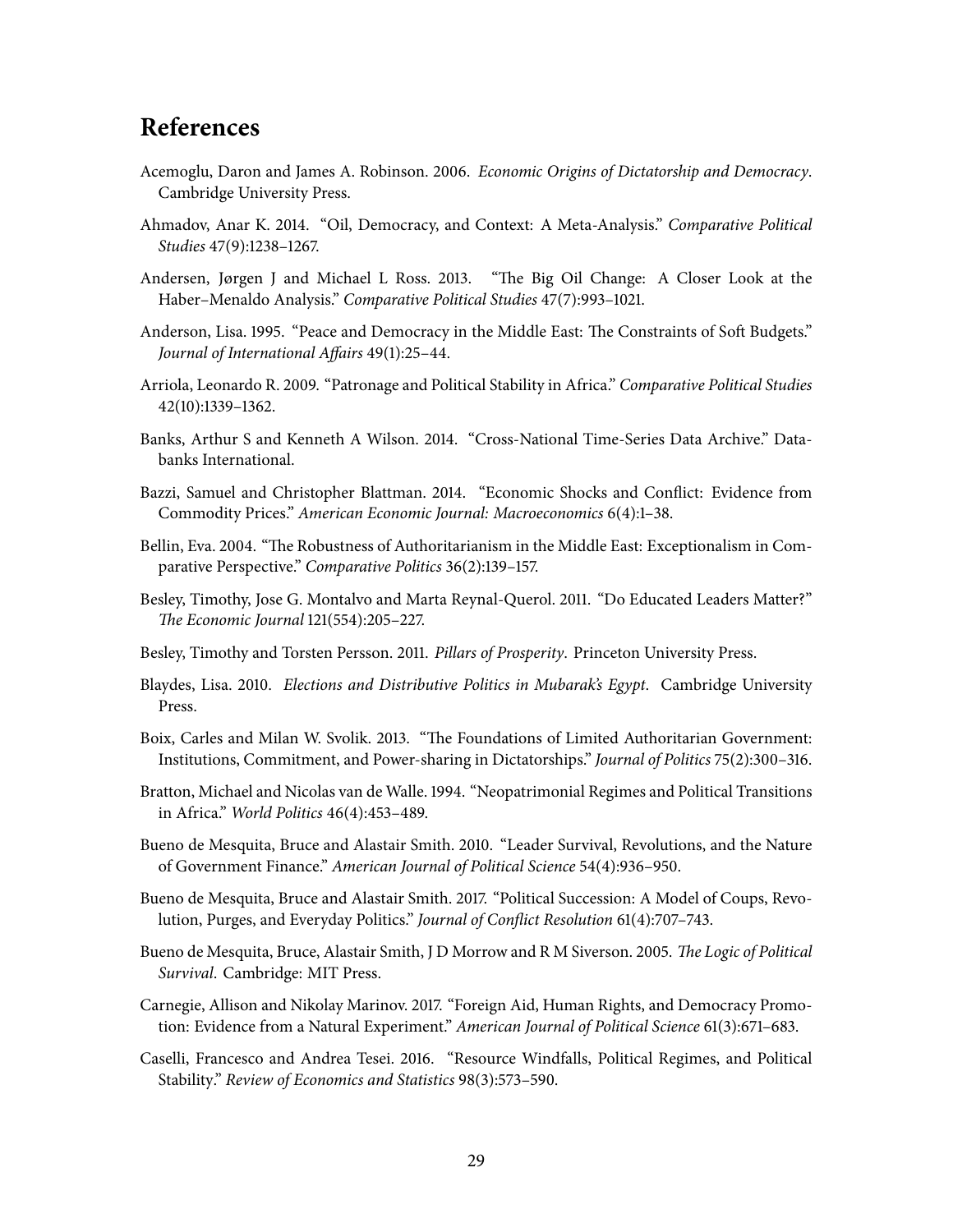- <span id="page-30-14"></span>Cederman, Lars-Erik, Brian Min and Andreas Wimmer. 2012. "Ethnic Power Relations Dataset." Harvard Dataverse .
- <span id="page-30-11"></span>Clark, John F. 2002. "Resource Revenues and Political Development in Sub-Saharan Africa Congo Republic in Comparative Perspective." Africa Spectrum 37(1):25-41.
- <span id="page-30-16"></span>Collier, Paul, V. Elliott, Håvard Hegre, Anke Hoeffler, Marta Reynal-Querol and Nicholas Sambanis. 2003. Breaking the Conflict Trap: Civil War and Development Policy. World Bank Publications.
- <span id="page-30-10"></span>Cotet, Anca M and Kevin K Tsui. 2013. "Oil and Conflict: What Does the Cross-Country Evidence Really Show?" American Economic Journal: Macroeconomics 5(1):49–80.
- <span id="page-30-12"></span>Crisman-Cox, Casey and Michael Gibilisco. 2018. "Audience Costs and the Dynamics of War and Peace." American Journal of Political Science 62(3):566–580.
- <span id="page-30-8"></span>De Mesquita, Bruce Bueno and Alastair Smith. 2010. "Leader Survival, Revolutions, and the Nature of Government Finance." American Journal of Political Science 54(4):936–950.
- <span id="page-30-4"></span>De Mesquita, Bruce Bueno and Alastair Smith. 2015. "Political Succession: A Model of Coups, Revolution, Purges, and Everyday Politics." Journal of Conflict Resolution 61(4):707-743.
- <span id="page-30-0"></span>de Waal, Alex. 2015. The Real Politics of the Horn of Africa. John Wiley & Sons.
- <span id="page-30-17"></span>Directorate of Intelligence. 1983. Liberia: Difficult Passage Ahead: An Intelligence Assessment. Technical report.
- <span id="page-30-1"></span>Dunning, Thad. 2005. "Resource Dependence, Economic Performance, and Political Stability." Journal of Conflict Resolution 49(4):451-482.
- <span id="page-30-9"></span>Egorov, Georgy, Sergei Guriev and Konstantin Sonin. 2009. "Why Resource-poor Dictators Allow Freer Media: A Theory and Evidence from Panel Data." American Political Science Review 103(04):645–668.
- <span id="page-30-15"></span>Ellis, Cali Mortenson, Michael C Horowitz and Allan C Stam. 2015. "Introducing the LEAD Data Set." International Interactions 41(4):718–741.
- <span id="page-30-2"></span>Fearon, James D, Kimuli Kasara and David D Laitin. 2007. "Ethnic Minority Rule and Civil War Onset." American Political Science Review 101(1):187–193.
- <span id="page-30-13"></span>Feenstra, Robert C, Robert Inklaar and Marcel P Timmer. 2015. "The Next Generation of the Penn World Table." American Economic Review 105(10):3150–82.
- <span id="page-30-18"></span>Folch, Abel Escribà and Joseph Wright. 2010. "Dealing with Tyranny: International Sanctions and the Survival of Authoritarian Rulers." International Studies Quarterly 54(2):335-359.
- <span id="page-30-3"></span>Francois, Patrick, Ilia Rainer and Francesco Trebbi. 2015. "How Is Power Shared in Africa?" Econometrica 83(2):465–503.
- <span id="page-30-5"></span>Gandhi, Jennifer and Adam Przeworski. 2006. "Cooperation, Cooptation, and Rebellion under Dictatorships." Economics & Politics 18:1-26.
- <span id="page-30-6"></span>Gandhi, Jennifer and Adam Przeworski. 2007. "Authoritarian Institutions and the Survival of Autocrats." Comparative Political Studies 40(11):1279–1301.
- <span id="page-30-7"></span>Geddes, Barbara. 2003. Paradigms and Sand Castles. Ann Arbor: University of Michigan Press.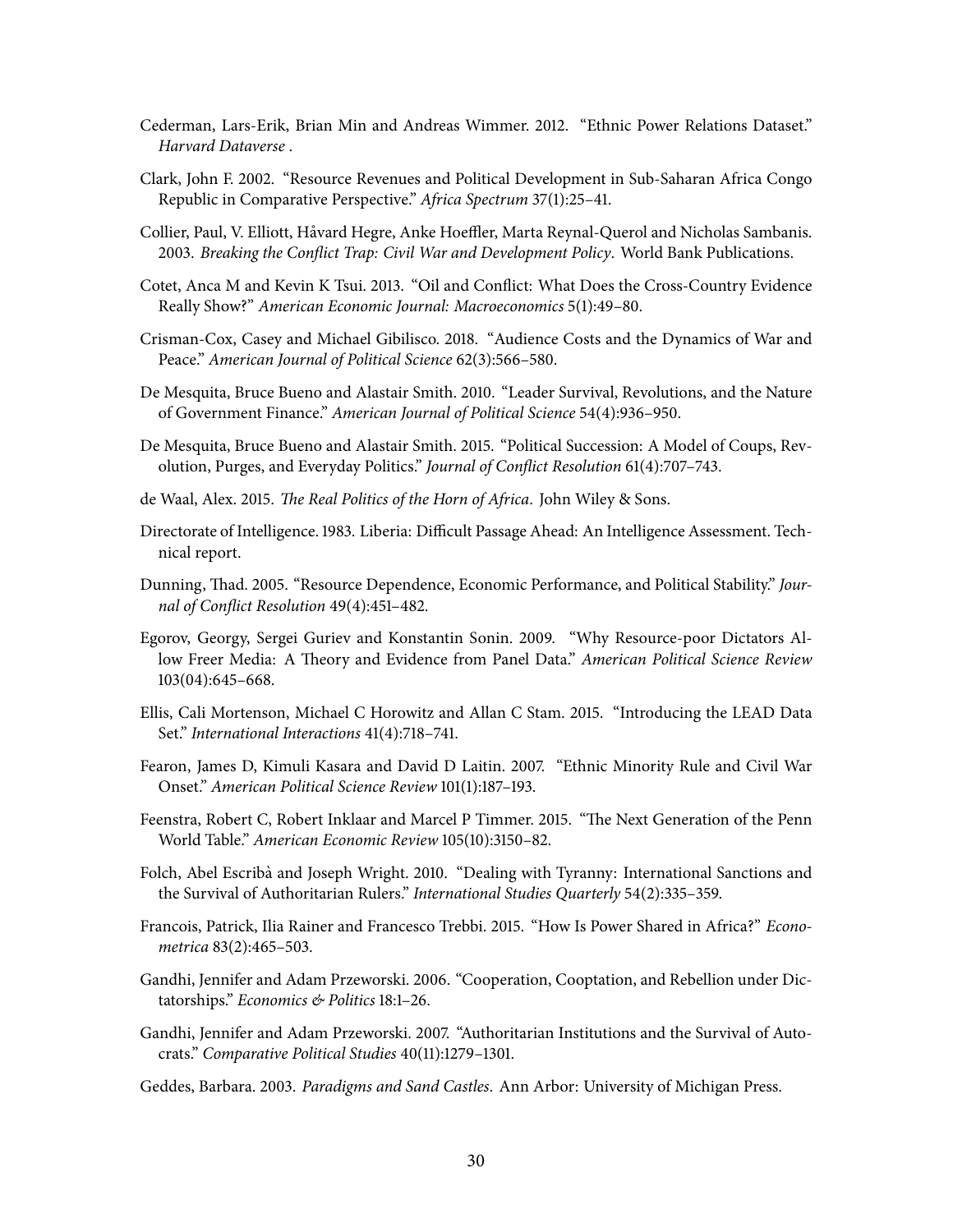- <span id="page-31-4"></span>Gehlbach, Scott, Konstantin Sonin and Milan W Svolik. 2015. "Formal Models of Nondemocratic Politics." Annual Review of Political Science 19(1):1–39.
- <span id="page-31-12"></span>Goemans, Henk E, Kristian Skrede Gleditsch and Giacomo Chiozza. 2009. "Introducing Archigos: A Dataset of Political Leaders." Journal of Peace Research 46(2):269–283.
- <span id="page-31-14"></span>Humphreys, David. 2015. The Remaking of the Mining Industry. Palgrave Macmillan.
- <span id="page-31-11"></span>ICTD/UNU-WIDER. N.d. Government Revenue Dataset. Technical report.
- <span id="page-31-7"></span>Jensen, Nathan and Leonard Wantchekon. 2004. "Resource Wealth and Political Regimes in Africa." Comparative Political Studies 37(7):816–841.
- <span id="page-31-6"></span>Kramon, Eric and Daniel N Posner. 2016. "Ethnic Favoritism in Education in Kenya." Quarterly Journal of Political Science 11(1):1–58.
- <span id="page-31-16"></span>Krasner, Stephen D and Jeremy M Weinstein. 2014. "Improving Governance from the Outside In." Annual Review of Political Science 17(1):123–145.
- <span id="page-31-13"></span>Lei, Yu-Hsiang and Guy Michaels. 2014. "Do giant oilfield discoveries fuel internal armed conflicts?" Journal of Development Economics 110:139–157.
- <span id="page-31-5"></span>Magaloni, Beatriz. 2008. "Credible Power-Sharing and the Longevity of Authoritarian Rule." Comparative Political Studies 41(4-5):715–741.
- <span id="page-31-8"></span>Mahdavy, Hussein. 1970. The Patterns and Problems of Economic Development in Rentier States: the Case of Iran. In Studies in the Economic History of the Middle East From the Rise of Islam to the Present Day, ed. M.A. Cook. Oxford University Press.
- <span id="page-31-17"></span>Marinov, Nikolay. 2005. "Do Economic Sanctions Destabilize Country Leaders?" American Journal of Political Science 49(3):564–576.
- <span id="page-31-18"></span>McFadden, Daniel. 1978. Modelling the Choice of Residential Location. In Spatial Interaction Theory and Planning Models, ed. Anders Karlqvist. Noth-Holland pp. 75–96.
- <span id="page-31-9"></span>McGuirk, Eoin F. 2011. "The Illusory Leader: Natural Resources, Taxation and Accountability." Public Choice 154(3-4):285–313.
- <span id="page-31-0"></span>Morrison, Kevin M. 2009. "Oil, Nontax Revenue, and the Redistributional Foundations of Regime Stability." International Organization 63(01):107–33.
- <span id="page-31-3"></span>Nunn, Nathan. 2009. "The Importance of History for Economic Development." Annual Review of Economics 1(1):65–92.
- <span id="page-31-2"></span>Paine, Jack. 2018a. "Economic Grievances and Civil War: An Application to the Resource Curse." International Studies Quarterly, forthcoming.
- <span id="page-31-1"></span>Paine, Jack. 2018b. "The Dictator's Power-Sharing Dilemma: Balancing Elite and External Threats." Working Paper pp. 1–38.
- <span id="page-31-10"></span>Paler, Laura. 2013. "Keeping the Public Purse: An Experiment in Windfalls, Taxes, and the Incentives to Restrain Government." American Political Science Review 107(04):706–725.
- <span id="page-31-15"></span>Peksen, Dursun. 2010. "Coercive Diplomacy and Press Freedom: An Empirical Assessment of the Impact of Economic Sanctions on Media Openness." International Political Science Review 31(4):449– 469.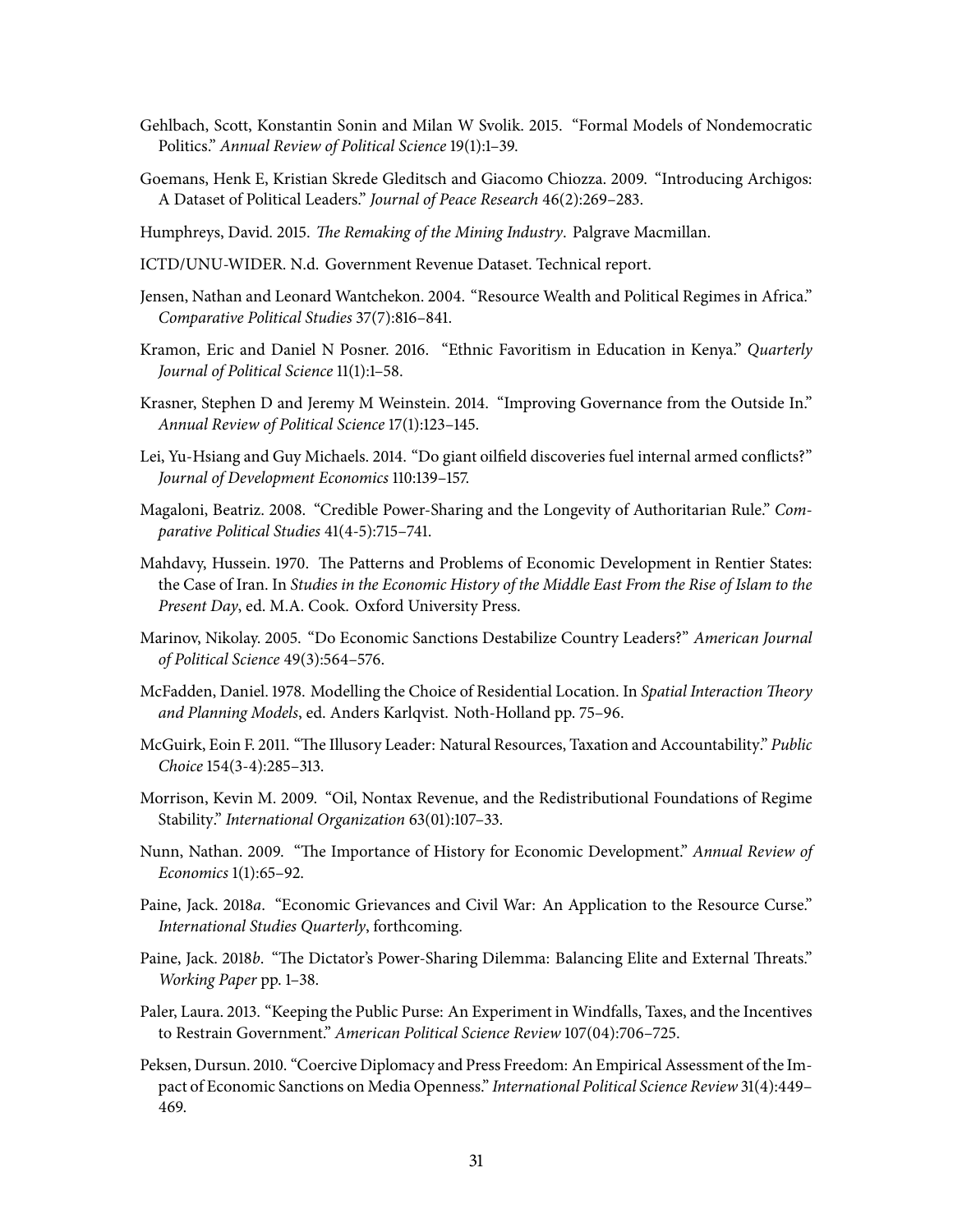<span id="page-32-12"></span>Reno, William. 1999. Warlord Politics and African States. Lynne Rienner Publishers.

- <span id="page-32-5"></span>Robinson, James A, Ragnar Torvik and Thierry Verdier. 2014. "Political foundations of the resource curse: A simplification and a comment." Journal of Development Economics 106:194-198.
- <span id="page-32-6"></span>Roessler, Philip. 2011. "The Enemy Within: Personal Rule, Coups, and Civil War in Africa." World Politics 63(02):300–346.
- <span id="page-32-3"></span>Roessler, Philip. 2016. Ethnic Politics and State Power in Africa. Cambridge University Press.
- <span id="page-32-15"></span>Ross, Michael L. 2001. "Does oil hinder democracy?" World Politics 53(3):325–361.
- <span id="page-32-4"></span>Ross, Michael L. 2015. "What Have We Learned about the Resource Curse?" Annual Review of Political Science 18(1):239–259.
- <span id="page-32-17"></span>Ross, Michael and Paasha Mahdavi. 2015. "Oil and Gas Data, 1932-2014.".
- <span id="page-32-2"></span>Rust, John. 1994. Structural Estimation of Markov Decision Processes. In Handbook of Econometrics, ed. Robert F Engle and Daniel L McFadden. Oxford: Elsevier pp. 3081–3143.
- <span id="page-32-14"></span>Shambayati, Hootan. 1994. "The Rentier State, Interest Groups, and the Paradox of Autonomy: State and Business in Turkey and Iran." Comparative Politics 26(3):307-331.
- <span id="page-32-10"></span>Skocpol, Theda. 1979. States and Social Revolutions: A Comparative Analysis of France, Russia, and China. Cambridge University Press.
- <span id="page-32-0"></span>Smith, Benjamin. 2004. "Oil Wealth and Regime Survival in the Developing World, 1960–1999." American Journal of Political Science 48(2):232–246.
- <span id="page-32-11"></span>Sudduth, Jun Koga. 2017. "Strategic Logic of Elite Purges in Dictatorships." Comparative Political Studies 50(13):1768–1801.
- <span id="page-32-8"></span>Svolik, Milan W. 2009. "Power Sharing and Leadership Dynamics in Authoritarian Regimes." American Journal of Political Science 53(2):477–494.
- <span id="page-32-19"></span>Tauchen, George. 1986. "Finite State Markov-Chain Approximations to Univariate and Vector Autoregressions." Economics Letters 20(2):177–181.
- <span id="page-32-13"></span>van de Walle, Nicolas. 1993. The politics of nonreform in Cameroon. In Hemmed In Responses to Africas Economic Decline, ed. Thomas M Callaghy and John Ravenhill. pp. 357–397.
- <span id="page-32-9"></span>Wintrobe, Ronald. 1990. "The Tinpot and the Totalitarian: An Economic Theory of Dictatorship." American Political Science Review 84(3):849–872.
- <span id="page-32-18"></span>Wood, Reed M. 2008. "A Hand upon the Throat of the Nation': Economic Sanctions and State Repression, 1976–2001." International Studies Quarterly 52(3):489–513.
- <span id="page-32-7"></span>Wright, Joseph. 2008. "Do Authoritarian Institutions Constrain? How Legislatures Affect Economic Growth and Investment." American Journal of Political Science 52(2):322–343.
- <span id="page-32-1"></span>Wright, Joseph, Erica Frantz and Barbara Geddes. 2013. "Oil and Autocratic Regime Survival." British Journal of Political Science 45(02):287–306.
- <span id="page-32-16"></span>Yu, Shu and Richard Jong-A-Pin. 2016. "Political Leader Survival: Does Competence Matter?" Public Choice 166(1-2):113–142.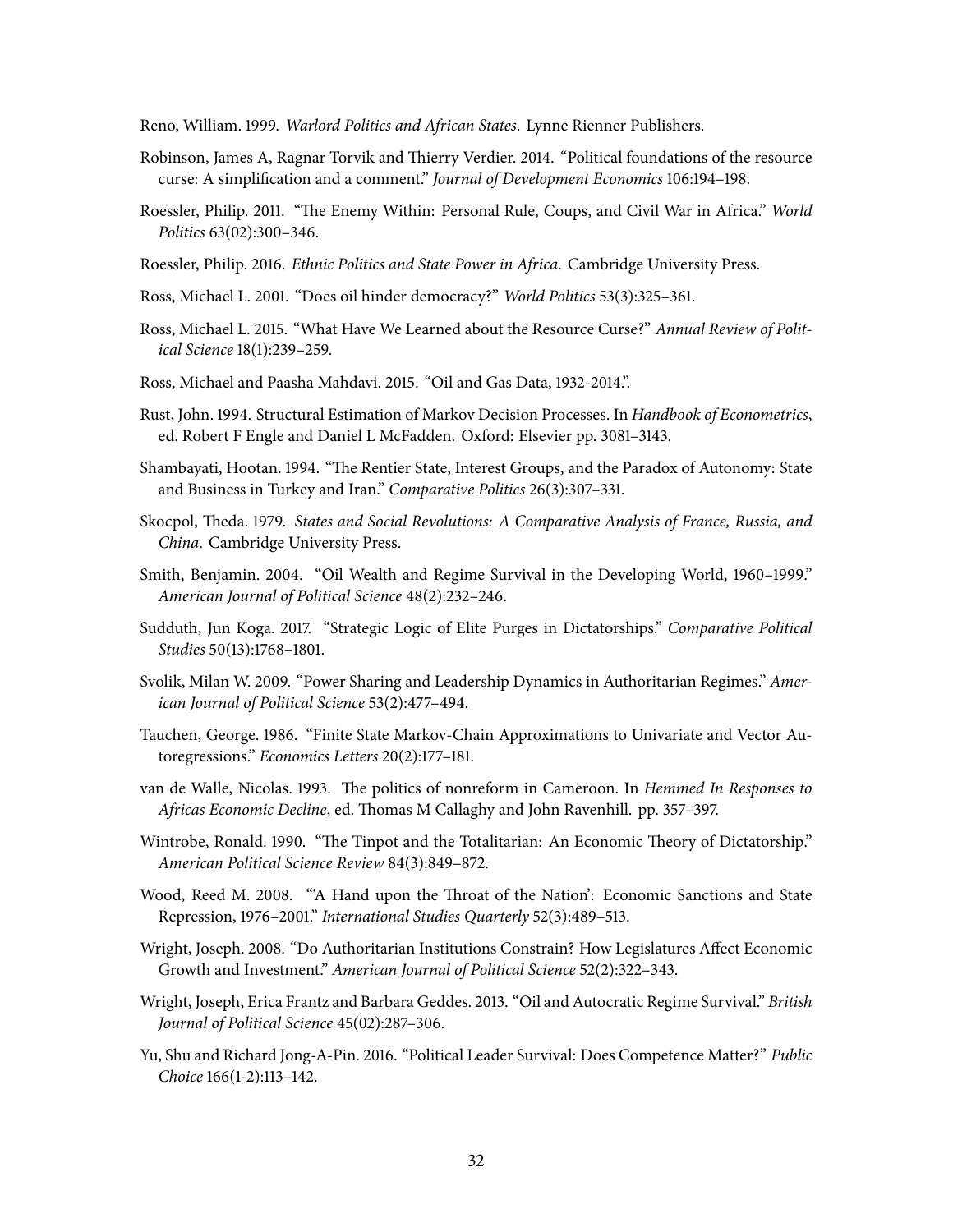# **Supporting Information**

# How Budgets Shape Autocrats' Survival Strategies

Following text to be published online.

# **Contents**

|   | A Model        |                                                                          | $\mathbf{1}$   |
|---|----------------|--------------------------------------------------------------------------|----------------|
|   | A.1            |                                                                          | $\mathbf{1}$   |
| B |                | Data and Sample                                                          | $\overline{2}$ |
|   | B.1            |                                                                          | $\overline{2}$ |
|   | B.2            |                                                                          | $\overline{3}$ |
|   | B.3            | Alternative Codings of Leader's Actions and States                       | $\overline{4}$ |
| C |                | <b>Transition Probabilities</b>                                          | 5              |
|   | C <sub>1</sub> | Covariates                                                               | 6              |
|   | C.2            |                                                                          | $\overline{7}$ |
|   | C.3            | Robustness: Coding that Permits Failed Purges                            | 10             |
|   | C.4            | Robustness: Coding based on Existence of Dominant Group                  | 11             |
|   | C.5            | Robustness: Including Time-Varying Covariates                            | 12             |
|   | C.6            |                                                                          | 13             |
|   | C.7            | Robustness: Using Giant Oilfield Discoveries as an Instrument for Budget |                |
|   |                |                                                                          | 14             |
| D |                | <b>Estimation of Leader's Payoffs</b>                                    | 16             |
|   | D.1            |                                                                          | 16             |
|   | D.2            |                                                                          | 17             |
|   | D.3            |                                                                          | 17             |
|   | D.4            | Robustness: Alternative Codings of States and Actions                    | 19             |
| E |                | <b>Substantive Effects</b>                                               | 20             |
|   | E.1            |                                                                          | 21             |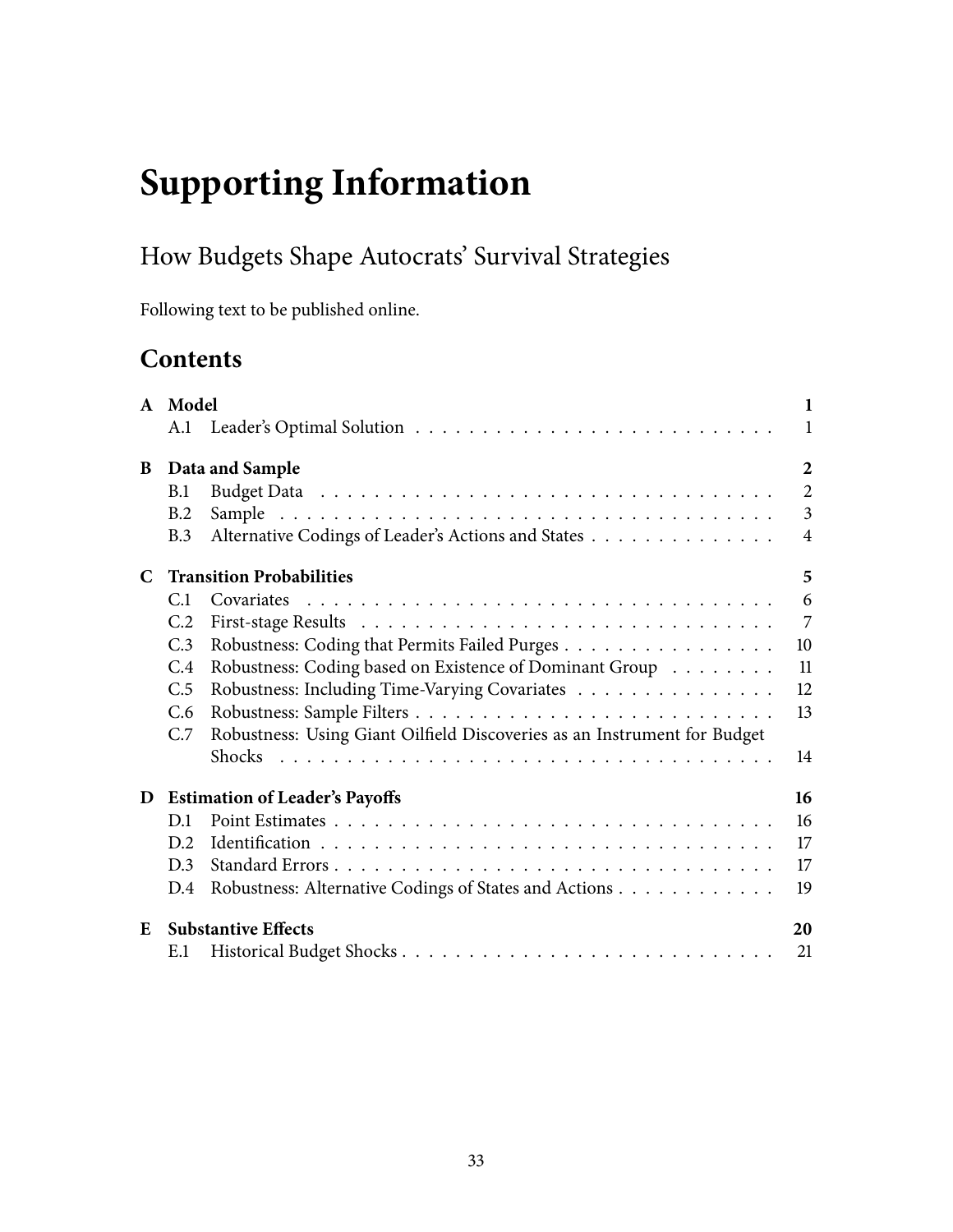# <span id="page-34-3"></span>**A. Model**

## <span id="page-34-0"></span>**A.1 Leader's Optimal Solution**

Recall that the endogenous state is two dimensional where  $s_l = (B_l, C_l)$ ,  $B_l \in \mathcal{B}$  denotes a budget level, and  $C_l$  denotes whether or not the autocrat is currently sharing power. Let  $V_l(s_l)$ denote the leaders expected continuation value in state  $s_l$ , and let  $V_l = (V_l(s_l))_{s_l \in \mathcal{S}}$ . For housekeeping, let  $F_l(s_l^{t+1})$  $l_t^{t+1}; a_l^t, s_l^t, \phi)$  denote the transition probabilities over the state space  ${\cal S}$  implied by  $f_l$  and  $C^{t+1} = \mathbf{I}(a_l^t, C_l^t)$ . Following [Rust](#page-32-2) [\(1994\)](#page-32-2), we can write

$$
V_{l}(s_{l}) = \int_{\varepsilon'_{l}} \max_{a_{l} \in A(C_{l})} \left\{ u_{l}(a_{l}, s_{l}; \theta) + \varepsilon'_{l}(a_{l}) + g_{l}(a_{l}, s_{l}; \gamma) \delta \sum_{s'_{l} \in S} V(s'_{l}) F_{l}(s'_{l}; a_{l}, s_{l}, \phi) \right\} d\varepsilon'_{l}
$$
  
= 
$$
\log \left( \sum_{a_{l} \in A(C_{l})} \exp \left\{ u_{l}(a_{l}, s_{l}; \theta) + g_{l}(a_{l}, s_{l}, \gamma) \delta \sum_{s'_{l} \in S} V(s'_{l}) F_{l}(s'_{l}; a_{l}, s_{l}, \phi) \right\} \right\} + C \qquad (7)
$$
  

$$
\equiv \Upsilon_{l}(s_{l}, V_{l}; \theta, \gamma, \phi),
$$

where  $C$  is Euler's constant. Above, the first equality follows because  $\varepsilon'_l$  and  $s'_l$  are independent. The second follows from [McFadden](#page-31-18) [\(1978,](#page-31-18) Corollary p. 82) because  $\varepsilon_l'$  is T1EV. Thus, for any parameter values  $(\theta, \gamma, \phi)$ , leader l's optimal decision can be described by a vector  $V_l$  such that

<span id="page-34-2"></span><span id="page-34-1"></span>
$$
\Upsilon_l(V_l;\theta,\gamma,\phi) - V_l = 0,\t\t(8)
$$

where  $\Upsilon_l(V_l;\theta,\gamma,\phi)=\times_{s_l\in\mathcal{S}} \Upsilon_l(s_l,V_l;\theta,\gamma,\phi)$ . Because  $\varepsilon_l$  is T1EV, if leader  $l$  is in state  $s_l$ , then he chooses  $a_l \in A(C_l)$  with probability:

$$
P(a_{l}; s_{l}, V_{l}) = \frac{\exp \left\{ u_{l}(a_{l}, s_{l}; \theta) + g_{l}(a_{l}, s_{l}, \gamma) \delta \sum_{s_{l}' \in \mathcal{S}} V(s_{l}') F_{l}(s_{l}'; a_{l}, s_{l}, \phi) \right\}}{\sum_{a_{l}' \in A(C_{l})} \exp \left\{ u_{l}(a_{l}', s_{l}; \theta) + g_{l}(a_{l}', s_{l}, \gamma) \delta \sum_{s_{l}' \in \mathcal{S}} V(s_{l}') F_{l}(s_{l}'; a_{l}', s_{l}, \phi) \right\}},
$$
(9)

where  $V_l$  solves Equation [8.](#page-34-2) Given a vector of parameters ( $\theta$ ,  $\gamma$ ,  $\phi$ ), Equation [9](#page-34-1) defines the likelihood of observing action  $a_l$  in state  $s_l$ , which we use to fit the model to data via maximum likelihood estimation.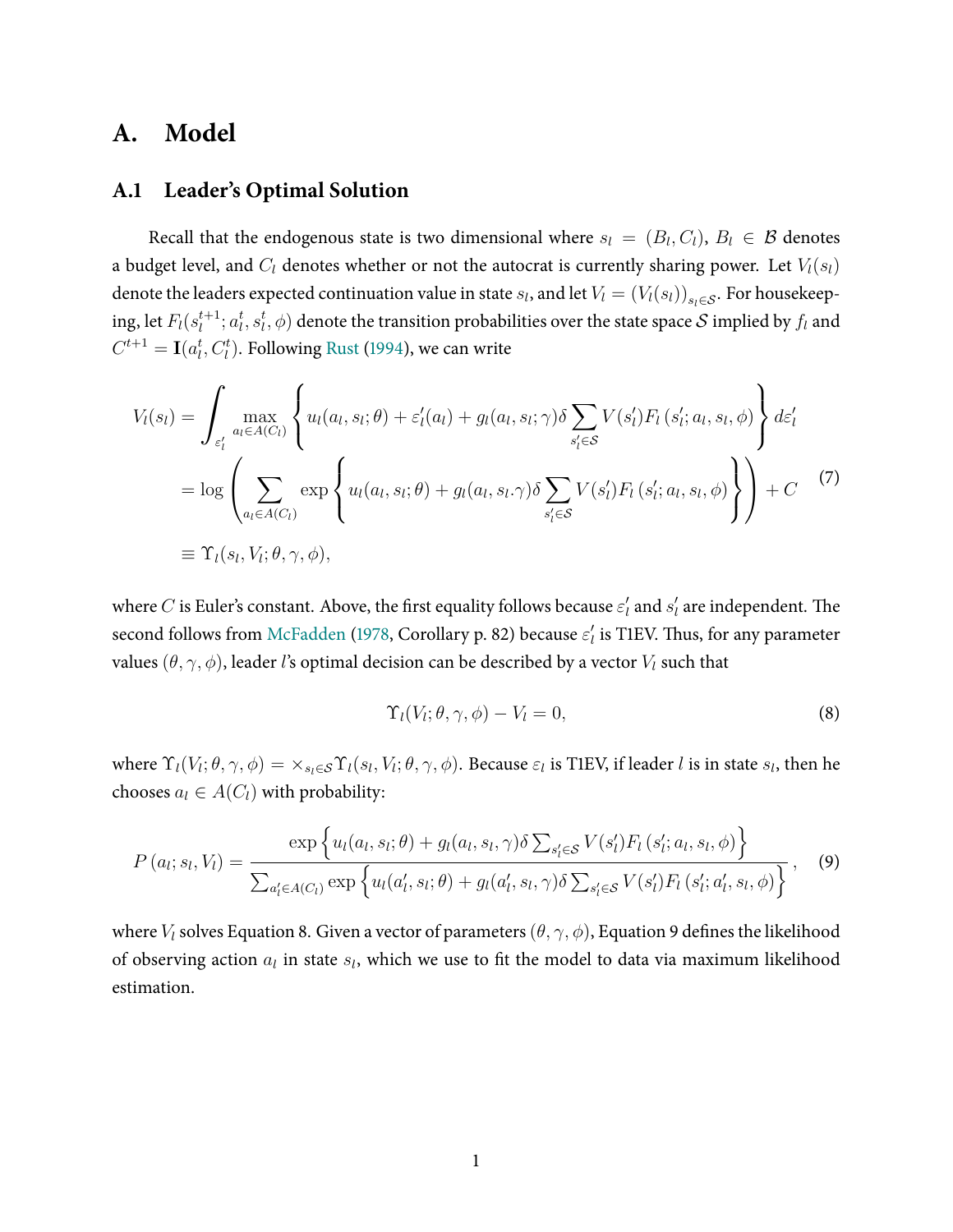# <span id="page-35-1"></span>**B. Data and Sample**

# <span id="page-35-2"></span><span id="page-35-0"></span>**B.1 Budget Data**

|             | PWT.  | <b>CNTS</b> | <b>ICTD</b> |
|-------------|-------|-------------|-------------|
| <b>PWT</b>  | - 1 - | 0.913       | 0.949       |
| <b>CNTS</b> | 0.913 |             | 0.949       |
| <b>ICTD</b> | 0.949 | 0.949       |             |

**Table A.1:** Correlation across budget series (logged).

PWT: Penn World Tables, Govt. Consumption CNTS: Cross-National Time-Series, Govt. Revenue ICTD: Intl. Centre for Tax and Dev., Tax Revenue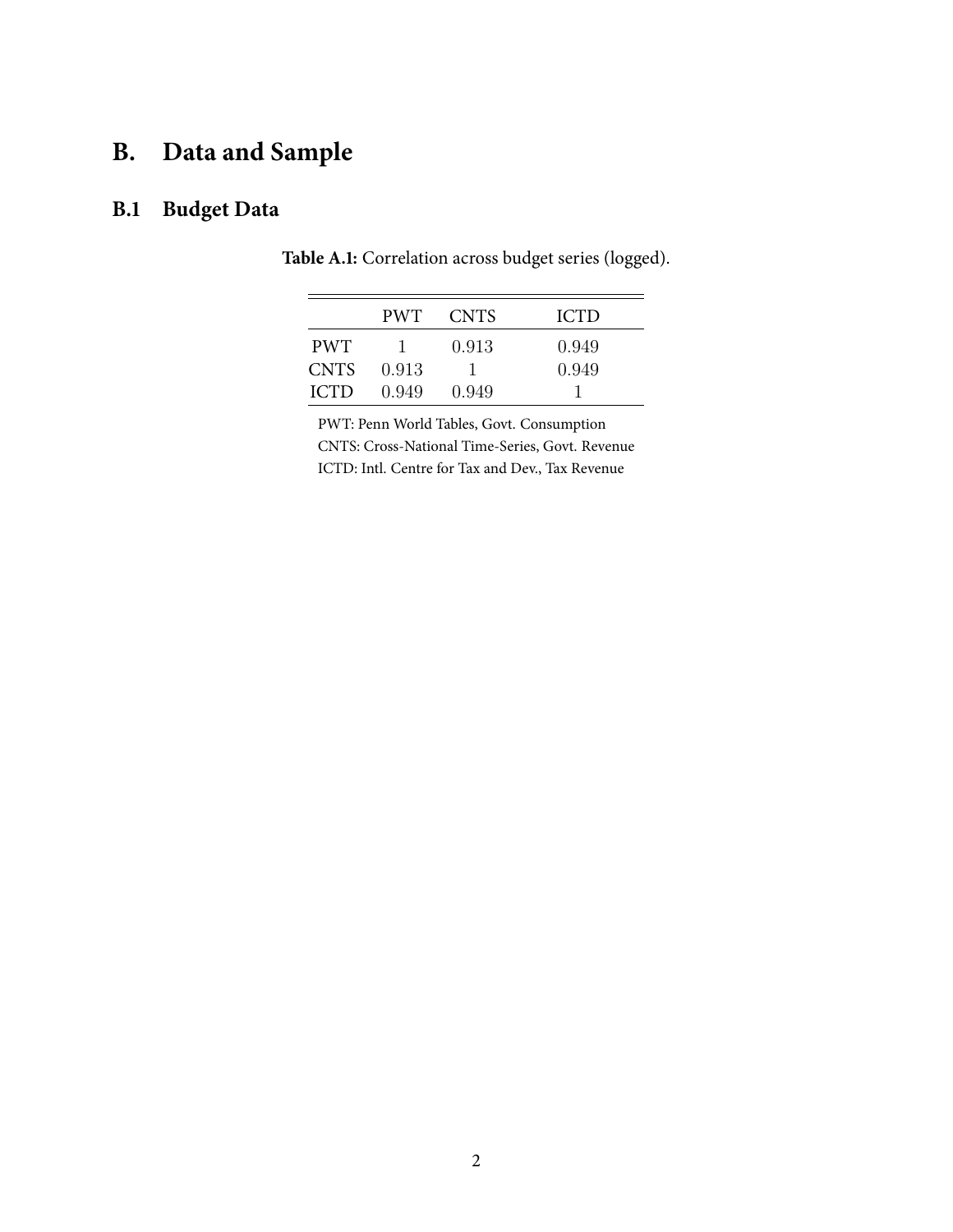# <span id="page-36-1"></span><span id="page-36-0"></span>**B.2 Sample**

| Included in Sample<br>Model 1<br>Model 2<br>Model 3<br>Americas<br>$-0.089$<br>$-0.128$<br>(0.115)<br>(0.122)<br>$-0.103$<br>$-0.092$<br>Asia<br>(0.060)<br>$-0.074$<br>$-0.120$<br>Europe<br>(0.111)<br>(0.121)<br>Year<br>$-0.004***$<br>(0.001)<br>$-0.007$<br>Polity 2<br>$-0.010$<br>(0.007)<br>$-0.001$<br><b>EPR</b> Groups<br>Oil Producer<br>0.025<br>Constant<br>$0.919***$<br>$0.812***$<br>$7.964***$<br>(0.032)<br>(2.723)<br>(0.057) |   |       |       |       |             |  |  |  |
|----------------------------------------------------------------------------------------------------------------------------------------------------------------------------------------------------------------------------------------------------------------------------------------------------------------------------------------------------------------------------------------------------------------------------------------------------|---|-------|-------|-------|-------------|--|--|--|
|                                                                                                                                                                                                                                                                                                                                                                                                                                                    |   |       |       |       |             |  |  |  |
|                                                                                                                                                                                                                                                                                                                                                                                                                                                    |   |       |       |       | Model 4     |  |  |  |
|                                                                                                                                                                                                                                                                                                                                                                                                                                                    |   |       |       |       |             |  |  |  |
|                                                                                                                                                                                                                                                                                                                                                                                                                                                    |   |       |       |       |             |  |  |  |
|                                                                                                                                                                                                                                                                                                                                                                                                                                                    |   |       |       |       |             |  |  |  |
|                                                                                                                                                                                                                                                                                                                                                                                                                                                    |   |       |       |       |             |  |  |  |
|                                                                                                                                                                                                                                                                                                                                                                                                                                                    |   |       |       |       | (0.078)     |  |  |  |
|                                                                                                                                                                                                                                                                                                                                                                                                                                                    |   |       |       |       |             |  |  |  |
|                                                                                                                                                                                                                                                                                                                                                                                                                                                    |   |       |       |       |             |  |  |  |
|                                                                                                                                                                                                                                                                                                                                                                                                                                                    |   |       |       |       | $-0.004***$ |  |  |  |
|                                                                                                                                                                                                                                                                                                                                                                                                                                                    |   |       |       |       | (0.001)     |  |  |  |
|                                                                                                                                                                                                                                                                                                                                                                                                                                                    |   |       |       |       |             |  |  |  |
|                                                                                                                                                                                                                                                                                                                                                                                                                                                    |   |       |       |       | (0.006)     |  |  |  |
|                                                                                                                                                                                                                                                                                                                                                                                                                                                    |   |       |       |       |             |  |  |  |
|                                                                                                                                                                                                                                                                                                                                                                                                                                                    |   |       |       |       | (0.004)     |  |  |  |
|                                                                                                                                                                                                                                                                                                                                                                                                                                                    |   |       |       |       |             |  |  |  |
|                                                                                                                                                                                                                                                                                                                                                                                                                                                    |   |       |       |       | (0.068)     |  |  |  |
|                                                                                                                                                                                                                                                                                                                                                                                                                                                    |   |       |       |       | $8.766***$  |  |  |  |
|                                                                                                                                                                                                                                                                                                                                                                                                                                                    |   |       |       |       | (2.707)     |  |  |  |
|                                                                                                                                                                                                                                                                                                                                                                                                                                                    | N | 3,168 | 3,168 | 3,168 | 3,168       |  |  |  |

**Table A.2:** Missingness due to listwise deletion.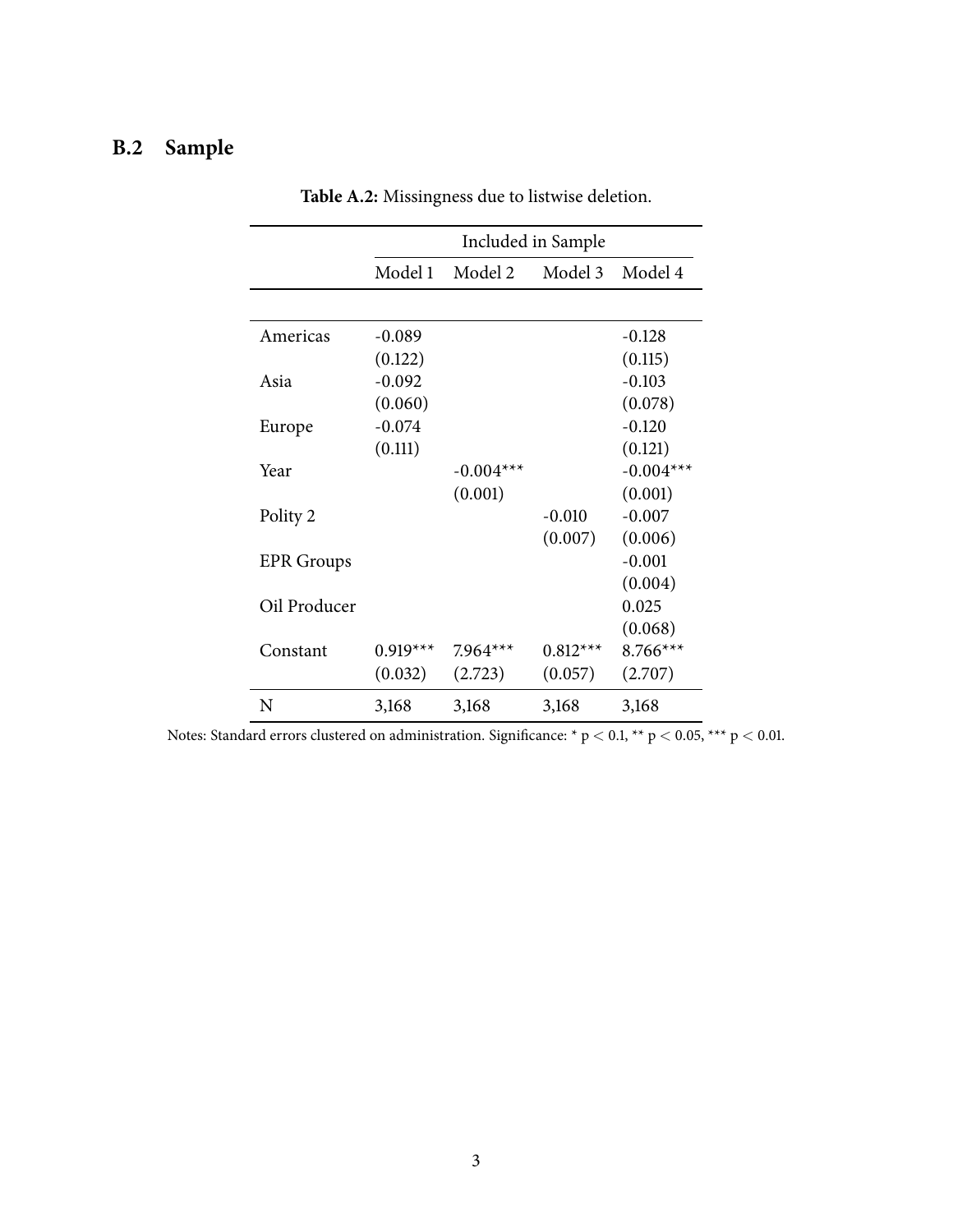## <span id="page-37-0"></span>**B.3 Alternative Codings of Leader's Actions and States**

**Failed Purges** For states,  $C_l^t = 0$  if and only if we observe that leader *l*'s country in year t has a dominant group in government as recorded in the EPR data. For actions,  $a_l^t \, = \, p$  if the previous year has an inclusive state ( $C_l^{t-1}=1$ ) and the number of groups in power decreases in year  $t.$  Likewise,  $a_l^t = i$  if the previous year has an exclusive state ( $C_l^{t-1} = 0$ ) and the number of groups in power increase in year  $t.$  In all other cases,  $a_l^t = \varnothing.$ 

Note that this coding permits failed purges because the number of groups in government may decrease in period  $t$ , i.e., there is a purge, but there may still not be a dominant group in period  $t+1$  so  $C_l^{t+1}=1.$  Using this coding, seven out of 35 purges fail.

**Dominant** For  $t = 1$ ,  $C_l^1 = 0$  if and only if we observe that leader *l*'s country in year *t* has a dominant group government as recorded in the EPR data. If there is no dominant group, then  $C^1_l = 1.$  For  $t > 1, a^t_l = \varnothing$  if there is no change in the country's dominant group status, i.e., there was a (no) dominant group in both  $t$  and  $t-1$ . For purges,  $a_l^t = p$  if there was a switch from no dominant group to a dominant group between t and  $t - 1$ . For inclusion,  $a_l^t = i$  if there was a switch from dominant group to no dominant group between  $t$  and  $t-1$ . The remaining states are coded following  $C^{t+1}_l = \mathbf{I}(a^t_l, C^t_l).$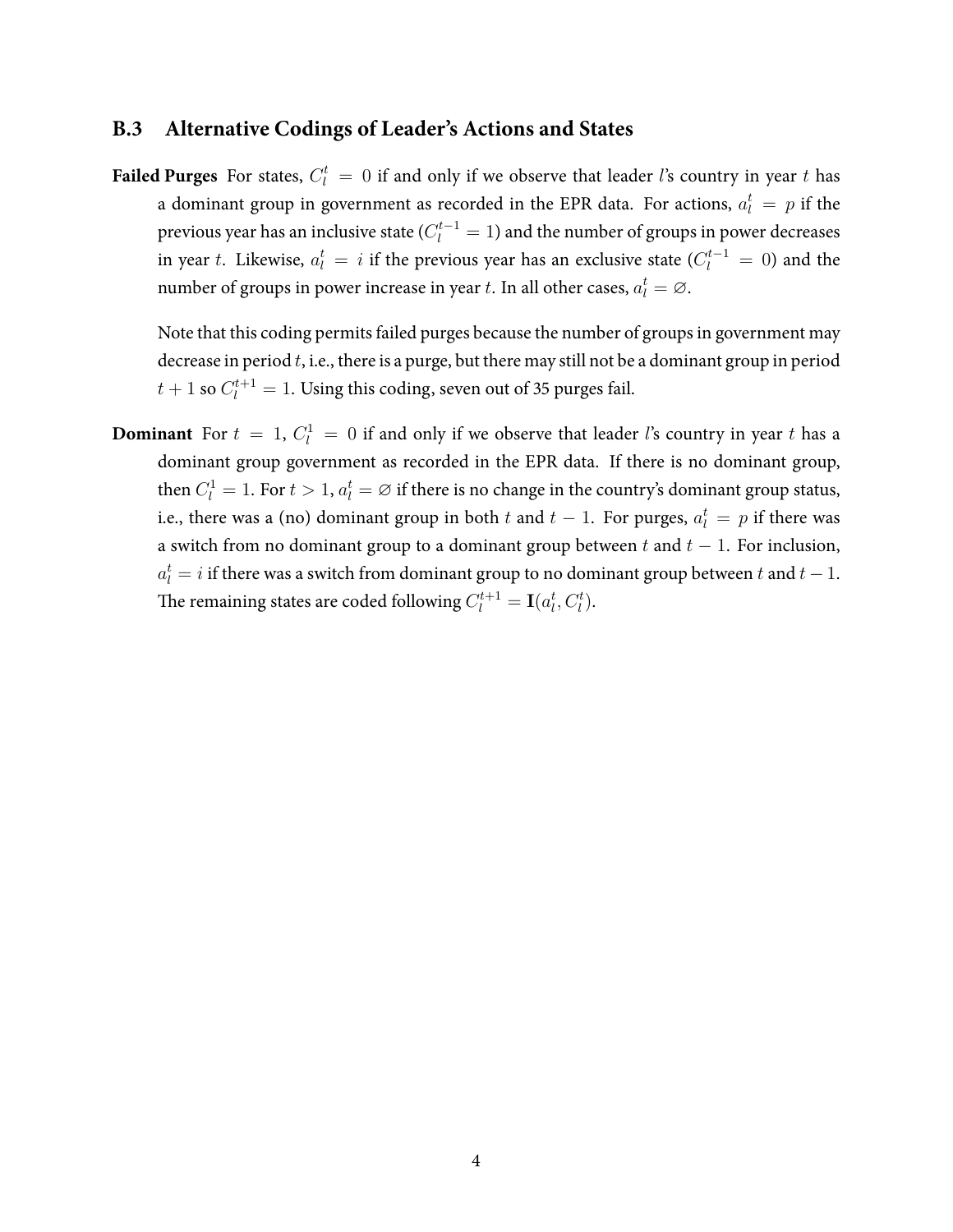# <span id="page-38-0"></span>**C. Transition Probabilities**

We model the means of the transition probabilities,  $g_l$  and  $f_l$ . First, suppose leader l chooses action  $a_l$  in state  $s_l$ , and consider the probability that he retains power, avoiding death or being deposed. For the latter case, we model this as a probit function with mean  $\mu_l^r[a_l,s_l;\gamma^r]$ , which takes the form:

<span id="page-38-1"></span>
$$
\mu_l^r[a_l, s_l; \gamma^r] = \gamma_1^r \mathbf{I}(a_l, C_l) + \gamma_2^r \mathbf{P}(a_l) + \gamma_3^r B_l + \gamma_4^r \mathbf{I}(a_l, C_l) \times B_l + \gamma_5^r \mathbf{P}(a_l) \times B_l + \gamma_6^r z_l.
$$
 (10)

Then  $\Phi(\mu_l^r[a_l,s_l;\gamma^r])$  is the probability that l is not forcibly removed from office after choosing action  $a_l$  in state  $s_l$ . This setup has several useful properties due to its flexibility and ease of interpretation. First, the effect of cabinet inclusion and purging depends on the current budget level. For example, it could be the case that, in large budget periods, adopting an inclusive cabinet successfully deters coups, but not in low budget periods. Likewise, a higher budget may enhance the ability of an autocrat to successfully purge members of the ruling coalition. The vector  $z_l$  contains pertinent information about the leader such has his start age, military background, whether his administration produces oil, and country-specific dummies. Thus, our model and data alleviates some concerns about omitted variable bias that arise from time-invariant characteristics of states (e.g., geography, colonial origin) by accommodating country fixed effects in the transitions. In a similar manner, we define  $\Phi(\mu_l^d[a_l,s_l;\gamma^d])$  as the probability that the leader does not die in office, and  $\mu_l^d[a_l,s_l;\gamma^d]$  takes an identical form as  $\mu_l^r$  in Equation [10](#page-38-1) which includes country-specific fixedeffects. Letting  $\gamma=(\gamma^r,\gamma^d)$ , we define  $g_l(a_l,s_l,\gamma)=\Phi(\mu_l^r[a_l,s_l;\gamma^r])\Phi(\mu_l^d[a_l,s_l;\gamma^d]),$  where  $\gamma$  is a vector of to-be-estimated parameters.

For the transition probabilities governing the evolution of the budget, we pursue a similar approach, but we account for multiple discrete budget levels following [Tauchen's](#page-32-19) [\(1986\)](#page-32-19) model of a discrete AR-1 process. Let  $\mathcal{B} = \{b_1, \ldots, b_J\}$  denote a set of equally spaced budget levels such that  $i > j$  if and only if  $b_i > b_j$ . Let  $\mu_l^b[a_l, s_l; \phi]$  and  $\sigma_l^2$  denote the mean and conditional variance of tomorrow's budget (what we subsequently refer to as volatility) given the action and state pair  $(a_l, s_l).^{30}$  We parameterize  $\mu_l^b$  in a manner identical to Equation [10,](#page-38-1) which includes country-specific fixed effects. For  $j = 2, \ldots, J - 1$ , budget level  $b_j \in \mathcal{B}$  arises tomorrow with probability

<span id="page-38-2"></span>
$$
f_l(b_j; a_l, s_l, \phi) = \Phi\left(\frac{b_j + d - \mu_l^b[a_l, s_l; \phi]}{\sigma_l}\right) - \Phi\left(\frac{b_j - d - \mu_l^b[a_l, s_l; \phi]}{\sigma_l}\right)
$$
(11)

<sup>&</sup>lt;sup>30</sup>In a simple autoregressive model,  $y_t = \phi y_{t-1} + \varepsilon_t$ , and  $\varepsilon_t$  is distributed i.i.d. according to normal distribution with mean zero and standard deviation  $\sigma$ . Conditional on  $y_{t-1}$ , the variance of  $y_t$  is  $\sigma^2$ . The unconditional variance is  $\sigma^2$  $(1 - \phi^2)$ .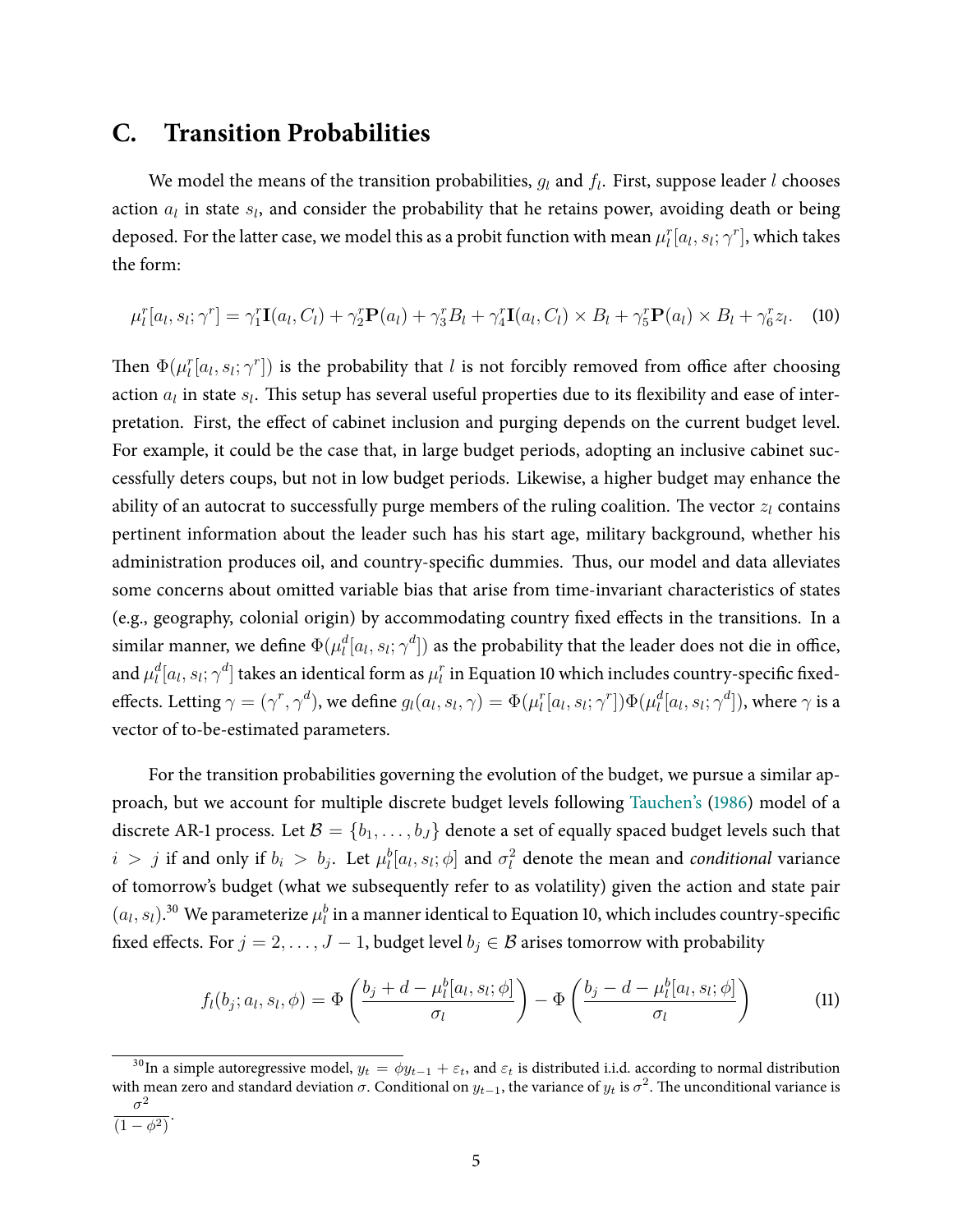where 2d describes the distance between the equally spaced budget levels. Equation [11](#page-38-2) is straightforwardly modified to account the smallest and largest budget levels,  $b_1$  and  $b_J$ , respectively. Not only does the specification in Equation [11](#page-38-2) permit the same flexibility and identification strategy as those above, it can also be estimated consistently from standard autoregressive models, as long as the number of budget levels is not too small. In our results below, we set  $J = 50$  and estimate  $\sigma_l$ at the country level. In words, if leaders are from the same country, then they face the same budget volatility, i.e., the same conditional variance of tomorrow's budget. Preliminary Monte Carlo evidence indicates that we can uncover the model's true parameters relatively accurately if  $J = 50$ .

### <span id="page-39-0"></span>**C.1 Covariates**

We include additional covariates when estimating the transition probabilities (Equation [6\)](#page-16-0). These reduce confounding by conditioning on time-varying features that affect leaders' actions, the budget, and their survival. (Country fixed effects absorb any static differences across countries.) The Archigos data enable us to code the leader's age at the start of their administration, as well as the first year of their tenure. Older leaders might have reduced survival probabilities. Stationarity in our model excludes measures that vary over time within administrations. Yet, we capture changes over time that affect survival (e.g., in medical technologies) by including each leader's first year in office. Using data from Ellis, [Horowitz](#page-30-15) and Stam [\(2015\)](#page-30-15), we code whether the leader has a military background, as this might enable the leader to more effectively wield coercive power and repress rivals. <sup>31</sup> As our coding of leaders' actions depends on their decisions to include or exclude other ethnic groups from their ruling coalitions, we condition on the number of ethnic groups. Finally, a large literature on the resource curse relates oil wealth to authoritarian survival [Ross](#page-32-4) (see [2015,](#page-32-4) for a recent review). We use data from Ross and [Mahdavi](#page-32-17) [\(2015\)](#page-32-17) to determine if a country is an oil producer during a leader's time in office.

<sup>&</sup>lt;sup>31</sup> Alternatively, military leaders might be inclined to "return to the barracks," wanting merely to secure order rather than extend their tenure [\(Geddes](#page-30-7) [2003\)](#page-30-7).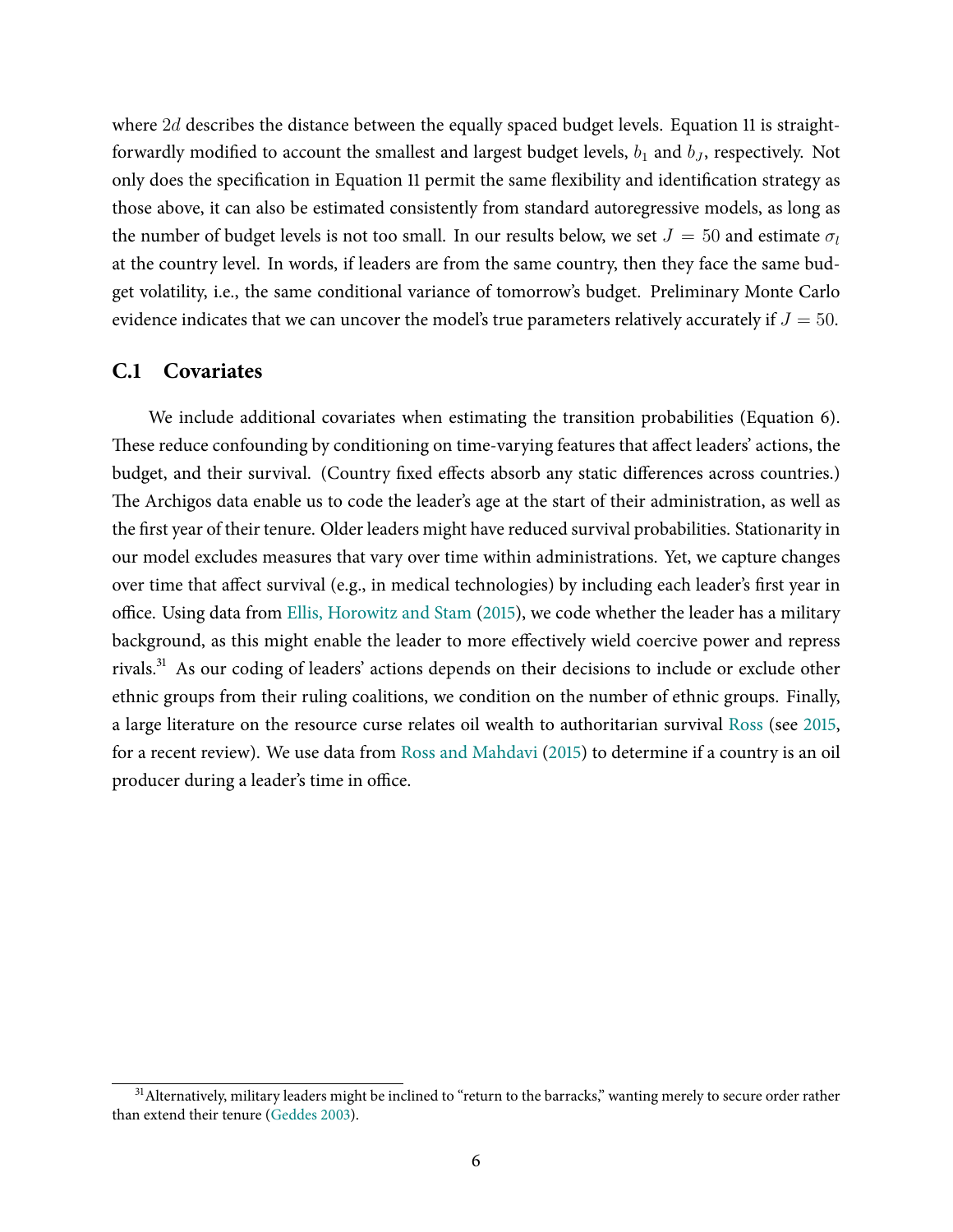# <span id="page-40-1"></span><span id="page-40-0"></span>**C.2 First-stage Results**

|                      | <b>Irregular Leader Transition</b> |           |             |             |             |  |
|----------------------|------------------------------------|-----------|-------------|-------------|-------------|--|
|                      | Model 1                            | Model 2   | Model 3     | Model 4     | Model 5     |  |
|                      |                                    |           |             |             |             |  |
| $Log(Budget)$ (B)    | 0.015                              | 0.019     | $0.020*$    | $0.020*$    | $0.022**$   |  |
|                      | (0.010)                            | (0.013)   | (0.011)     | (0.011)     | (0.010)     |  |
| Included (I)         | 0.255                              | 0.268     | 0.287       | 0.305       | 0.301       |  |
|                      | (0.192)                            | (0.189)   | (0.206)     | (0.218)     | (0.230)     |  |
| Purged (P)           | $1.569**$                          | $1.504*$  | $1.797**$   | $1.802**$   | $1.708**$   |  |
|                      | (0.753)                            | (0.792)   | (0.808)     | (0.809)     | (0.831)     |  |
| $I \times B$         | $-0.011$                           | $-0.012$  | $-0.013$    | $-0.014$    | $-0.013$    |  |
|                      | (0.009)                            | (0.009)   | (0.009)     | (0.010)     | (0.010)     |  |
| $P \times B$         | $-0.066**$                         | $-0.063*$ | $-0.076**$  | $-0.076**$  | $-0.072**$  |  |
|                      | (0.033)                            | (0.035)   | (0.035)     | (0.035)     | (0.036)     |  |
| First Year in Office | $-0.001***$                        | $-0.001$  | $-0.002***$ | $-0.001***$ | $-0.003***$ |  |
|                      | (0.000)                            | (0.001)   | (0.000)     | (0.001)     | (0.001)     |  |
| Military Pedigree    |                                    |           | $-0.045***$ | $-0.045***$ | $-0.033**$  |  |
|                      |                                    |           | (0.015)     | (0.015)     | (0.015)     |  |
| <b>EPR</b> Groups    |                                    |           |             | $-0.006$    | $-0.001$    |  |
|                      |                                    |           |             | (0.011)     | (0.013)     |  |
| Start Age            |                                    |           |             |             | $0.004***$  |  |
|                      |                                    |           |             |             | (0.001)     |  |
| Oil Producer         |                                    |           |             |             | $-0.004$    |  |
|                      |                                    |           |             |             | (0.034)     |  |
| Country              | 87                                 | 87        | 87          | 87          | 87          |  |
| Year                 |                                    | 54        |             |             |             |  |
| N                    | 2,782                              | 2,782     | 2,674       | 2,674       | 2,674       |  |

**Table A.3:** Irregular leader transition.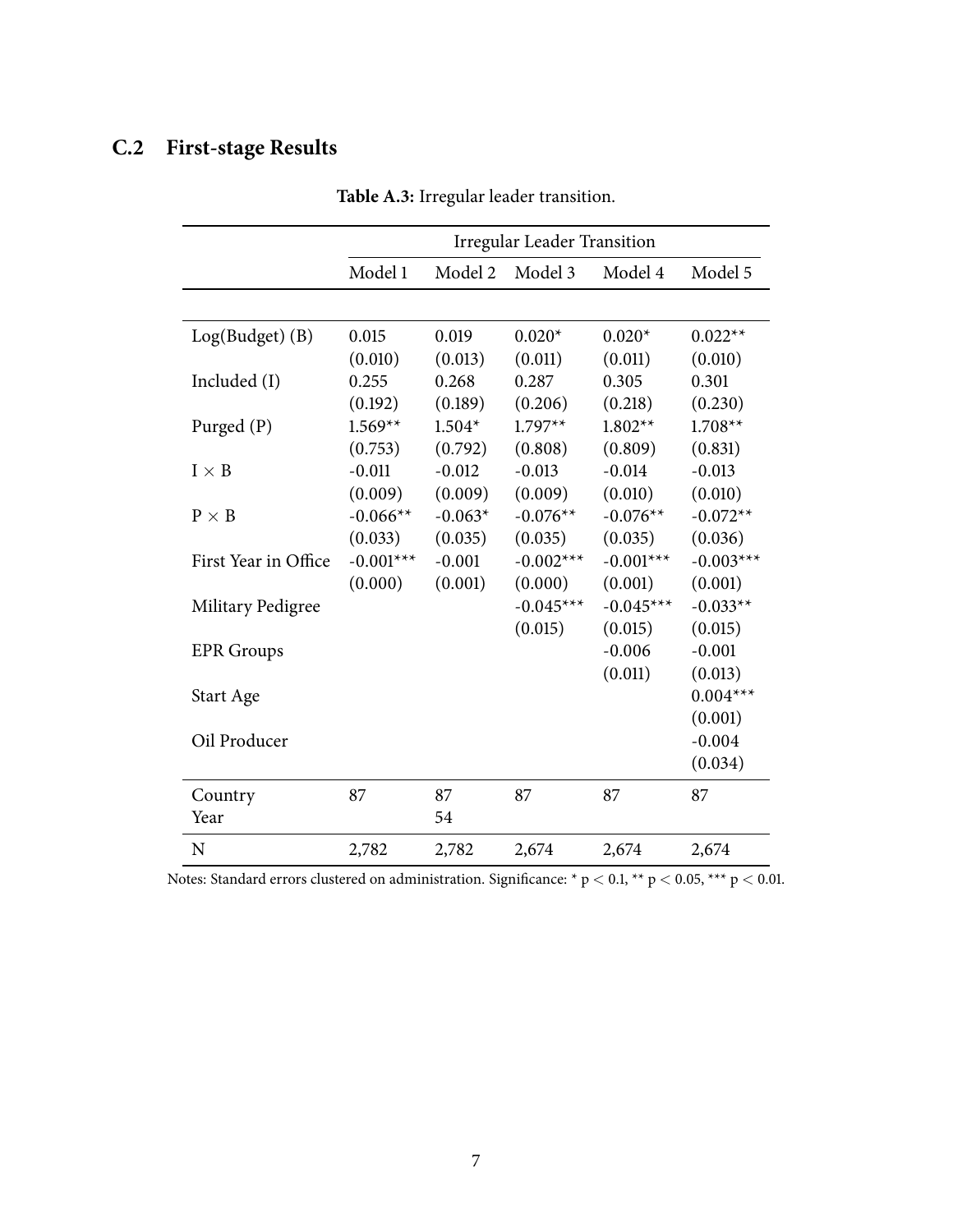<span id="page-41-0"></span>

|                      |            |             | Leader Death |             |             |
|----------------------|------------|-------------|--------------|-------------|-------------|
|                      | Model 1    | Model 2     | Model 3      | Model 4     | Model 5     |
|                      |            |             |              |             |             |
| $Log(Budget)$ (B)    | $-0.001$   | $-0.016***$ | 0.002        | 0.002       | 0.002       |
|                      | (0.005)    | (0.006)     | (0.006)      | (0.006)     | (0.006)     |
| Included (I)         | $-0.076$   | $-0.139$    | $-0.064$     | $-0.066$    | $-0.071$    |
|                      | (0.115)    | (0.115)     | (0.124)      | (0.125)     | (0.123)     |
| Purged (P)           | $-0.059$   | $-0.200$    | $-0.042$     | $-0.043$    | $-0.065$    |
|                      | (0.125)    | (0.134)     | (0.131)      | (0.132)     | (0.141)     |
| $I \times B$         | 0.003      | 0.006       | 0.003        | 0.003       | 0.003       |
|                      | (0.005)    | (0.005)     | (0.006)      | (0.006)     | (0.006)     |
| $P \times B$         | 0.002      | 0.008       | 0.001        | 0.001       | 0.002       |
|                      | (0.006)    | (0.006)     | (0.006)      | (0.006)     | (0.006)     |
| First Year in Office | $-0.001**$ | $-0.002***$ | $-0.001***$  | $-0.001***$ | $-0.001***$ |
|                      | (0.000)    | (0.000)     | (0.000)      | (0.000)     | (0.000)     |
| Military Pedigree    |            |             | $-0.007$     | $-0.007$    | $-0.004$    |
|                      |            |             | (0.006)      | (0.006)     | (0.006)     |
| <b>EPR</b> Groups    |            |             |              | 0.001       | 0.002       |
|                      |            |             |              | (0.007)     | (0.007)     |
| Start Age            |            |             |              |             | $0.001**$   |
|                      |            |             |              |             | (0.000)     |
| Oil Producer         |            |             |              |             | $-0.008$    |
|                      |            |             |              |             | (0.017)     |
| Country              | 87         | 87          | 87           | 87          | 87          |
| Year                 |            | 54          |              |             |             |
| N                    | 2,782      | 2,782       | 2,674        | 2,674       | 2,674       |

**Table A.4:** Leader death.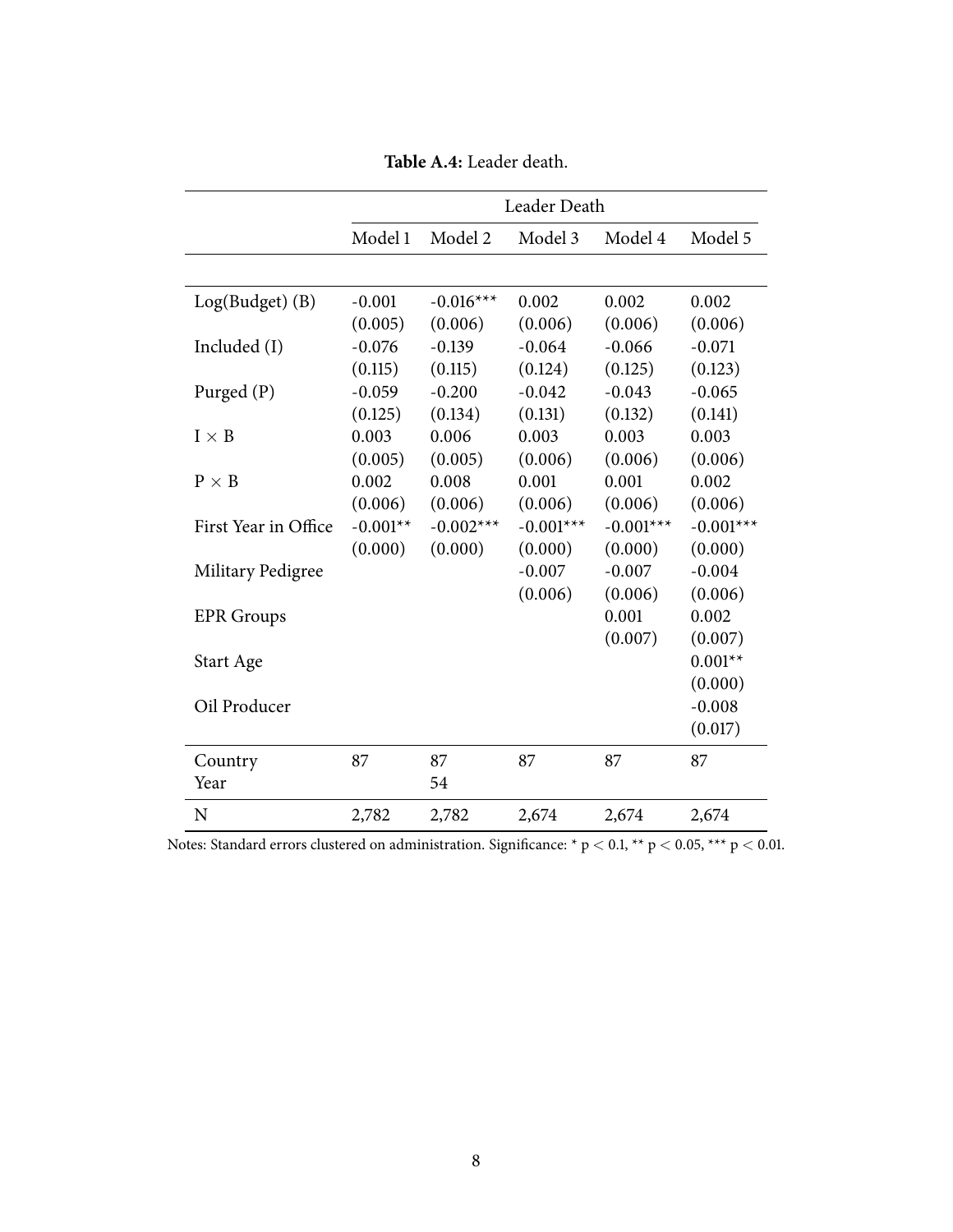**Table A.5:** Budget.

<span id="page-42-0"></span>

|                      |            |            | Budget     |            |            |
|----------------------|------------|------------|------------|------------|------------|
|                      | Model 1    | Model 2    | Model 3    | Model 4    | Model 5    |
|                      |            |            |            |            |            |
| Log(Budget) (B)      | $0.941***$ | $0.934***$ | $0.938***$ | $0.938***$ | $0.938***$ |
|                      | (0.013)    | (0.017)    | (0.014)    | (0.014)    | (0.014)    |
| Included (I)         | $-0.478*$  | $-0.401$   | $-0.501*$  | $-0.456$   | $-0.463$   |
|                      | (0.277)    | (0.265)    | (0.299)    | (0.294)    | (0.295)    |
| Purged (P)           | $-0.204$   | $-0.186$   | $-0.184$   | $-0.170$   | $-0.168$   |
|                      | (0.441)    | (0.409)    | (0.459)    | (0.461)    | (0.464)    |
| $I \times B$         | $0.024*$   | 0.020      | $0.025*$   | $0.023*$   | $0.024*$   |
|                      | (0.013)    | (0.012)    | (0.014)    | (0.014)    | (0.014)    |
| $P \times B$         | 0.008      | 0.008      | 0.008      | 0.007      | 0.007      |
|                      | (0.021)    | (0.019)    | (0.022)    | (0.022)    | (0.022)    |
| First Year in Office | $0.001**$  | $-0.000$   | $0.001**$  | $0.001***$ | $0.001***$ |
|                      | (0.000)    | (0.001)    | (0.000)    | (0.000)    | (0.001)    |
| Military Pedigree    |            |            | $-0.003$   | $-0.003$   | $-0.004$   |
|                      |            |            | (0.010)    | (0.010)    | (0.010)    |
| <b>EPR</b> Groups    |            |            |            | $-0.016$   | $-0.015$   |
|                      |            |            |            | (0.012)    | (0.013)    |
| Start Age            |            |            |            |            | $-0.000$   |
|                      |            |            |            |            | (0.001)    |
| Oil Producer         |            |            |            |            | $-0.024$   |
|                      |            |            |            |            | (0.020)    |
| Country              | 88         | 88         | 88         | 88         | 87         |
| Year                 |            | 54         |            |            |            |
| N                    | 2,807      | 2,807      | 2,699      | 2,699      | 2,674      |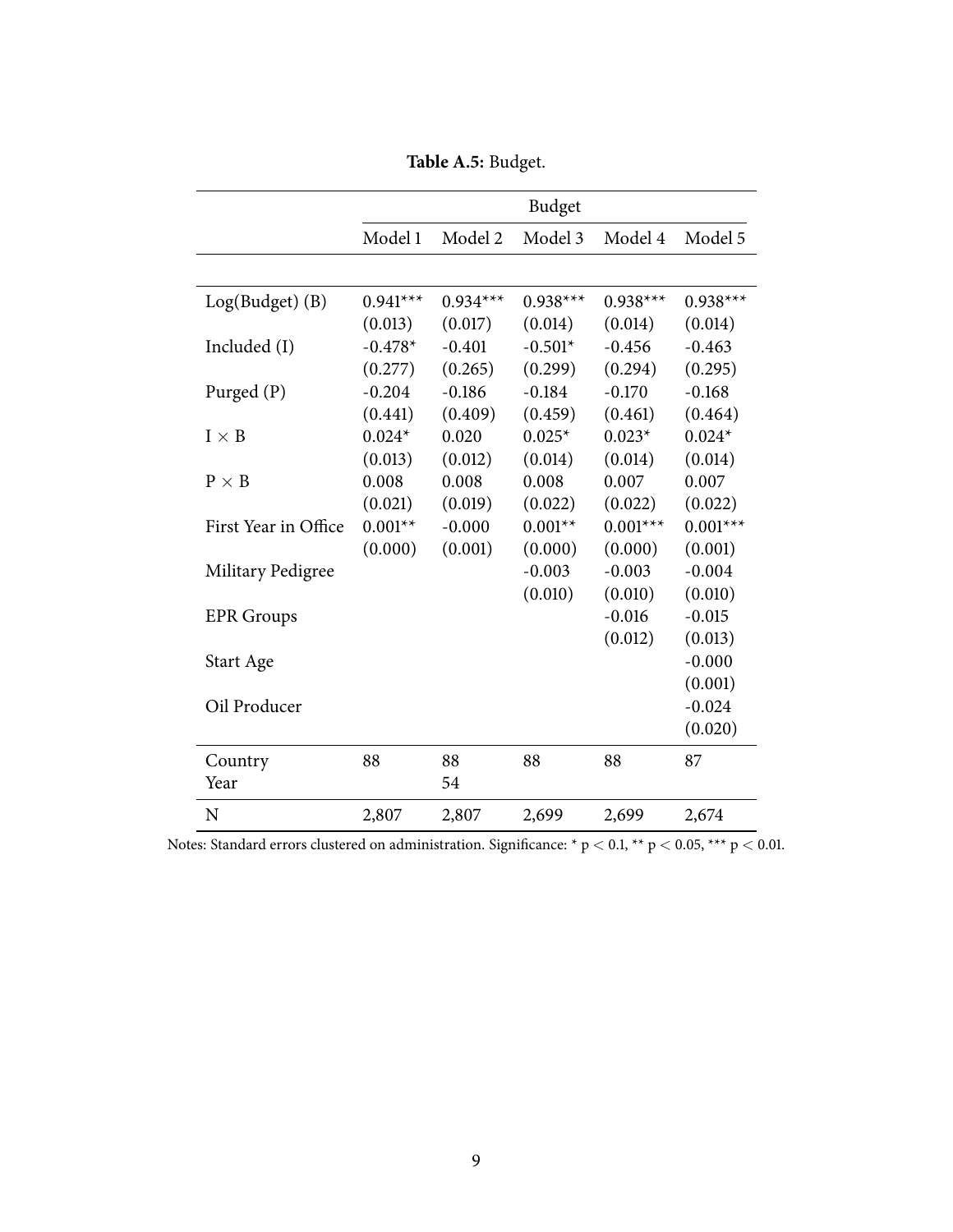# <span id="page-43-1"></span><span id="page-43-0"></span>**C.3 Robustness: Coding that Permits Failed Purges**

|                      | <b>Irregular Leader Transition</b> |            |             |             |             |
|----------------------|------------------------------------|------------|-------------|-------------|-------------|
|                      | Model 1                            | Model 2    | Model 3     | Model 4     | Model 5     |
|                      |                                    |            |             |             |             |
| Log(Budget) (B)      | $0.017*$                           | $0.021*$   | $0.021**$   | $0.021**$   | $0.025***$  |
|                      | (0.010)                            | (0.012)    | (0.010)     | (0.010)     | (0.010)     |
| Included (I)         | 0.287                              | $0.301*$   | $0.327*$    | $0.366*$    | $0.386*$    |
|                      | (0.186)                            | (0.183)    | (0.198)     | (0.206)     | (0.210)     |
| Purged (P)           | $2.257***$                         | $2.223***$ | $2.490***$  | $2.530***$  | $2.523***$  |
|                      | (0.831)                            | (0.853)    | (0.858)     | (0.863)     | (0.889)     |
| $I \times B$         | $-0.012$                           | $-0.013$   | $-0.014$    | $-0.016*$   | $-0.016*$   |
|                      | (0.008)                            | (0.008)    | (0.009)     | (0.009)     | (0.009)     |
| $P \times B$         | $-0.097***$                        | $-0.096**$ | $-0.107***$ | $-0.109***$ | $-0.108***$ |
|                      | (0.037)                            | (0.038)    | (0.038)     | (0.038)     | (0.039)     |
| First Year in Office | $-0.001***$                        | $-0.001$   | $-0.002***$ | $-0.001***$ | $-0.003***$ |
|                      | (0.000)                            | (0.001)    | (0.000)     | (0.001)     | (0.001)     |
| Military Pedigree    |                                    |            | $-0.045***$ | $-0.045***$ | $-0.034**$  |
|                      |                                    |            | (0.015)     | (0.015)     | (0.014)     |
| <b>EPR</b> Groups    |                                    |            |             | $-0.011$    | $-0.006$    |
|                      |                                    |            |             | (0.009)     | (0.012)     |
| Start Age            |                                    |            |             |             | $0.004***$  |
|                      |                                    |            |             |             | (0.001)     |
| Oil Producer         |                                    |            |             |             | $-0.000$    |
|                      |                                    |            |             |             | (0.033)     |
| Country              | 87                                 | 87         | 87          | 87          | 87          |
| Year                 |                                    | 54         |             |             |             |
| N                    | 2,782                              | 2,782      | 2,674       | 2,674       | 2,674       |

**Table A.6:** Irregular leader transition.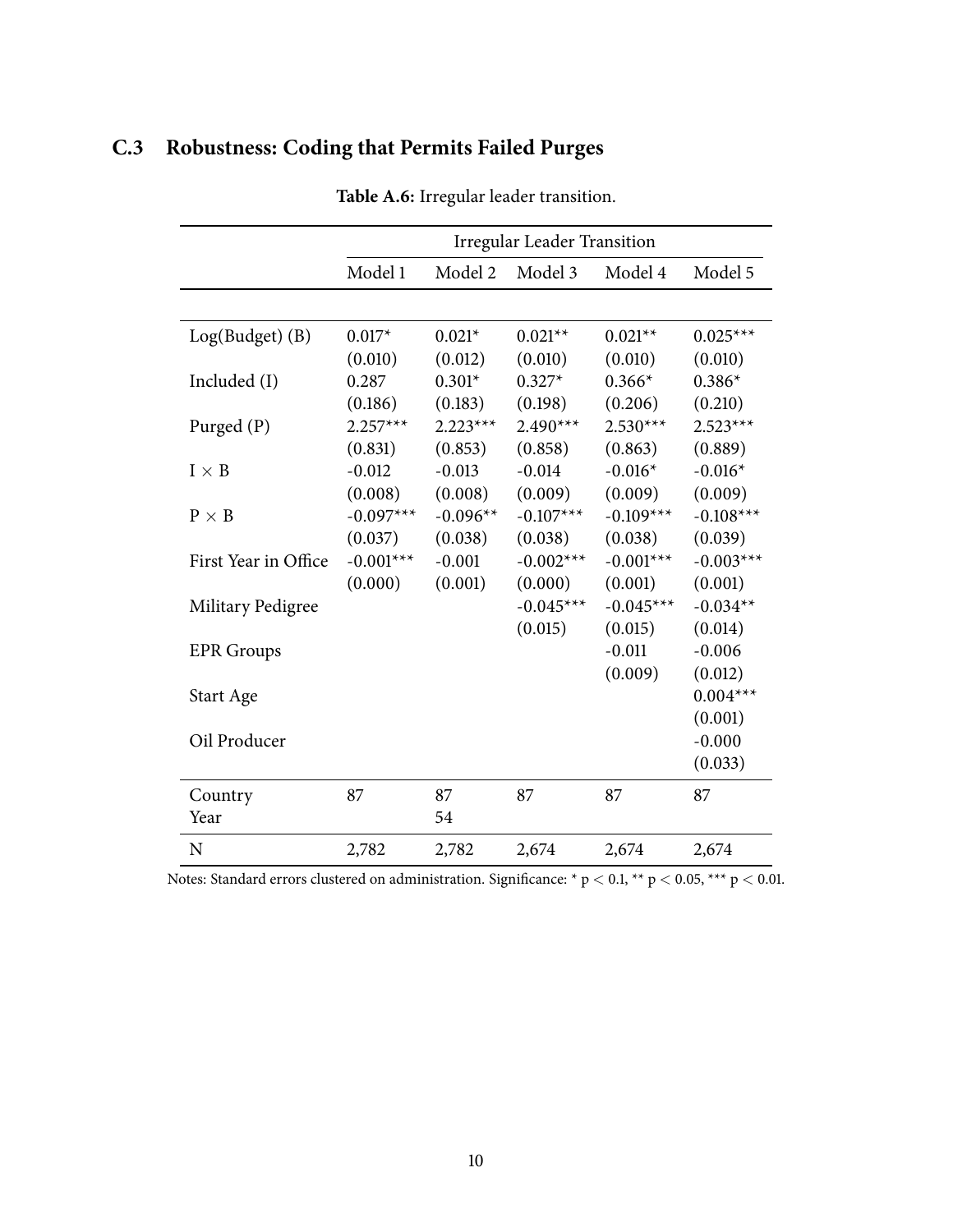# <span id="page-44-1"></span><span id="page-44-0"></span>**C.4 Robustness: Coding based on Existence of Dominant Group**

|                      | <b>Irregular Leader Transition</b> |           |             |             |             |
|----------------------|------------------------------------|-----------|-------------|-------------|-------------|
|                      | Model 1                            | Model 2   | Model 3     | Model 4     | Model 5     |
|                      |                                    |           |             |             |             |
| Log(Budget) (B)      | $0.018*$                           | $0.021*$  | $0.022**$   | $0.022**$   | $0.026***$  |
|                      | (0.010)                            | (0.012)   | (0.010)     | (0.010)     | (0.010)     |
| Included (I)         | $0.378*$                           | $0.395**$ | $0.434**$   | $0.470**$   | $0.495**$   |
|                      | (0.203)                            | (0.199)   | (0.216)     | (0.215)     | (0.210)     |
| Purged (P)           | 0.803                              | 0.529     | 0.880       | 0.896       | 0.739       |
|                      | (0.805)                            | (0.799)   | (0.812)     | (0.815)     | (0.817)     |
| $I \times B$         | $-0.016*$                          | $-0.017*$ | $-0.019*$   | $-0.021**$  | $-0.021**$  |
|                      | (0.009)                            | (0.009)   | (0.010)     | (0.010)     | (0.009)     |
| $P \times B$         | $-0.032$                           | $-0.019$  | $-0.035$    | $-0.036$    | $-0.029$    |
|                      | (0.035)                            | (0.035)   | (0.036)     | (0.036)     | (0.036)     |
| First Year in Office | $-0.001***$                        | $-0.001$  | $-0.002***$ | $-0.001***$ | $-0.003***$ |
|                      | (0.000)                            | (0.001)   | (0.000)     | (0.001)     | (0.001)     |
| Military Pedigree    |                                    |           | $-0.044***$ | $-0.044***$ | $-0.032**$  |
|                      |                                    |           | (0.015)     | (0.015)     | (0.015)     |
| <b>EPR</b> Groups    |                                    |           |             | $-0.010$    | $-0.006$    |
|                      |                                    |           |             | (0.011)     | (0.013)     |
| Start Age            |                                    |           |             |             | $0.004***$  |
|                      |                                    |           |             |             | (0.001)     |
| Oil Producer         |                                    |           |             |             | 0.002       |
|                      |                                    |           |             |             | (0.033)     |
| Country              | 87                                 | 87        | 87          | 87          | 87          |
| Year                 |                                    | 54        |             |             |             |
| N                    | 2,782                              | 2,782     | 2,674       | 2,674       | 2,674       |

**Table A.7:** Irregular leader transition.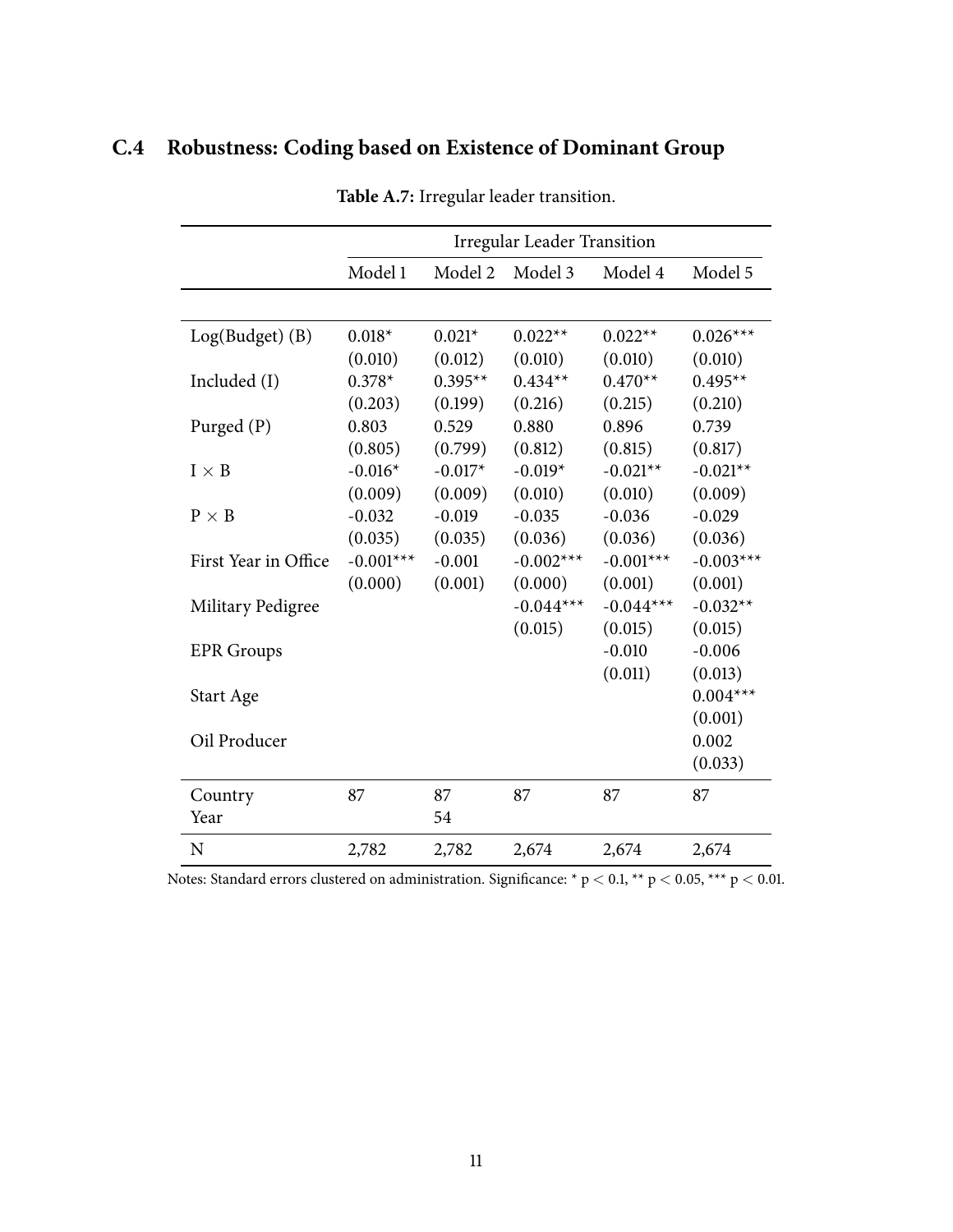<span id="page-45-1"></span><span id="page-45-0"></span>

| C.5 Robustness: Including Time-Varying Covariates |  |  |  |  |  |
|---------------------------------------------------|--|--|--|--|--|
|---------------------------------------------------|--|--|--|--|--|

|                         | <b>Irregular Leader Transition</b> |              |             |              |             |              |
|-------------------------|------------------------------------|--------------|-------------|--------------|-------------|--------------|
|                         | Model 1                            | Model 2      | Model 3     | Model 4      | Model 5     | Model 6      |
|                         |                                    |              |             |              |             |              |
| $Log(Budget)$ (B)       | $0.022**$                          | $0.023*$     | 0.017       | 0.012        | 0.016       | 0.011        |
|                         | (0.010)                            | (0.012)      | (0.013)     | (0.015)      | (0.015)     | (0.017)      |
| Included (I)            | 0.301                              | 0.253        | 0.266       | 0.189        | 0.215       | 0.123        |
|                         | (0.230)                            | (0.251)      | (0.230)     | (0.256)      | (0.252)     | (0.275)      |
| Purged (P)              | $1.708**$                          | $1.631*$     | $1.571*$    | 1.471        | $1.584*$    | $1.493*$     |
|                         | (0.831)                            | (0.885)      | (0.862)     | (0.925)      | (0.845)     | (0.899)      |
| $I \times B$            | $-0.013$                           | $-0.010$     | $-0.011$    | $-0.007$     | $-0.009$    | $-0.004$     |
|                         | (0.010)                            | (0.011)      | (0.010)     | (0.012)      | (0.011)     | (0.013)      |
| $P \times B$            | $-0.072**$                         | $-0.067*$    | $-0.066*$   | $-0.060$     | $-0.066*$   | $-0.061$     |
|                         | (0.036)                            | (0.039)      | (0.038)     | (0.041)      | (0.037)     | (0.040)      |
| First Year in Office    | $-0.003***$                        | $-0.002***$  | $-0.003***$ | $-0.003***$  | $-0.003***$ | $-0.003***$  |
|                         | (0.001)                            | (0.001)      | (0.001)     | (0.001)      | (0.001)     | (0.001)      |
| Military Pedigree       | $-0.033**$                         | $-0.037**$   | $-0.038**$  | $-0.043***$  | $-0.037**$  | $-0.042***$  |
|                         | (0.015)                            | (0.016)      | (0.015)     | (0.016)      | (0.015)     | (0.016)      |
| <b>EPR</b> Groups       | $-0.001$                           | 0.001        | $-0.001$    | $-0.001$     | 0.004       | 0.003        |
|                         | (0.013)                            | (0.012)      | (0.013)     | (0.012)      | (0.014)     | (0.013)      |
| Start Age               | $0.004***$                         | $0.004***$   | $0.004***$  | $0.004***$   | $0.004***$  | $0.004***$   |
|                         | (0.001)                            | (0.001)      | (0.001)     | (0.001)      | (0.001)     | (0.001)      |
| Oil Producer            | $-0.004$                           | $-0.023$     | $-0.008$    | $-0.035$     | $-0.008$    | $-0.035$     |
|                         | (0.034)                            | (0.022)      | (0.033)     | (0.023)      | (0.031)     | (0.024)      |
| Country                 | 87                                 | 87           | 87          | 87           | 87          | 87           |
| Year                    |                                    |              | 54          | 45           |             |              |
| Continent-Year          |                                    |              |             |              | 196         | 169          |
| Time-varying Covariates |                                    | $\checkmark$ |             | $\checkmark$ |             | $\checkmark$ |
| ${\bf N}$               | 2,674                              | 2,459        | 2,674       | 2,459        | 2,674       | 2,459        |

**Table A.8:** Irregular leader transitions with time-varying covariates.

Notes: Standard errors clustered on administration. Even numbered models allow all covariates to vary year-to-year. Significance: \* p < 0.1, \*\* p < 0.05, \*\*\* p < 0.01.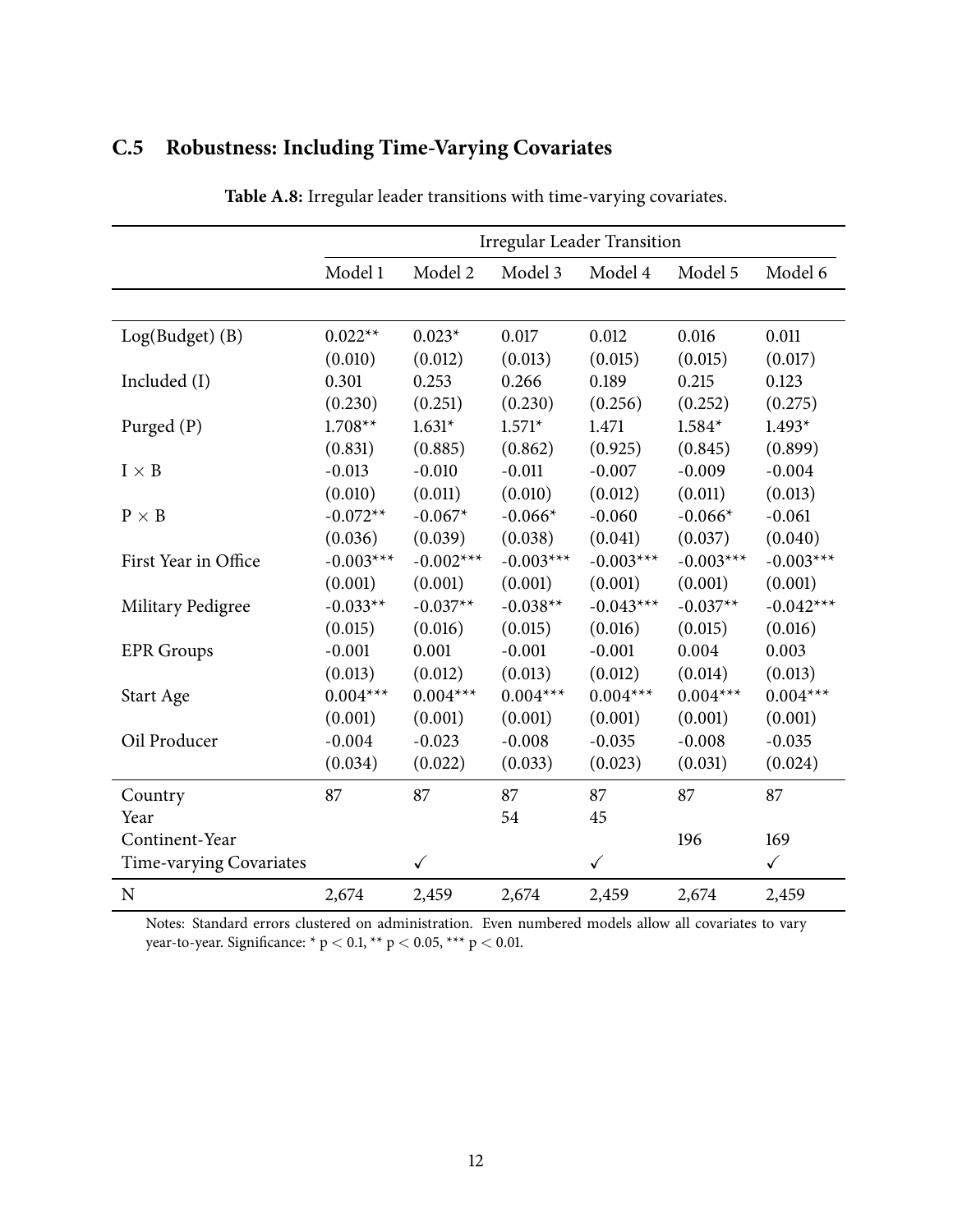## <span id="page-46-1"></span>**C.6 Robustness: Sample Filters**

To focus attention on unchecked autocrats, we use three criteria: (1) an administration must start with a Polity 2 score less than 6; (2) an executive constraints score below 4 (or missing for transitional regimes); and (3) be classified by the Autocracies of the World dataset as not a democracy.

In Figure [A.1,](#page-46-0) we show how the coefficients of interest from Table [A.3](#page-40-0) change when we drop these sample filters. The dot and bar are our estimate and 95% confidence interval when all filters are applied. We then drop the Autocracies of the World (AOW) filter; the executive constraints filter; the AOW and Polity 2 filters; and the AOW executive constraints filter. We always impose some filter on regime or executive constraints, as our interest is in the decision-making of unchecked leaders.

<span id="page-46-0"></span>

Figure A.1: Consistency of first-stage results for different sample filters.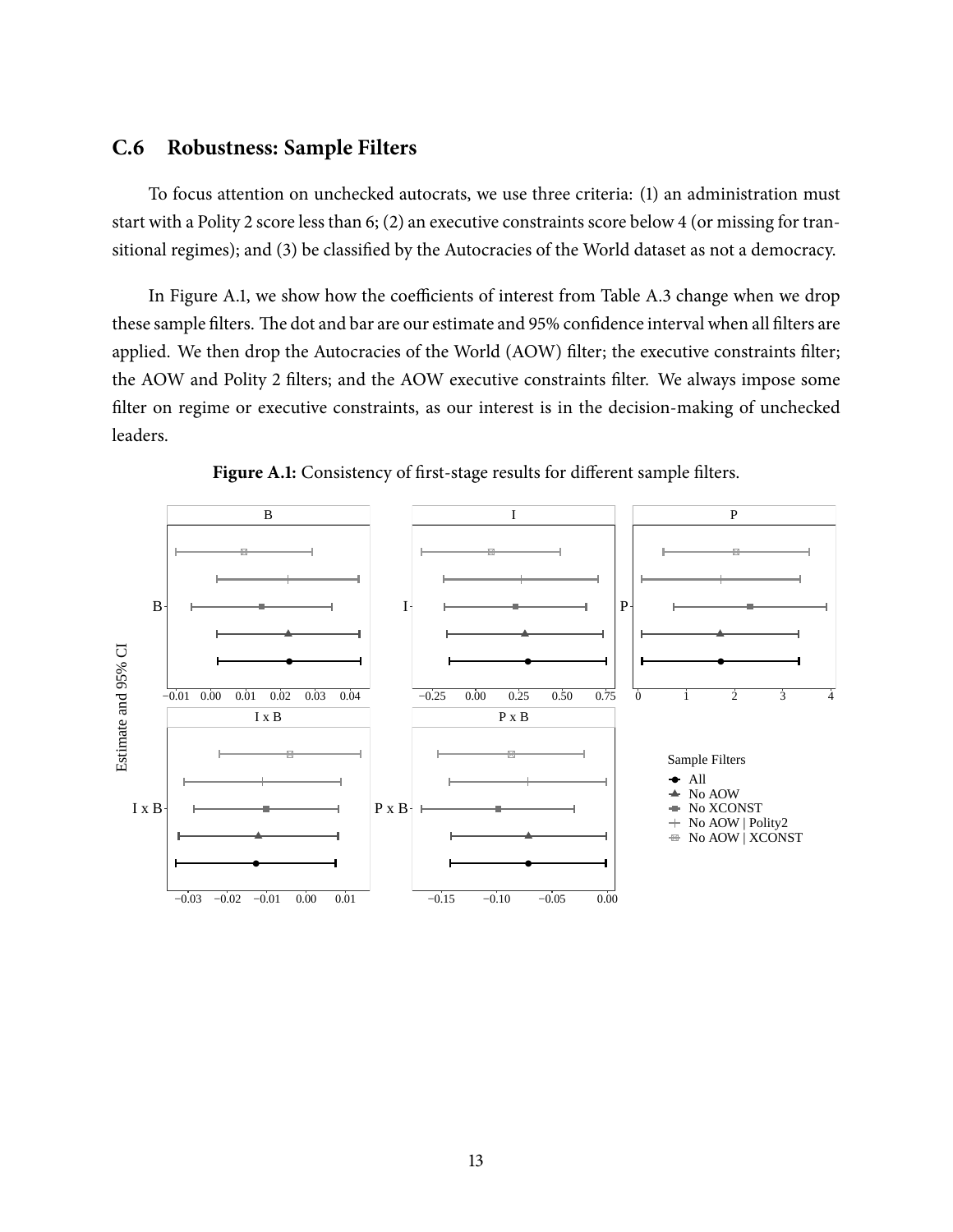# <span id="page-47-1"></span>**C.7 Robustness: Using Giant Oilûeld Discoveries as an Instrumentfor Budget Shocks**

Lei and [Michaels](#page-31-13) [\(2014\)](#page-31-13) argue that the discovery of giant oilfields (encompassing 500 million barrels of ultimate recoverable reserves) generates a major resource windfall. Moreover, they show that "the timing of giant oilfield discoveries is plausibly exogenous, at least in the short-medium run" after conditioning on country and year fixed effects (140). Using this exogenous variation, Lei and Michaels estimate the causal effects of these giant oilfield discoveries, finding that oil production increases by 35-50 percentage points in the 4-10 years after discovery; oil exports increase 20-50 percent within 6-10 years; and government spending increases by 4-6 percent over the subsequent decade.

While Lei and Michaels focus on the reduced form relationship between giant oilfield discoveries and internal conflict (their main dependent variable), both their formal model and empirical strategy indicate that they view such discoveries as an instrument for government resource revenue: "giant oilfield discoveries increase oil revenues, generating windfall income for the incumbent" (139). We are similarly interested in identifying the effect of government budget shocks, though our focus is on how this interacts with leaders' actions to determine their probabilities of surviving in power.

<span id="page-47-0"></span>

|                               | Log(Oil and Gas Production) |          |           | Log(Budget)     |           |            |
|-------------------------------|-----------------------------|----------|-----------|-----------------|-----------|------------|
|                               | Model 1                     | Model 2  | Model 3   | Model 4 Model 5 |           | Model 6    |
|                               |                             |          |           |                 |           |            |
| Discovery in $t-4$            | $0.210**$                   |          |           | $0.153**$       |           |            |
|                               | (0.106)                     |          |           | (0.070)         |           |            |
| Discovery from $t-2$ to $t-6$ |                             | $0.260*$ |           |                 | $0.151**$ |            |
|                               |                             | (0.145)  |           |                 | (0.061)   |            |
| Discovery from $t-4$ to $t-6$ |                             |          | $0.242**$ |                 |           | $0.208***$ |
|                               |                             |          | (0.122)   |                 |           | (0.073)    |
| Country                       | 52                          | 52       | 52        | 87              | 87        | 87         |
| Year                          | 48                          | 48       | 48        | 48              | 49        | 49         |
| N                             | 1,222                       | 1,233    | 1,222     | 2,521           | 2,559     | 2,546      |

Table A.9: Effects of giant oilfield discoveries on oil production and budgets.

Notes: Standard errors clustered on administration. Significance: \*  $p < 0.1$ , \*\*  $p < 0.05$ , \*\*\*  $p < 0.01$ .

We use Lei and [Michaels's](#page-31-13) [\(2014\)](#page-31-13) replication data but restrict attention to the administrations that overlap with our sample. Employing the authors' preferred specification, we first estimate in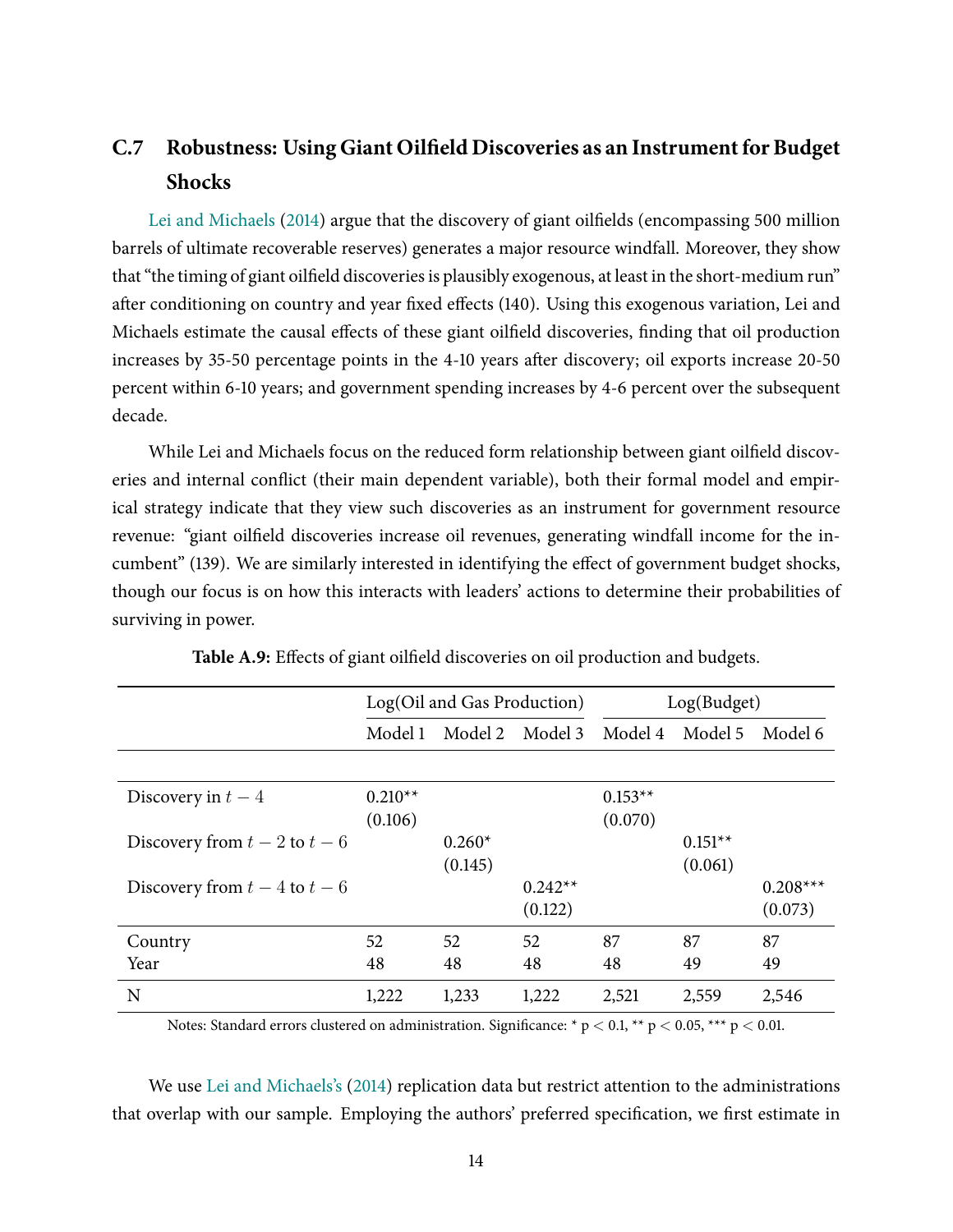Table [A.9](#page-47-0) the effect of giant oilfield discoveries on oil and gas production per capita (logged) and our measure of government budgets (logged). Looking at columns 4-6, we find that recent oil discoveries increase our measure of governments' budgets by 15 to 20 percent.

Like Lei and [Michaels](#page-31-13) [\(2014\)](#page-31-13), we next estimate the reduced form relationship. We focus on the relationship between giant oilfield discoveries and irregular leadership transitions, re-estimating equation [6,](#page-16-0) but substituting an indicator for past oil discoveries for our budget measure B. In Fig-ure [A.2,](#page-48-0) we reproduce Figure [1](#page-17-0) (left) and then show the marginal effects of purging and inclusion for leaders who do and do not enjoy a recent giant oilfield discovery (right).

<span id="page-48-0"></span>



The marginal effects follow the same pattern. While giant oilfield discoveries generate substantial budget increases, they do not generate a two-standard-deviation budget increase. Hence, the more modest magnitudes using this alternative empirical strategy.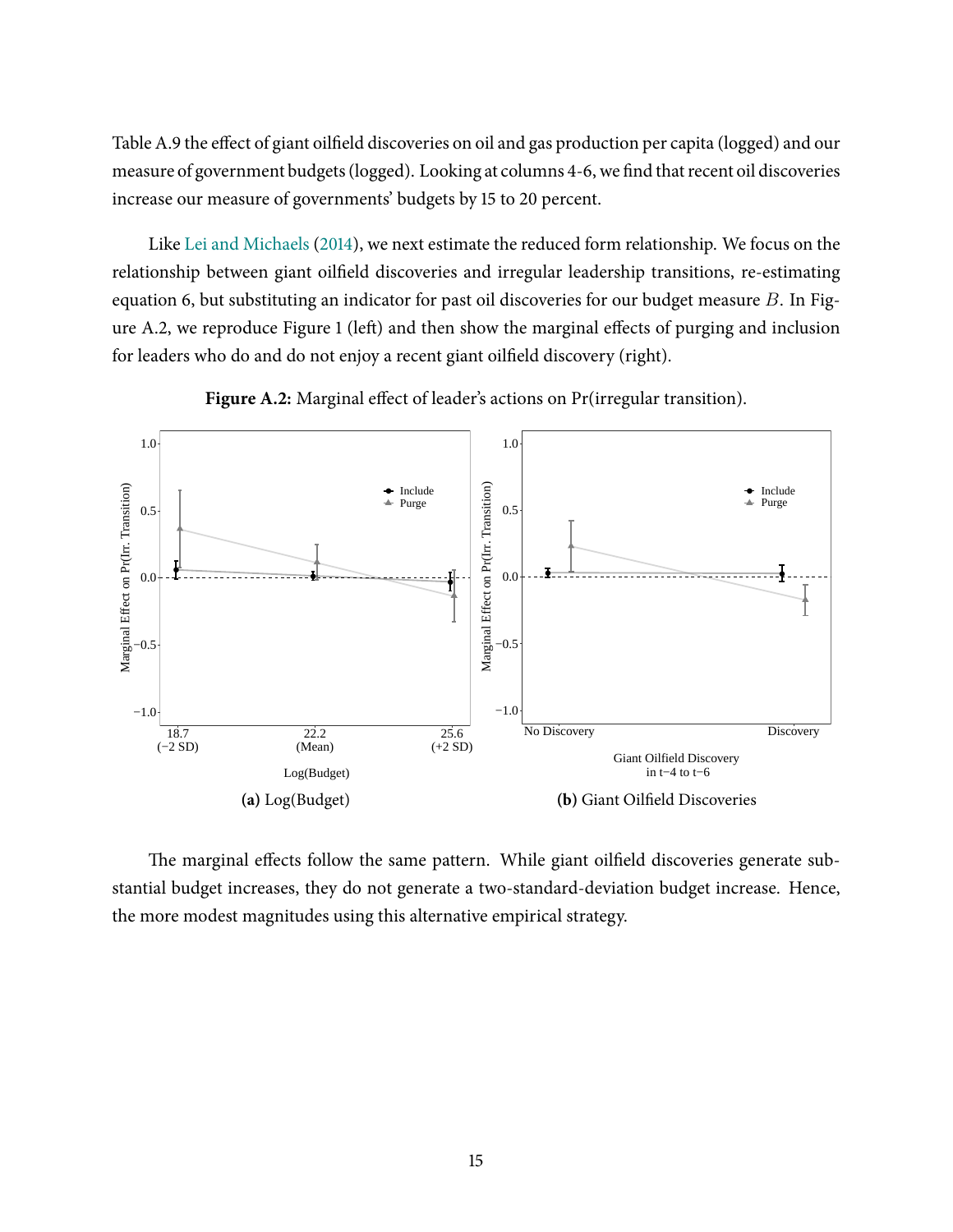## <span id="page-49-0"></span>**D.** Estimation of Leader's Payoffs

### <span id="page-49-1"></span>**D.1 Point Estimates**

We consider L leaders, where  $l \in \{1, \ldots, L\}$  indexes an arbitrary leader. Our data consists of a list comprising three arrays:  $\{Y,X,Z\}.$  Here,  $Y=\{Y_l\}_{l=1}^L$  is an array of time series matrices, where  $Y_l = \{(a_l^t, s_l^t)\}_{t=1}^{T_l}$  records the observed action-state pairs for each leader, and we observe  $T_l \geq 1$  observations for leader  $l.$  The matrix  $X = (x_l)_{l=1}^L$  collects the leader-specific covariates that affect the per-period payoffs of leaders, i.e., the covariates entering Equation [3.](#page-8-0) Finally, the matrix  $Z$  collects the leader-specific covariates that affect the transition probability, i.e., those entering the function  $\mu_l^e[a_l,s_l;\gamma]$ , for  $e=r,d,b$ , which is explicitly defined in Equation [10.](#page-38-1) The goal is to estimate parameters  $(\theta, \gamma, \phi)$ . Recall,  $\theta$  is a vector of coefficients associated with the leaders' per-period payoff and variables  $x_l$ , and  $\gamma$  and  $\phi$  are vectors of coefficients associated with the leaders' transition probabilities and variables  $z_l$ . We estimate these parameters in following steps.

- (A) Estimate  $\gamma=(\gamma^r,\gamma^d)$ , i.e.,  $\mu_l^r[a_l,s_l;\gamma^r]$  and  $\mu_l^d[a_l,s_l;\gamma^d]$ , using linear probability models with country fixed effects. Here the dependent variables are indicators for leader death and leader removal and the independent variables follow the left-hand-side of Equation [10.](#page-38-1)
- (B) Estimate  $\phi$ , i.e.,  $\mu_l^b[a_l, s_l; \phi]$ , using an autoregressive model with country fixed effects, where the dependent variable is the log of the government revenue and the independent variables follow the left-hand-side of Equation [10.](#page-38-1) In this version, government revenue is a continuous variable and has not been discretized.
- (C) Estimate  $\sigma_l$  using the residuals from the regression in step (B). Here we pool information across leaders from the same country. That is, if leaders  $l$  and  $l'$  are from the same country, then  $\sigma_l = \sigma_{l'}$ .
- (D) Create the transition probabilities of leader survival,  $g_l$ , using the predicted values from (A). Discretize the log budget variable using the  $J = 50$  equally spaced levels B and use Equation [11—](#page-38-2)along with the estimates of  $\phi$  and  $\sigma_l$  from (B) and (C), respectively—to create the budget transition probabilities,  $f_l$ .
- (E) Fixing the transition probabilities,  $g_l$  and  $f_l$ , estimate  $\theta$  via MLE following the fixed point algorithm in [Rust](#page-32-2) [\(1994\)](#page-32-2). Specifically, for every guess of  $\theta$  and for every leader l, we compute  $V_l$  by solving Equation [8.](#page-34-2) Then using Equation [9,](#page-34-1) we can evaluate l's contribution to the likelihood as

$$
\mathcal{L}_l(\theta \mid Y_l, x_l, z_l) = \Pi_{t=1}^{T_L} P(a_l^t; s_l^t, V_l),
$$

where the overall likelihood is  $\mathcal{L}(\theta|Y, X, Z) = \prod_{l=1}^{L} \mathcal{L}_l(\theta | Y, x_l, z_l)$ . We maximize this likelihood to estimate  $\theta$ .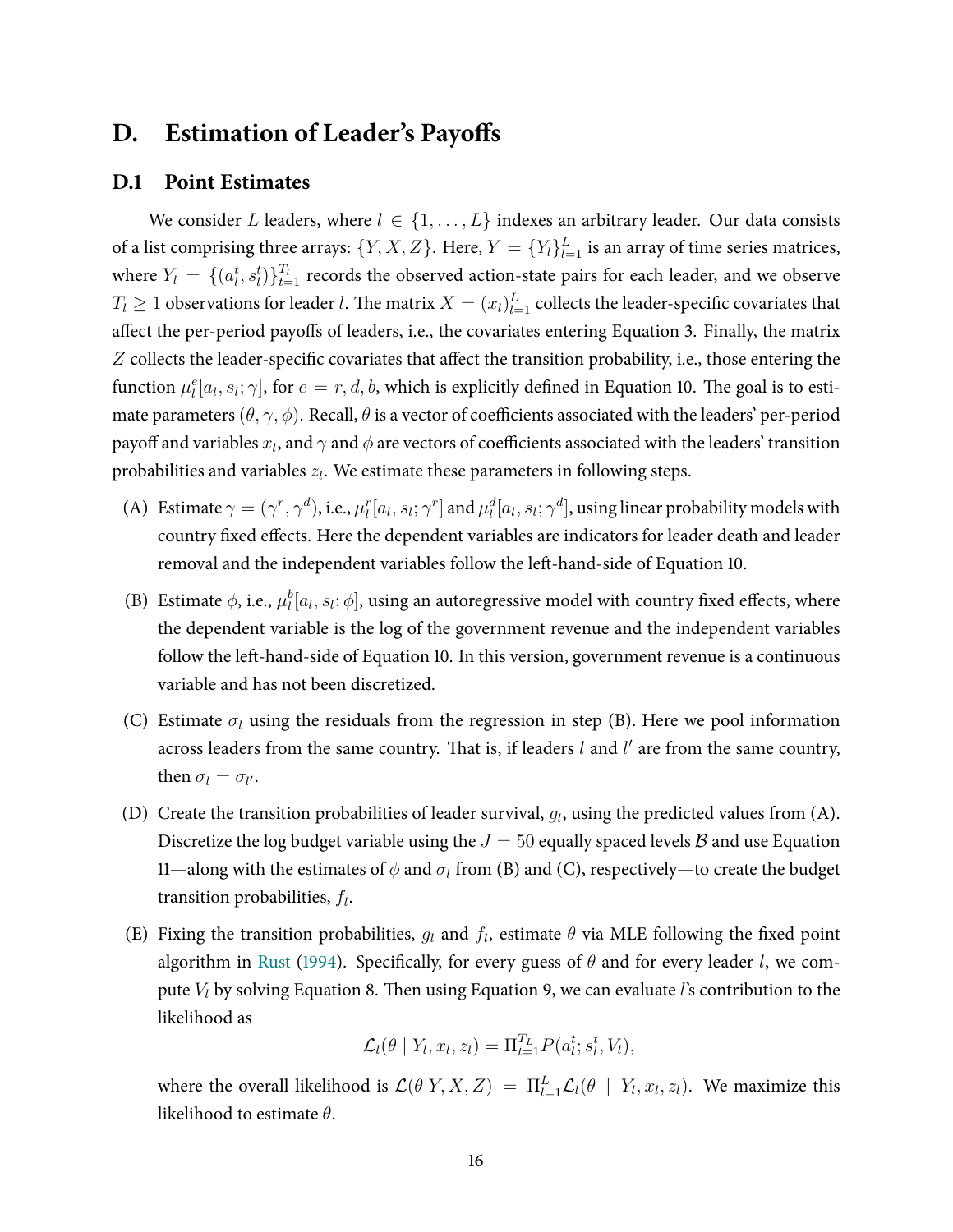## <span id="page-50-0"></span>**D.2 Identification**

Besides the standard identification assumptions arising from the known and i.i.d. distribution of payoff shocks, three moments in the data allow us to pin down the autocrats' payoff parameters,  $\theta = (\beta, \kappa, \rho)$ . Recall that  $x_l \cdot \beta$  denotes l's per-period office benefit. Here, we can pin down the parameters  $\beta$  because we have normalized l's payoff of losing power to zero. Thus, all else equal, leaders who more likely to take actions with high probabilities of removal have smaller office benefits than those who more likely choose actions with low probabilities of removal. Thus, we need states or actions that entail differing survival strategies, i.e., the function  $g_l$  cannot be constant in  $(a_l, s_l)$ . Second, recall that  $x_l \cdot \kappa$  denotes l's per-period cost of purging, and we can isolate these payoffs from l's frequency of purging given an inclusive cabinet. Third, the parameter  $\rho$  denotes the perperiod (dis)utility l receives from adopting or maintaining inclusive cabinets. We isolate  $\rho$  from the frequency with which l adopts inclusive cabinets given that the opposition is currently excluded.

## <span id="page-50-1"></span>**D.3 Standard Errors**

We compute standard errors using three approaches. We use the outer-product of gradients estimator, and these standard errors are reported in the main text. Second, we use two jackknife procedures. Here, for each leader *l* (for each country  $c = 1, \ldots, C$ ), we drop *l* (c) from the data set and re-estimate the model following the steps in Section [D.1](#page-49-1) producing point estimates  $\hat{\theta}^l$  ( $\hat{\theta}^c$  ) for leader *l* (country *c*). We then compute the standard errors using the  $L(C)$  estimates. For each jackknife sample, we repeat Steps A–E of the estimation procedure as in Section [D.1.](#page-49-1) All standard errors are reported in Table [A.10](#page-51-0) for comparison.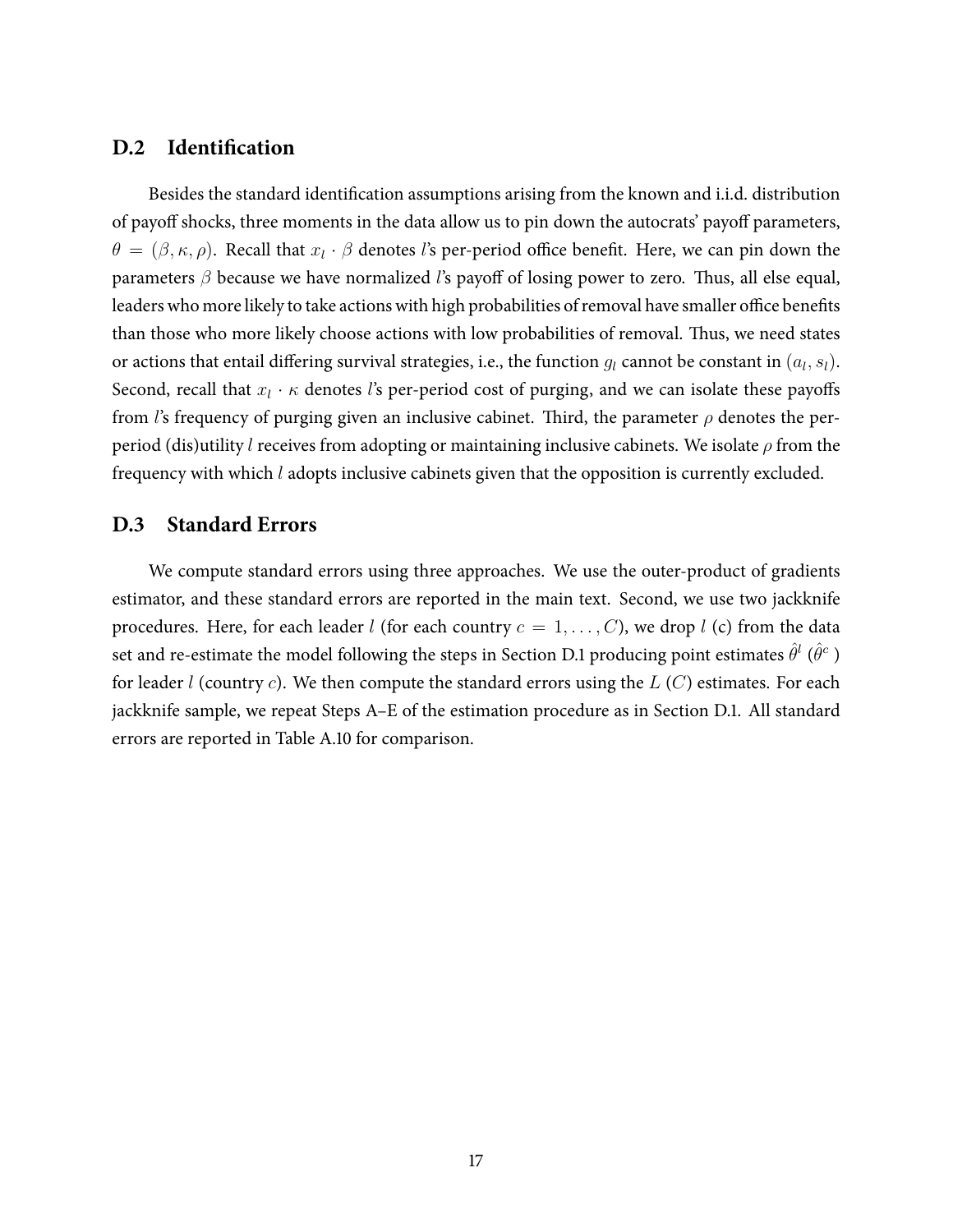<span id="page-51-0"></span>

|                              |                 | Point<br>estimates | Outer<br>product | Jackknife<br>leaders | Jackknife<br>countries |
|------------------------------|-----------------|--------------------|------------------|----------------------|------------------------|
| Office<br>benefits, $\beta$  | Constant        | $-3.61$            | 0.03             | 0.20                 | 0.32                   |
|                              | Unconstrained   | 0.45               | 0.05             | 0.29                 | 0.41                   |
|                              | Military leader | $-1.64$            | 0.05             | 0.26                 | 0.36                   |
|                              | Oil producer    | $-0.85$            | 0.05             | 0.38                 | 0.56                   |
|                              | Cum. civil wars | $-0.77$            | 0.02             | 0.06                 | 0.09                   |
|                              | Exports         | $-0.07$            | 0.02             | 0.13                 | 0.16                   |
| Repression<br>$cost, \kappa$ | Constant        | $-11.23$           | 0.26             | 0.27                 | 0.48                   |
|                              | Unconstrained   | 1.54               | 0.28             | 0.17                 | 0.30                   |
|                              | Military leader | 0.59               | 0.28             | 0.15                 | 0.23                   |
|                              | Oil producer    | 0.66               | 0.20             | 0.13                 | 0.26                   |
|                              | Cum. civil.wars | $-0.01$            | 0.09             | 0.05                 | 0.09                   |
|                              | Exports         | $-0.16$            | 0.13             | 0.07                 | 0.10                   |
| Inclusion costs, $\rho$      | Constant        | $-1.15$            | 0.00             | 0.02                 | 0.05                   |

**Table A.10:** Comparison of standard errors.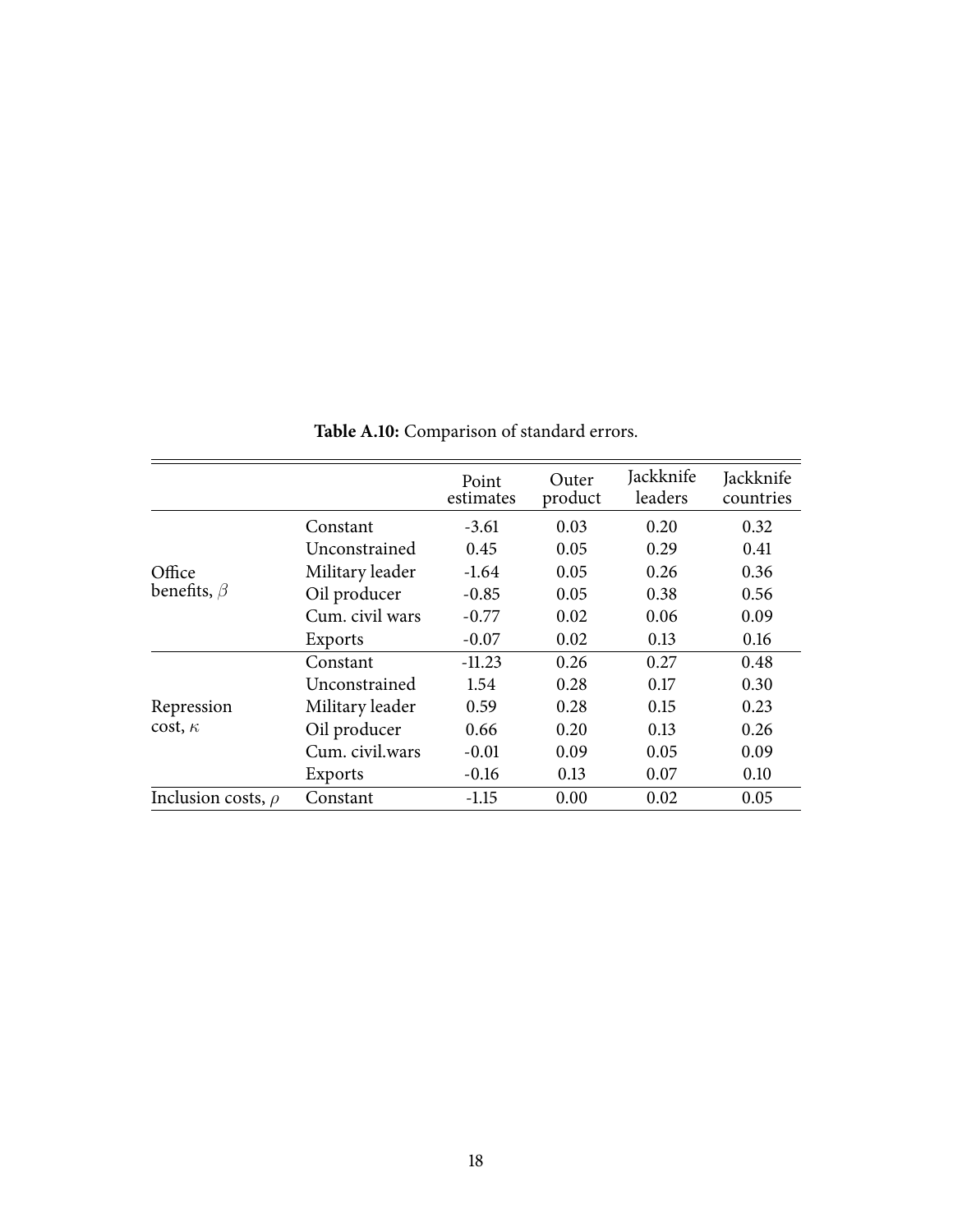# <span id="page-52-1"></span><span id="page-52-0"></span>**D.4 Robustness: Alternative Codings of States and Actions**

|                               |                 | Baseline  | <b>Failed Purges</b> | Dominant |
|-------------------------------|-----------------|-----------|----------------------|----------|
|                               | Constant        | $-3.61$   | $-3.66$              | $-5.29$  |
| Office                        |                 | (0.03)    | (0.03)               | (0.04)   |
| <b>Benefits</b>               | Unconstrained   | 0.45      | 0.05                 | 0.03     |
| $(\widehat{\beta})$           |                 | (0.05)    | (0.04)               | (0.04)   |
|                               | Military Leader | $-1.64$   | $-0.82$              | $-0.07$  |
|                               |                 | (0.05)    | (0.04)               | (0.04)   |
|                               | Oil Producer    | $-0.85$   | $-1.07$              | $-0.18$  |
|                               |                 | (0.05)    | (0.04)               | (0.05)   |
|                               | Cum. Civil Wars | $-0.77$   | $-0.31$              | $-1.23$  |
|                               |                 | (0.02)    | (0.01)               | (0.02)   |
|                               | Exports         | $-0.07$   | 0.22                 | 0.53     |
|                               |                 | (0.02)    | (0.01)               | (0.02)   |
| Inclusion Cost $(\hat{\rho})$ |                 | $-1.15$   | $-0.99$              | $-1.26$  |
|                               |                 | (0.00)    | (0.00)               | (0.00)   |
|                               | Constant        | $-11.23.$ | $-10.15$             | $-12.85$ |
| Purging                       |                 | (0.26)    | (0.24)               | (0.20)   |
| Payoff                        | Unconstrained   | 1.54      | 1.21                 | 1.99     |
| $(\widehat{\kappa})$          |                 | (0.28)    | (0.28)               | (0.26)   |
|                               | Military Leader | 0.59      | 0.67                 | 0.65     |
|                               |                 | (0.28)    | (0.24)               | (0.23)   |
|                               | Oil Producer    | 0.66      | 0.17                 | 0.12     |
|                               |                 | (0.20)    | (0.25)               | (0.16)   |
|                               | Cum. Civil Wars | $-0.01$   | 0.13                 | $-0.42$  |
|                               |                 | (0.09)    | (0.10)               | (0.09)   |
|                               | Exports         | $-0.16$   | $-0.09$              | $-0.66$  |
|                               |                 | (0.13)    | (0.13)               | (0.11)   |
|                               | Log Likelihood  | 209.74    | 264.87               | 187.09   |
|                               | Administrations | 303       | 303                  | 303      |

Table A.11: Estimates of leaders' payoff parameters with alternative codings.

Note: Standard errors based on outer product of gradients.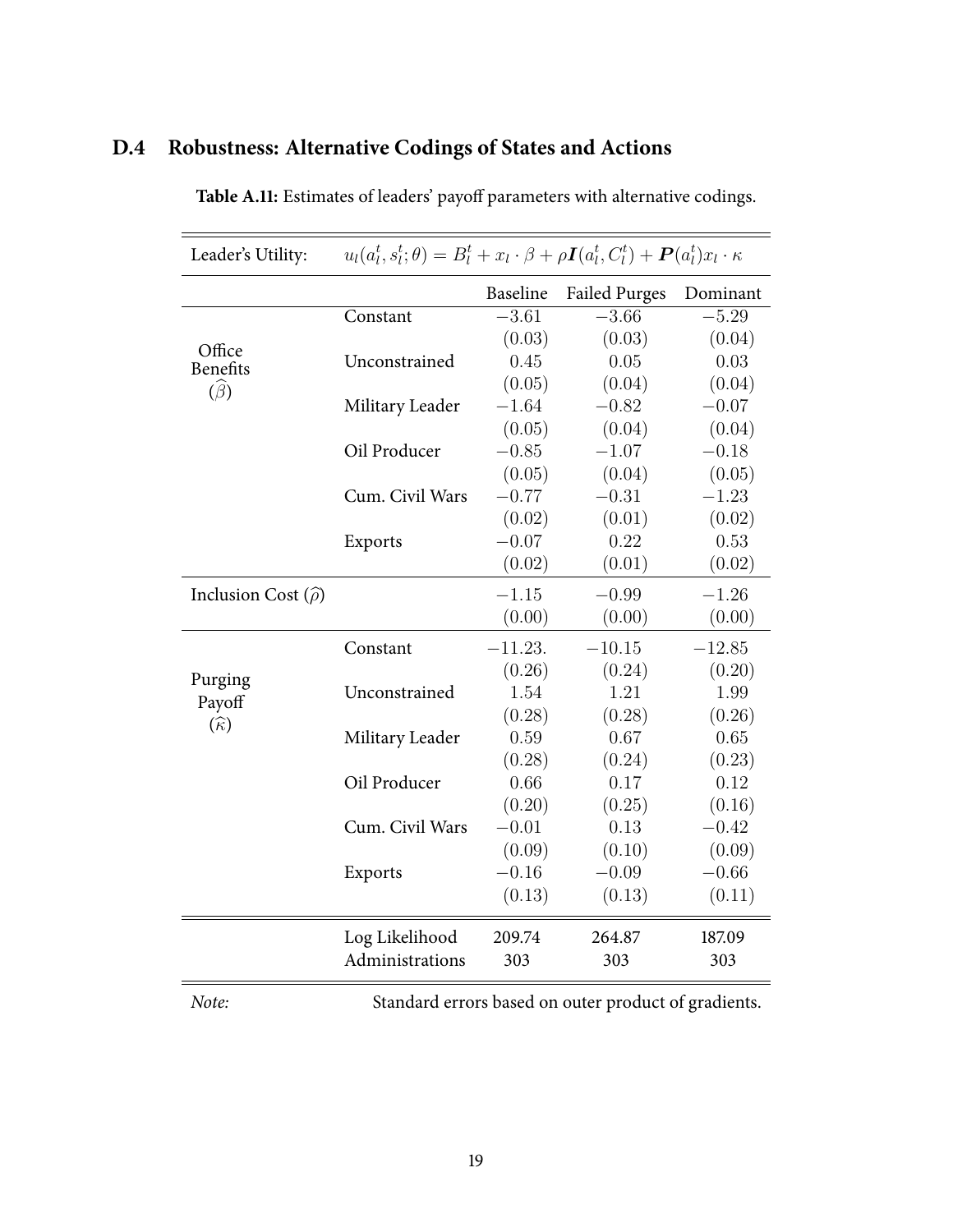# <span id="page-53-1"></span><span id="page-53-0"></span>**E.** Substantive Effects

**Figure A.3:** Difference between  $V_l(B_l, C_l = 0) - V_l(B_l, C_l = 1)$ .



All variables,  $z_l$  and  $x_l$  are held at their sample medians, and the shaded area denotes the 90% confidence intervals from a country-level jackknife.